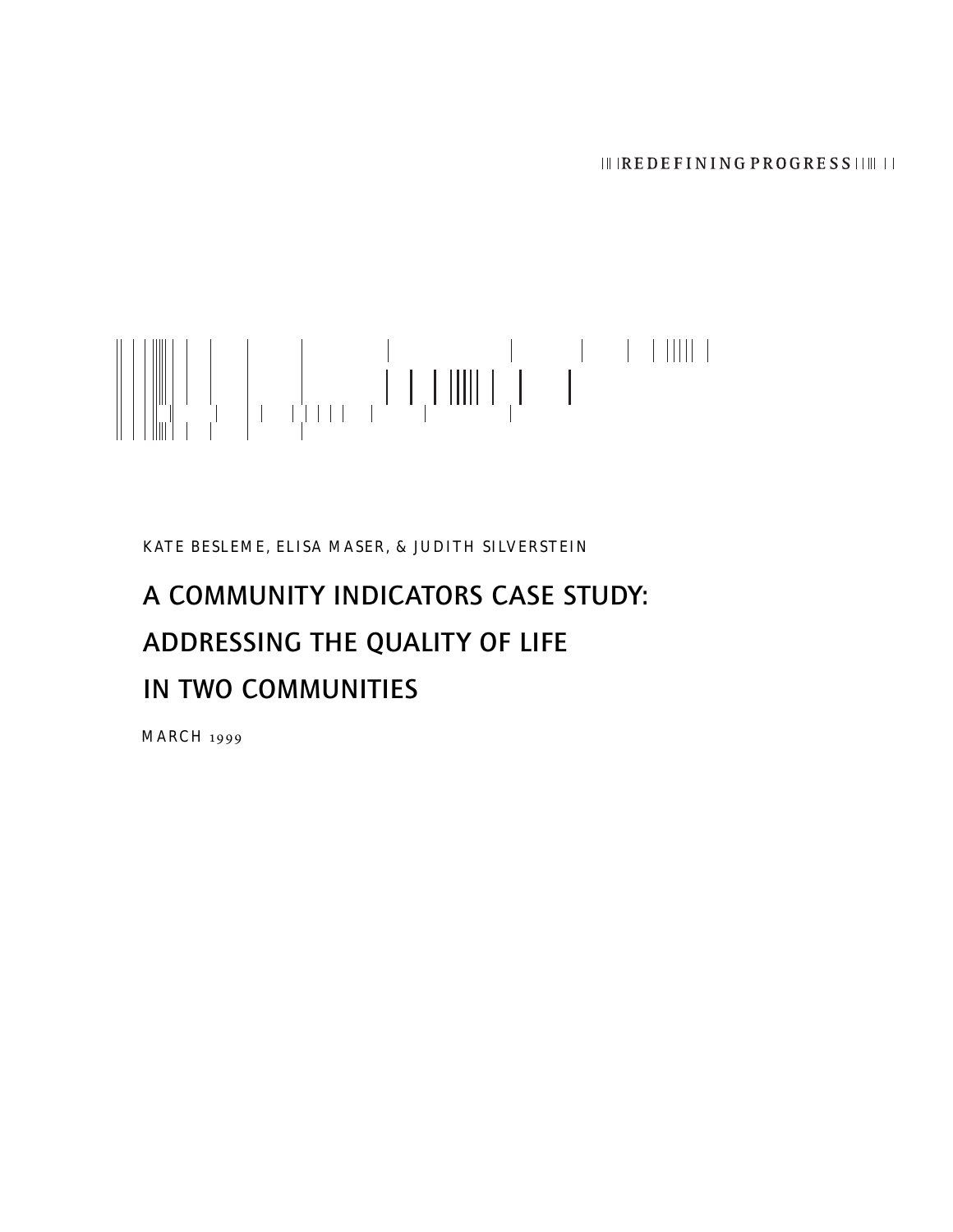REDEFINING PROGRESS ONE KEARNY STREET, FOURTH FLOOR SAN FRANCISCO, CA 94108

1.800.896.2100

tel 415.781.1191 fax 415.781.1198 e-mail info@rprogress.org website www.rprogress.org

© REDEFINING PROGRESS 1999

EDITOR: Elisa Freeling DESIGN: Brittany Betts

#### ACKNOWLEDGEMENTS

Redefining Progress gratefully acknowledges the contributions of David Swain, associate director of Jacksonville Community Council, Inc. This publication was made possible by the James Irvine Foundation through their support of the California Community Indicators Project.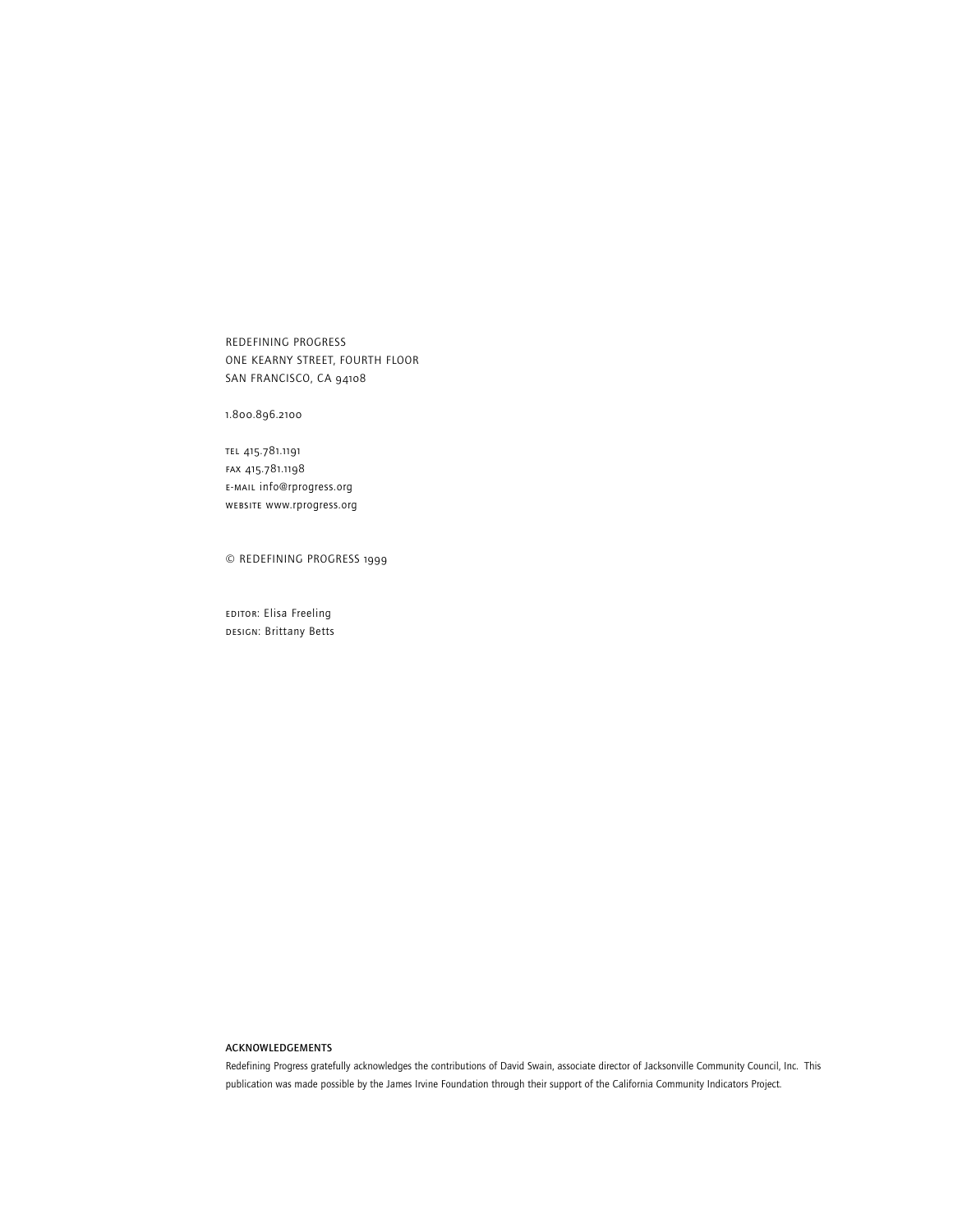# **KATE BESLEME**

Kate Besleme directs the Community Indicators Network at Redefining Progress. She has surveyed and researched over 150 community indicators projects, is an author of the *Community Indicators Handbook,* and manages the RP-CINet listserve, which links over 300 community indicators practitioners. She frequently conducts workshops and panel discussions on the topic of community indicators for national as well as local organizations interested in indicator development. Before coming to Redefining Progress, Ms. Besleme worked at the Center for Sustainable Development Studies in Atenas, Costa Rica. While in Costa Rica, she conducted research on the use of economic valuation techniques in the natural resources arena. She estimated the ecotourism value of the Carara Biological Reserve and presented her results at the Third International Conference for Ecological Economics in October 1994. Ms. Besleme holds a B.A. in economics and environmental studies from St. Olaf College in Minnesota.

# ELISA MASER

Elisa Maser works as a management analyst for the Truckee Meadows Regional Planning Agency and is the executive director of Truckee Meadows Tomorrow, a nonprofit, community-based association. She coordinates the "Quality of Life" program for these two organizations. She has also worked as a consultant to Redefining Progress. She has a bachelor's degree in communications from Mills College in California and a master's degree in business administration from the University of Nevada, Reno. She is a fourth generation Nevadan and lives in Reno with her "personal mechanic" and their three children.

# JUDITH SILVERSTEIN

Judith Silverstein is a research associate at Redefining Progress. She is also a Ph.D. candidate at Stanford University's Department of French and Italian, where she is working on a doctoral dissertation on the European political culture of the right. Ms. Silverstein has been a researcher for Jonathan Rowe's book on the ill effects of conventional economic thinking, and has helped coordinate RP's intern program. She gained prior nonprofit experience as a research assistant at the Hispanic Health Alliance of Chicago. Ms. Silverstein holds an M.A. in Italian and a B.A. in English from the University of Chicago.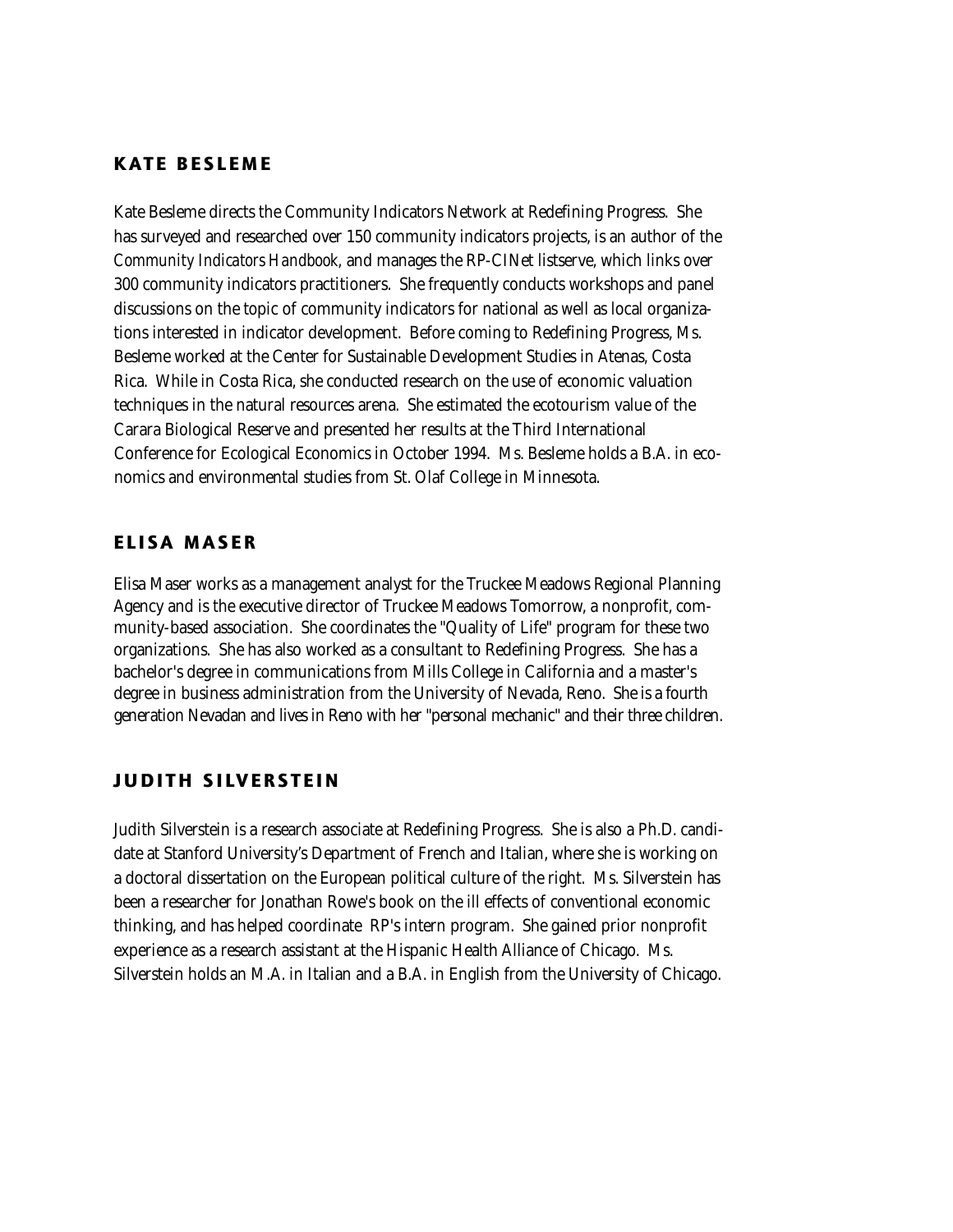# **TABLE OF CONTENTS**

I. INTRODUCTION: INDICATORS PROJECTS AT THE CROSSROADS 1

| THE COMMUNITY INDICATORS MOVEMENT 1

| WHAT ARE COMMUNITY INDICATORS? 1

| THE CURRENT STATE OF THE INDICATORS MOVEMENT 2

| THE PURPOSE OF THIS PAPER 2

| WHY THESE PROJECTS? 2

| METHODOLOGY 3

#### II. QUALITY OF LIFE IN JACKSONVILLE: INDICATORS FOR PROGRESS 5

| THE LOCALE 5

| INTRODUCTION TO THE JACKSONVILLE PROJECT 5

| PARTICIPANTS 6

| GOALS AND PURPOSES 8

| HOW THE PROJECT IS CARRIED OUT: STRUCTURE AND PROCESS 9

| ISSUES AND CHALLENGES 14

| MOVING INDICATORS INTO ACTION 16

| POLITICAL OUTCOMES 18

| POLICY OUTCOMES 19

#### III. QUALITY OF LIFE IN THE TRUCKEE MEADOWS 22

| THE LOCALE 22

| INTRODUCTION TO THE TRUCKEE MEADOWS PROJECT 22

| PARTICIPANTS 23

| GOALS AND PURPOSES 27

| HOW THE PROJECT IS CARRIED OUT: STRUCTURE AND PROCESS 28

| ISSUES AND CHALLENGES 31

| MOVING INDICATORS INTO ACTION 34

| POLITICAL OUTCOMES 35

| POLICY OUTCOMES 36

#### IV. FINDINGS 38

| SUCCESSES 38

| MEETING CHALLENGES AND CONFRONTING LIMITATIONS 39

| LESSONS LEARNED 40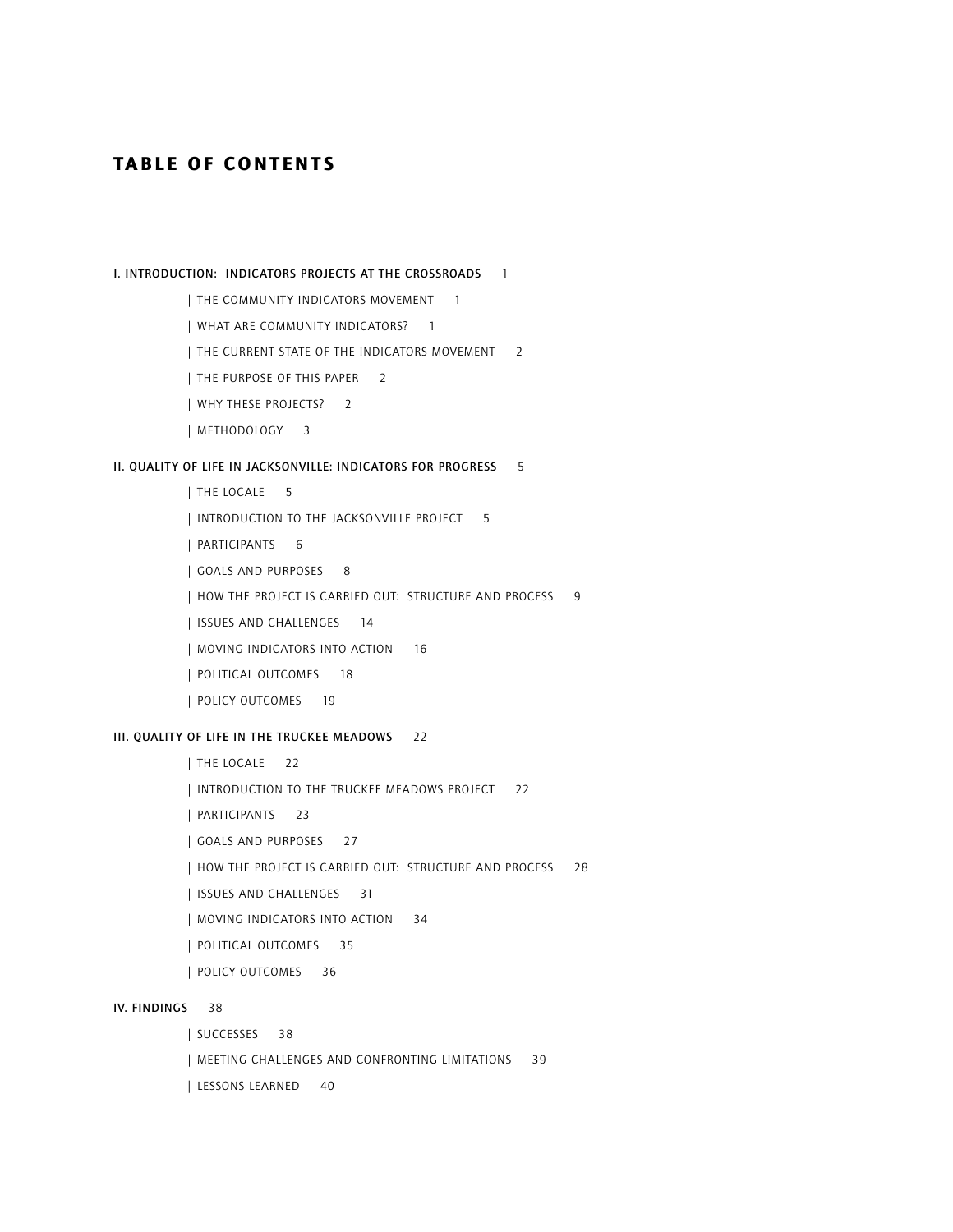# I. INTRODUCTION: Indicators Projects at the Crossroads

# THE COMMUNITY INDICATORS MOVEMENT

In the last several years, nearly 200 cities across the United States have adopted the community indicators process to track community conditions, inform policy choices, build consensus, and promote accountability. In some cities, state and local governments have mandated the creation of indicators. In others, businesses, citizens, and social service agencies have launched an indicators process with the general idea of bringing stakeholders together to understand, discuss, and measure key components that define quality of life in their community.

# WHAT ARE COMMUNITY INDICATORS, AND WHY FORM PROJECTS AROUND THEM?

Indicators are simply quantitative information, or data, tracked over time. In the context of community indicators projects, they are quantitative information about what has often been considered a qualitative subject: the well-being of communities. Although they are numbers, they tell a rich story about the state of the community. And because they are numbers, they can be measured and compared over time to find trends that tell communities where they have been and where they are likely headed.

Community indicators projects often come about when the multiple needs, purposes, and concerns of individual stakeholders converge into an overarching question about how the community as a whole is doing and whether it is headed in a desirable direction. The spread of indicators projects both reflects and increases (it's a virtuous cycle) a new awareness on the part of diverse interests that the best way to pursue their particular goals, such as attracting business, meeting health care needs, or improving government efficiency, is to pursue the well-being of the whole community.

Indicators projects operate under the assumption that community well-being can be defined and measured, and then managed and preserved. They quantify community well-being in terms of indicator frameworks such as quality of life, sustainability, and health (the three major models in current use) so that they can be measured. And they ensure that it is indeed the well-being of the whole by inviting the community to define those terms through the selection of indicators that reflect its values.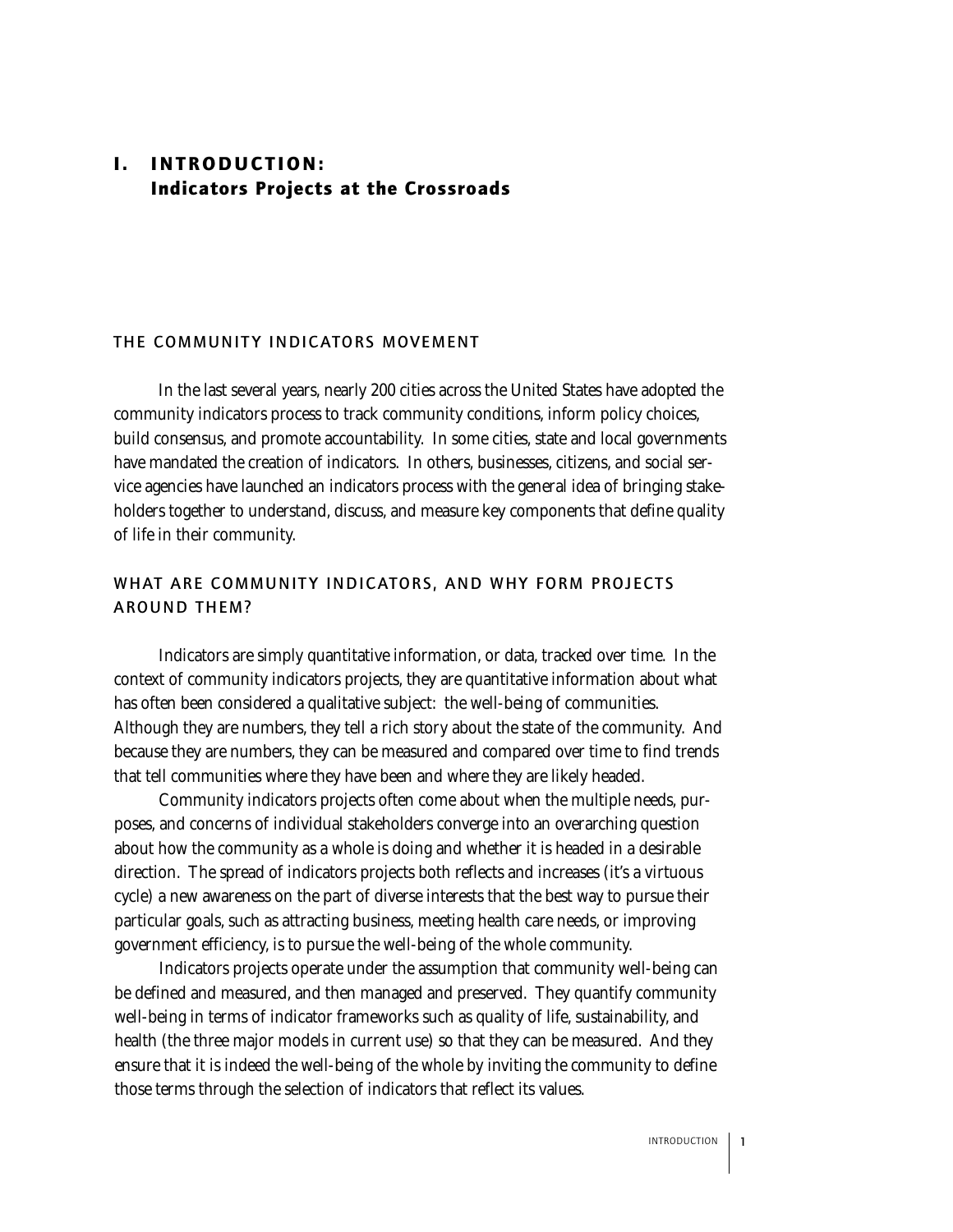The resulting information guides not only particular constituencies such as government and business in carrying out their tasks, but sets an agenda for improvement for the whole community. Over time, the process of coming together to reach consensus about common values fans the spark of interest in the common good and creates an ever-broadening base of individuals, organizations, and institutions who are committed to the community agenda and connected through the project.

#### THE CURRENT STATE OF THE INDICATORS MOVEMENT

Many of these projects have been successful in their primary task of gathering, producing, and communicating high-quality information that answers the question of where the community stands according to its own values. And many projects, including those considered in this paper, are beginning to see the fruits of the community-building aspects of the process.

But with this level of maturity has come the realization that if community indicators projects are to reach their potential for improving communities, they must play an increasingly direct role in—and take increasing responsibility for—the use of information to promote change. The question now is how to more effectively translate knowledge and commitment into action.

# THE PURPOSE OF THIS PAPER

This paper documents the experience of two well-established community indicators projects: Quality of Life in Jacksonville: Indicators for Progress in Jacksonville, Florida; and Quality of Life in the Truckee Meadows in Reno, Nevada.

Our purpose in doing so is three-fold:

- to educate the public about what community indicators projects are and how they work.
- to assess the successes, challenges, and lessons learned in indicators so far in order to help orient present and future projects.
- to highlight the ways in which Jacksonville and Reno are moving indicators into action.

# WHY THESE PROJECTS?

The Jacksonville and Truckee Meadows projects share characteristics that give them a basic level of comparability. Both projects follow the quality of life model pioneered by Jacksonville. They also share an initial political context of a government consolidation and reform (although Truckee Meadows is considerably closer to that context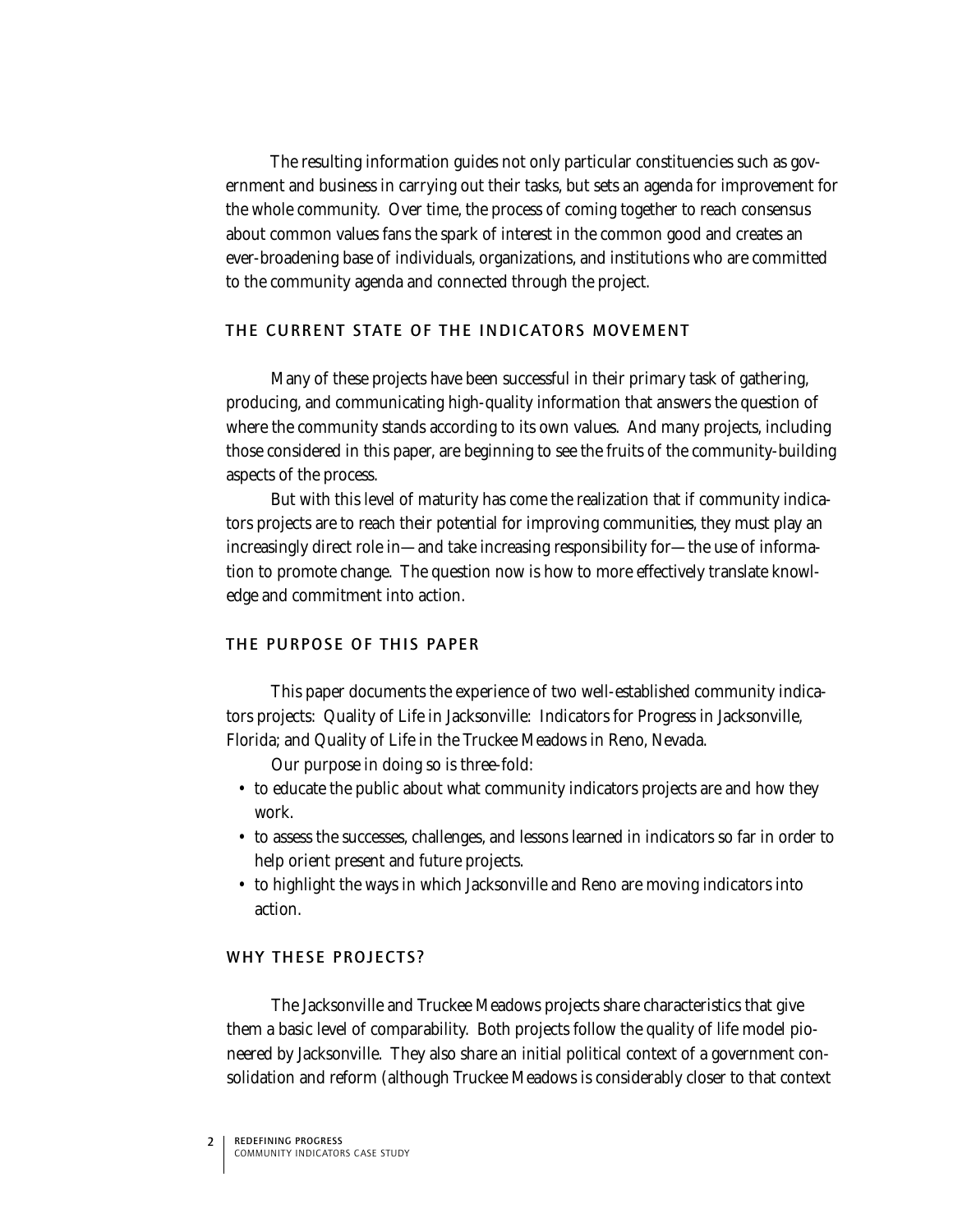both in time and institutional structure). Both grew out of questions from across the political spectrum about the link between economic factors and quality of life.

Both projects are outstanding in their field, and therefore furnish appropriate examples for practical learning. They produce high-quality information that has achieved considerable public credibility, a credibility that tends to enable and support their goals for community improvement. They provide powerful lessons in communitybuilding and in the importance of applying the democratic principles of process, participation, and consensus in setting an agenda for education and change. And they are leading the way in translating indicators into action toward community well-being.

But the two projects differ in many ways, the most essential one being the greater role of government in mandating and structuring the Truckee Meadows project.

#### METHODOLOGY

Every indicators project interacts with the particular character of the community it serves. A host of factors make communities unique: history, politics, region, demographics, economy, traditions, and influential individuals and groups who have left their mark for good or ill. All of these and more impact a project's formation, successes, and limitations. For this reason, this paper devotes attention to how each project has changed over time—that is, to history—particularly in the case of Jacksonville, which has been so influential in shaping the indicators movement.

It is not within the scope of this paper to develop or test theories of the role of information in producing social change. Instead, we will describe what each project has done to create, maintain, and implement indicators, and provide some examples of the role indicators have played in efforts to improve the two communities. The authors intend for the theoretical apparatus of this paper to be small.

However, we did develop some terminology in order to discuss outcomes, which we here present in order to guide the reader through our discussion of implementation and results. We distinguish among political outcomes, policy outcomes, and change according to the following definitions:

Political outcomes | Political outcomes include raising awareness, shaping perceptions, forging identity, and bringing people together, whether as individuals or as members of groups and institutions. We call these things political outcomes because they are the potential building blocks of a political base. Education is an example of a political out-

<sup>1.</sup> For theories specific to indicators, see Judith Innes, Knowledge and Public Policy: The Search for Meaningful Indicators (New Brunswick, NJ: Transaction Publishers, 1990) C.H. Weiss, "The Many Meanings of Research Utilization," Public Administration Review (1979) 426–431.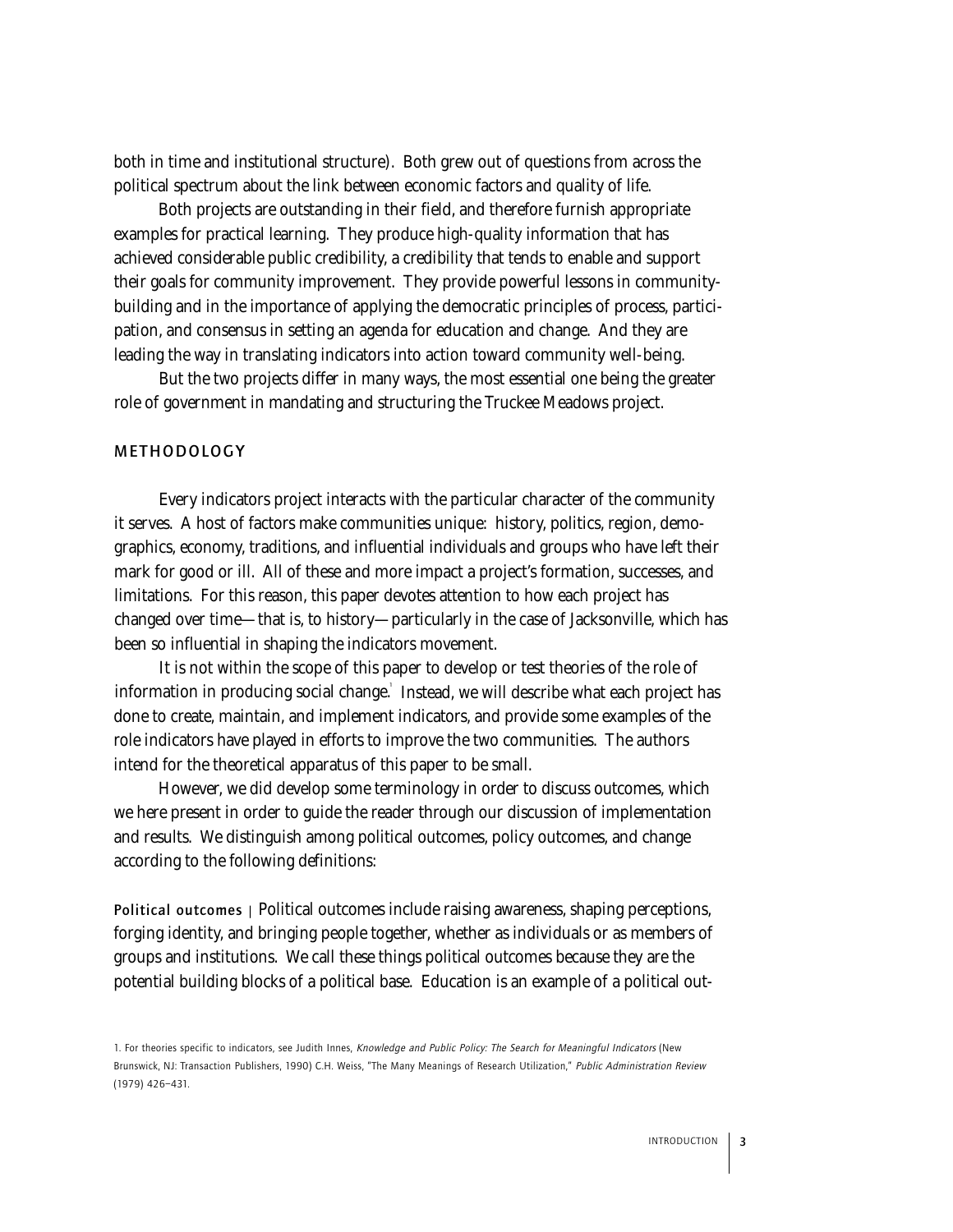come. Because the media plays a special role in shaping perceptions, political outcomes also include becoming a trusted and regularly used resource for local media, media response, media relations, and media coverage. Other political outcomes include the forging of new coalitions and institutional relations and the creation of credibility, consensus, and legitimacy for the selected concerns. The awareness of being stakeholders in the common good and of sharing common interests and common goals are political outcomes.

Policy outcomes | The creation, modification, or implementation of programs in response to indicator feedback; the incorporation of indicators into a planning process; the allocation of resources to meet needs on the basis of indicators; or changes in individual behavior (for example, driving habits) are all policy outcomes. We call these policy outcomes because they represent concrete steps taken to address an issue raised by indicators. Since moving an indicator in the desired direction usually involves the concerted effect of multiple, repeated policy outcomes (whose individual successes cannot be guaranteed) initiated from many quarters, only rarely does a single policy outcome lead clearly and directly to change—especially in the absence of the political outcomes necessary to keep the goal in place.

Change  $\vert$  Change means movement of the indicator in the desired direction or its maintenance at the desired target level. For those who labor in the fray of community affairs, establishing the cause-and-effect relationships that determine change is usually impractical if not impossible. As with most forms of information, indicators work indirectly. That is, people achieve goals not through indicators but through the steps taken in response to them. Since both indicators and the actions they guide are but single factors in a complex scene, community indicators practitioners must often work according to educated guesses as to whether, how, and to what degree their measurements and actions cause change.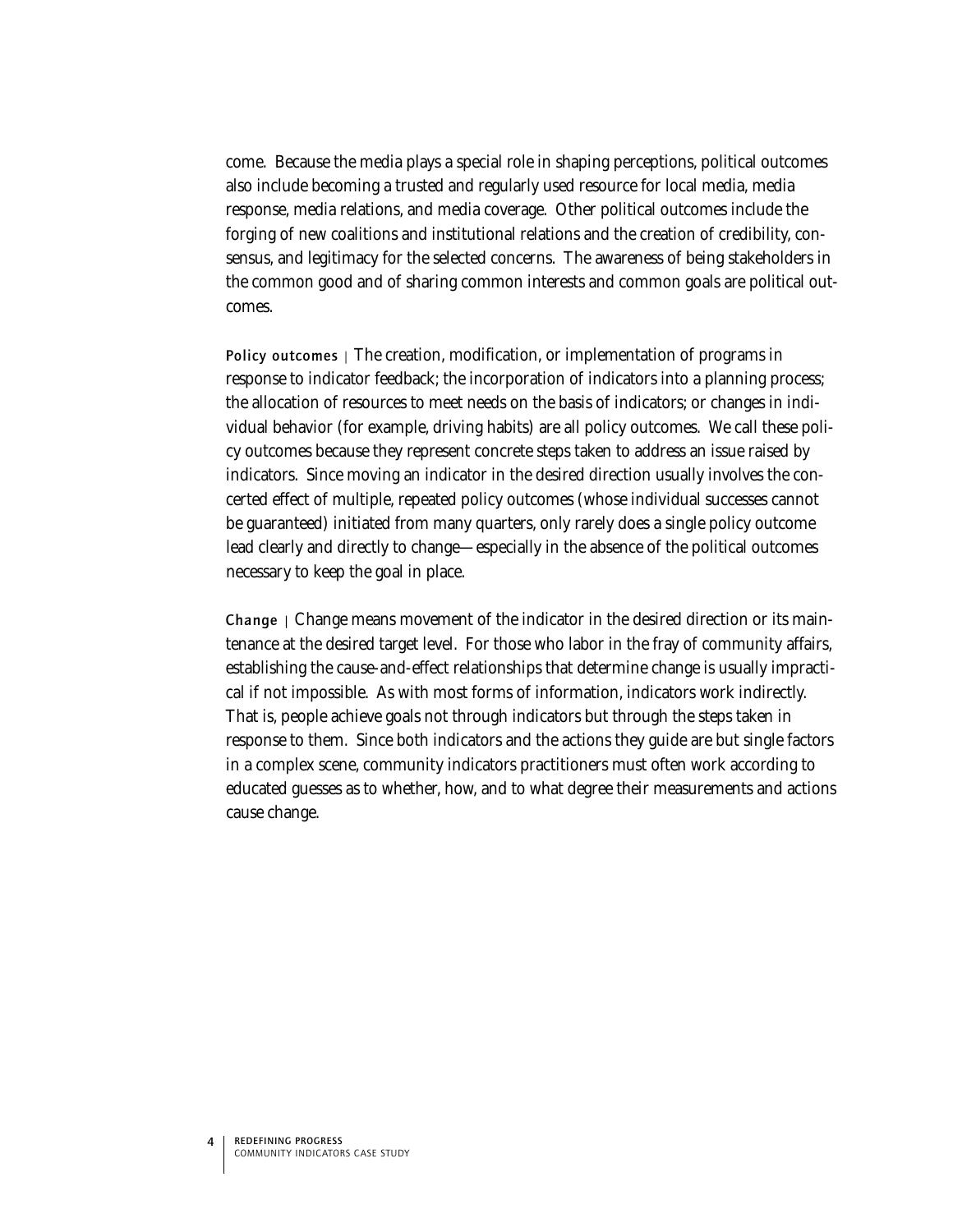# II. QUALITY OF LIFE IN JACKSONVILLE: Indicators for Progress (QLJIP)

### THE LOCALE: JACKSONVILLE, FLORIDA

The city of Jacksonville is the nucleus of a large metropolitan area in the northeast corner of Florida. It has a consolidated city-county government, a population slightly over 700,000, and an area of about 840 square miles. About 27 percent of the population are people of color, all but 2 percent of whom are African-Americans. The poverty rate in 1990 was about 12.5 percent. The five-county metropolitan area has a population of just over one million.

Jacksonville is a transportation hub, with a major seaport, an airport, expressways, and railroads fanning out toward the nation's Northeast, Midwest, West, and South. Besides warehousing and transportation, major industries include banking, insurance, electronic telemarketing and customer services, government, and the military, in addition to a large service sector. Jacksonville is endowed with a rich natural heritage combining Atlantic Ocean beaches, extensive salt marshes and tidal estuaries, the navigable St. Johns River with several large tributaries, and groves of ancient live oaks.

# INTRODUCTION TO THE JACKSONVILLE PROJECT

Begun in 1985, Quality of Life in Jacksonville: Indicators for Progress is the oldest ongoing and annually updated community indicators project in the United States. Jacksonville is in many ways the original model for community indicators projects. With its pioneering participation and consensus process, and its annual report reflecting years of patient trial-and-error in working with local data, Jacksonville provides one of the most widely used models in the U.S. and has attracted interest from abroad. Over seventy communities—including the Truckee Meadows, the second project profiled here have used the Jacksonville model as a starting point.

The QLJIP project does not provide a static model of what indicators projects should look like. Most of the major aspects of the project—from purpose, to methods, to organization and funding, to results—have evolved over thirteen years and continue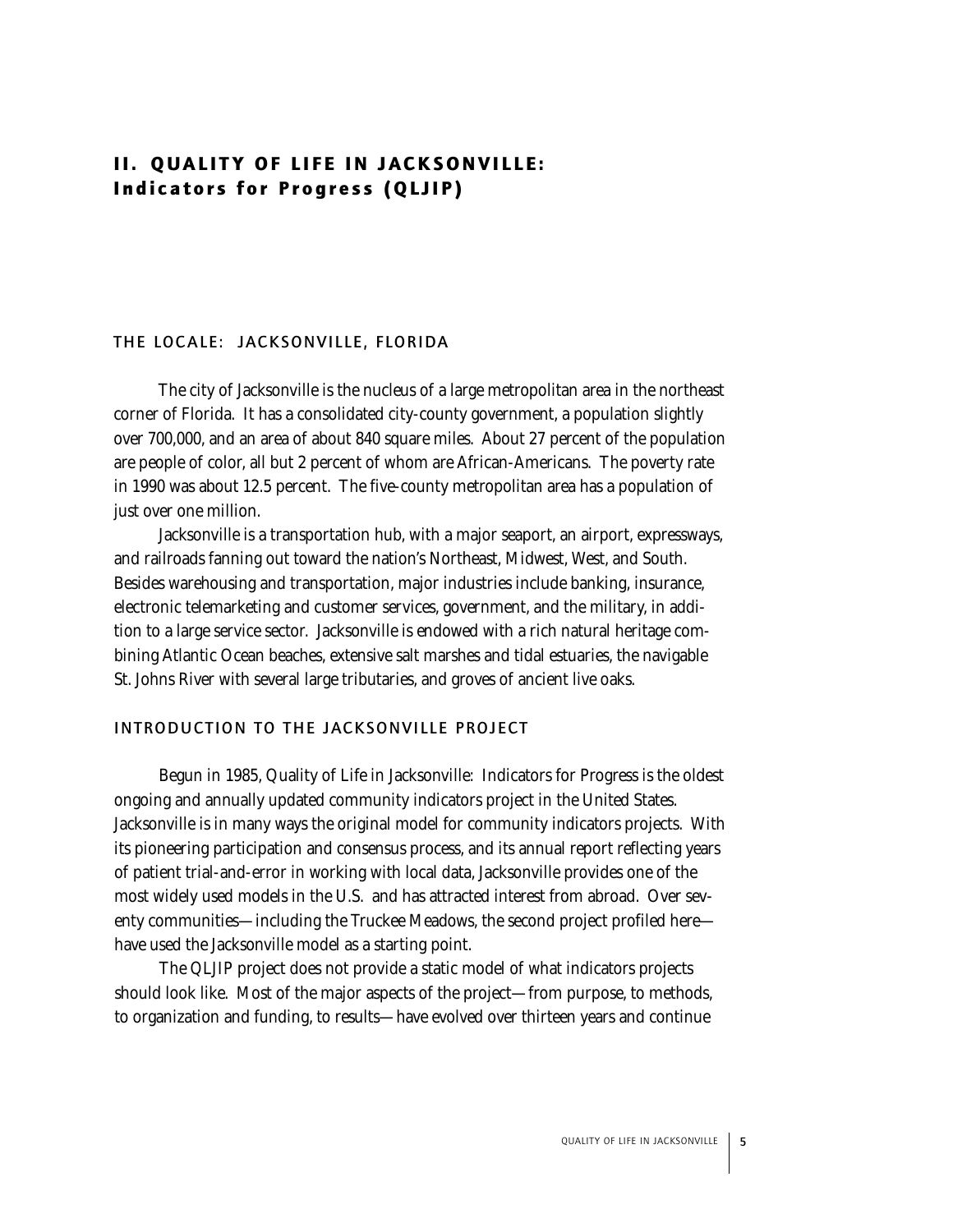to do so. Communities wishing to establish their own indicators projects may benefit as much from understanding principles and history as from emulating a diagram of current structure.

# **PARTICIPANTS**

| QUALITY OF LIFE IN JACKSONVILLE: INDICATORS FOR PROGRESS (QLJIP)           |
|----------------------------------------------------------------------------|
| Organizational Base                                                        |
| Jacksonville Community Council, Inc. (JCCI) and its 650 members            |
| Major Institutional Partners                                               |
| Jacksonville Chamber of Commerce                                           |
| City of Jacksonville                                                       |
| United Way of Northeast Florida                                            |
| <b>Community Input</b>                                                     |
| Hundreds of individual citizen volunteers on commissions, task forces, and |
| committees                                                                 |
| Survey conductors and respondents                                          |
|                                                                            |

Coming together for quality of life: the political context

In 1974, a group of Jacksonville community leaders convened a three-day retreat called the Amelia Island Community Planning Conference. Many who attended the conference were veterans of a highly successful government reform movement of the late '60s and '70s that had culminated in the consolidation of the city and county governments. One of the Amelia Conference findings was that the community was in need of a vehicle for citizen involvement in the political process. To meet that need, conference participants founded the Jacksonville Community Council, Inc. (JCCI), a local, nonprofit, civic organization whose mission was—and remains—to improve the quality of life in Northeast Florida through extensive citizen involvement in research and advocacy on community issues.

Among the Amelia Conference founders of JCCI were members and representatives of the Jacksonville Chamber of Commerce, the city of Jacksonville, and the United Way of Northeastern Florida. When JCCI began the Indicators for Progress project in 1985, they could call upon a decade of close collaboration with these institutions on community issues.

The leadership of Marian Chambers, executive director of JCCI from 1979 until her death in 1994, was among the strongest forces in shaping JCCI's approach to com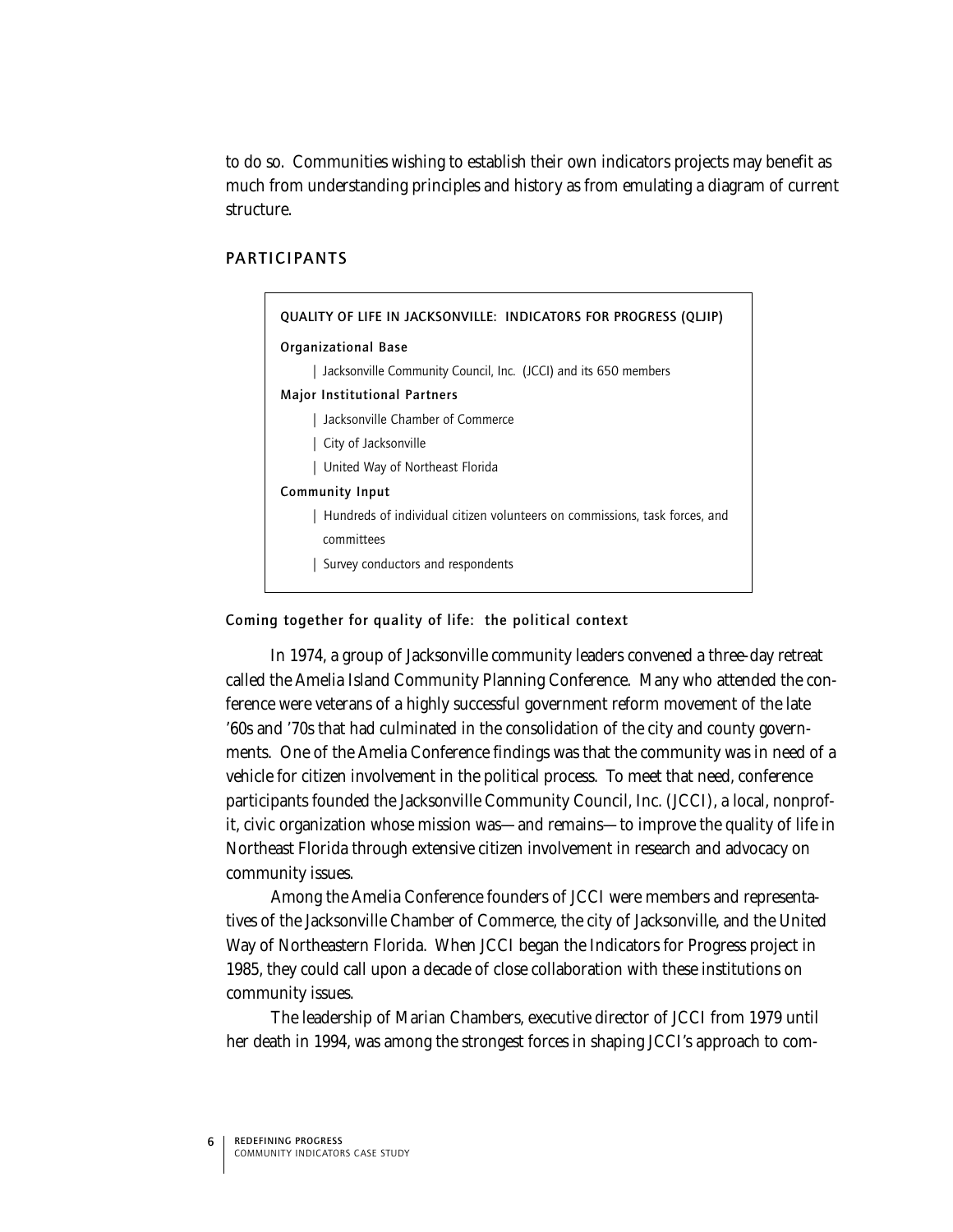munity indicators. Chambers was committed to achieving results through consensus decisionmaking on the part of involved citizens, and she applied these democratic principles to the idea—then unheard of at the local level—of assessing quality of life. She did not originate nor was she alone in her dedication to cultivating the relationship among information, participatory democracy, and well-being in local communities. But over the years her leadership ensured the institutionalization of these values in the community indicators process.

#### Institutional partnership

Jacksonville's indicators project came about as the result of the partnership between JCCI and the Chamber of Commerce. The mission of the Jacksonville Chamber is to improve and expand the local economy by marketing the benefits Jacksonville offers to prospective businesses and by assisting existing businesses to expand and prosper. The Chamber had long used standard economic indicators to document its marketing pitch. But despite some community development activity, it had little quantitative information with which to respond when prospective businesses asked about additional aspects of life in Jacksonville, such as the schools, public safety, and cultural opportunities.

In 1985, Marian Chambers, who was well-versed in both the Chamber's community development activities and its marketing needs, suggested a solution. She proposed convening a large citizens' group to identify major elements in Jacksonville's quality of life, and to define a set of measurable indicators by which the community could understand the status of its quality of life and communicate that status to businesses and others interested in Jacksonville.

Initially, the Chamber pledged \$10,000, which partially funded the creation of the project. Because no dedicated source of funding existed, for several years the base funding came from the Chamber. As the public sector became more interested and involved in the project, the funding source moved accordingly. Currently, the city of Jacksonville is funding JCCI to implement the indicators project, providing about \$15,000 annually. The funding for the project has never covered the full cost (currently about \$40,000 a year), and JCCI's commitment to the project includes providing the remaining funding from its general operating budget.

Involvement of the Chamber has not diminished with the shift in funding. The partnership between the Chamber and JCCI has been solidified by maintaining a tradition of the incoming chairman of the Chamber serving as chair of the annual JCCI volunteer review committee. In this way, the incoming chair of the Chamber receives an education in community issues that helps him or her set the Chamber's priorities for the coming year. And JCCI retains a valuable connection with the influential Chamber on the issues raised by the indicators project.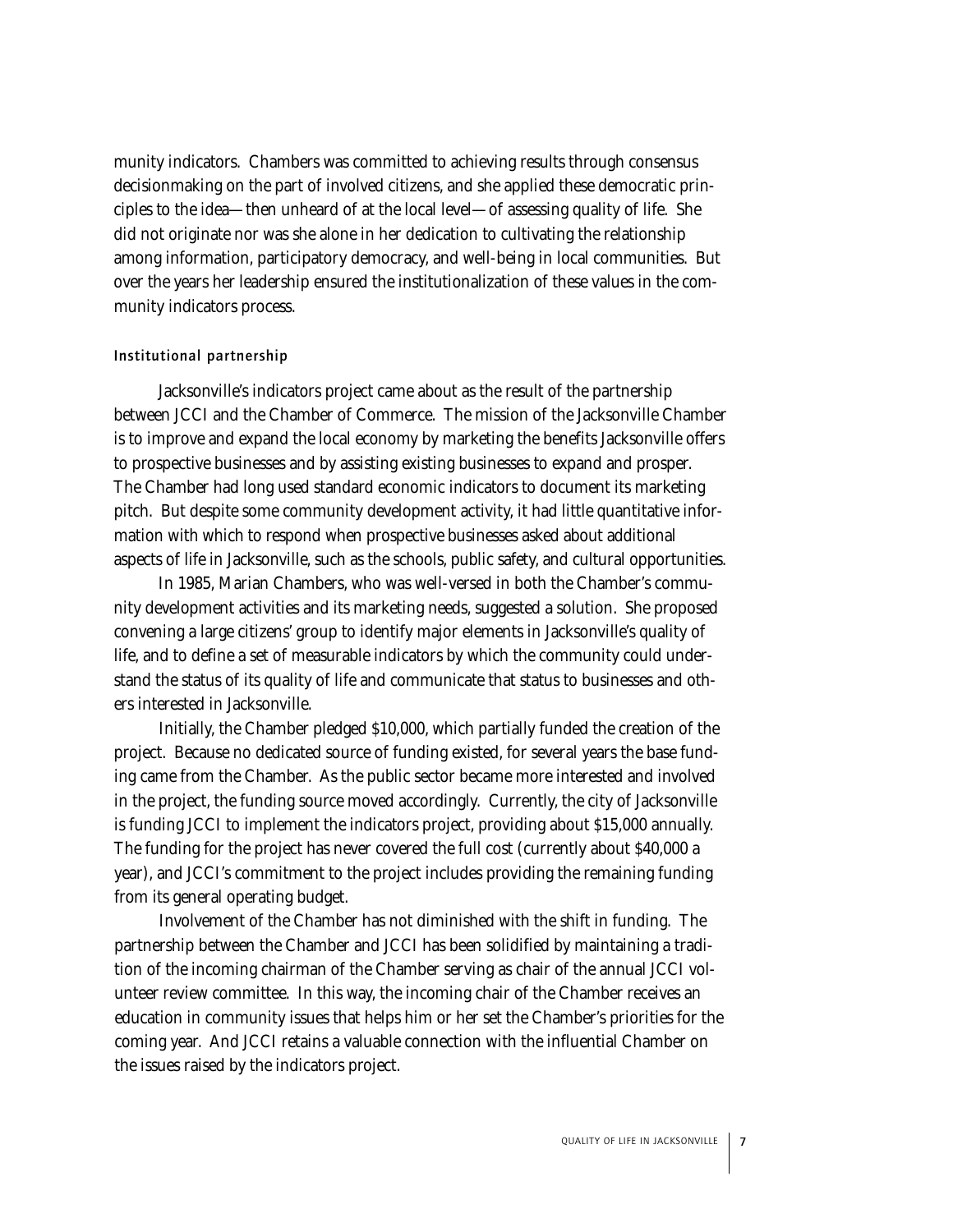JCCI was a decade old when the QLJIP project began, and the project is only one among the organization's several activities, which include intensive study and advocacy efforts on community issues, conflict resolution and mediation services, various councils and forums, and a second indicators project on human services, conducted with the United Way (this project, called the Community Agenda, is projected to be merged with QLJIP in the next three years). These activities provide an important context for the project.

# **GOALS AND PURPOSES**

#### Initial goals

The goal of the Jacksonville project was not, initially, to instigate specific publicpolicy changes, but simply to become aware of and to understand the elements that determine the local quality of life and to share this understanding with others. The intent of the project was to provide a longitudinal, trend-line motion picture of life in Jacksonville rather than a still-life snapshot.

As the project evolved, so did its goals and purposes. The initial goal of the project involved these tasks:

- To use indicators and the indicators development process to create a measurable definition of quality of life in Duval County/Jacksonville based on community consensus about common concerns.
- To compile, publish, and distribute an annual report consisting of the indicators chosen to represent that definition of the quality of life.
- To inform and educate the public and decisionmakers about the results of the report, highlighting positive and negative trends.

#### Setting targets introduces more ambitious goals

By 1991 the project had five years of data—enough to give a reasonable picture of the directions the trends were taking. That year JCCI staff and volunteers set targets for the desired level of each indicator by the year 2000. The choice of the year 2000 represented a coincidence of several factors: the symbolic value of the new millennium, the project's possession of sufficient data to identify and project trends, and the readiness of staffers, volunteers, and partners to start making judgments after years of watching the trends.

With the introduction of targets, QLJIP's goals evolved. Now it sought not only to enable citizens and decisionmakers to understand trends in Jacksonville's quality of life, but to lead them towards concrete judgments about what degree of progress was being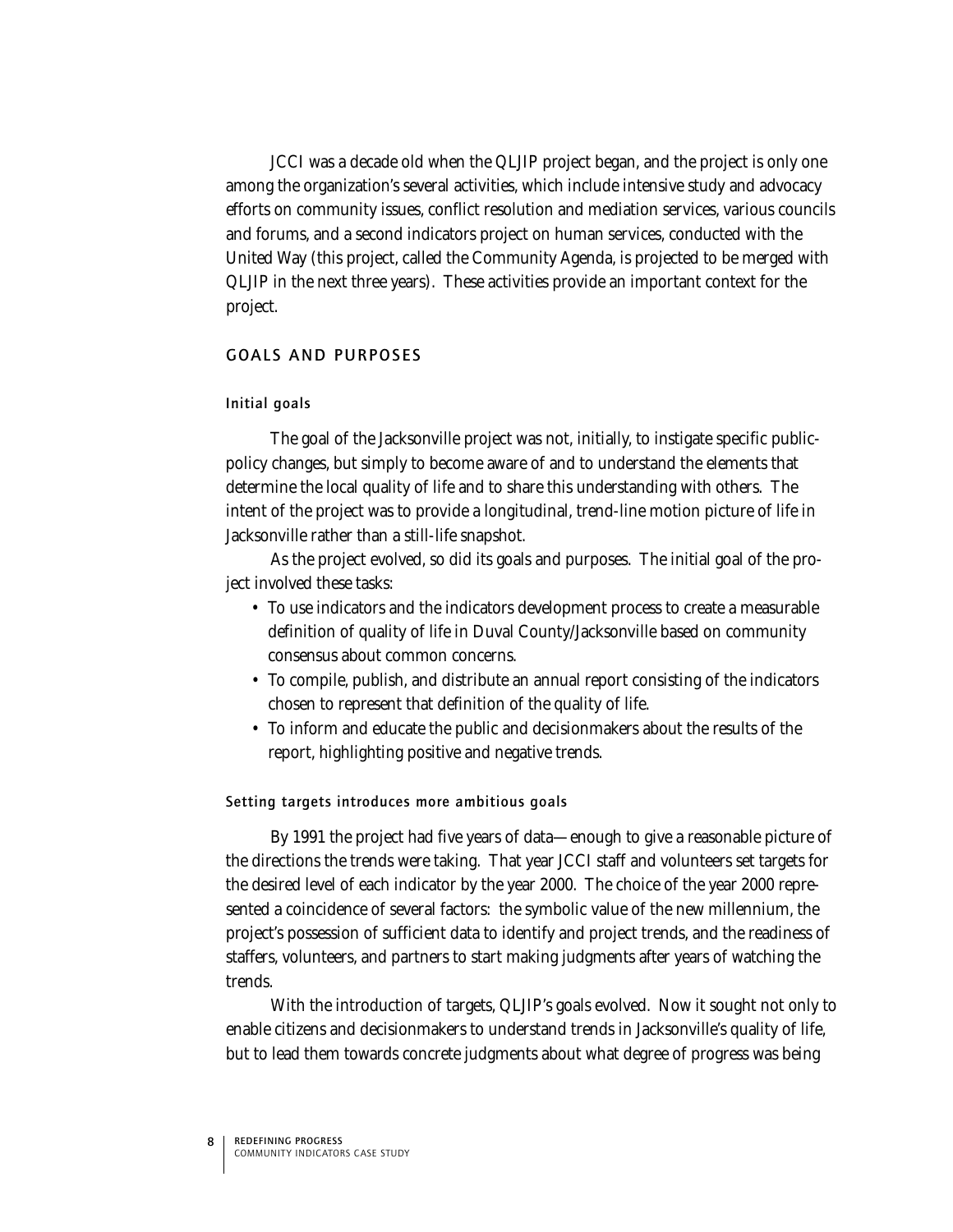made and could be expected for the new millennium. Thus some goals that had been implicit in the project were now articulated more clearly:

- To set community goals for improvement.
- To achieve broad endorsement of community goals.
- To enhance the ability of JCCI and other community advocates to call for action.
- To promote accountability.

Each indicator target represented a goal set for the whole community, goals that enter JCCI's plans for advocacy but, above all, goals that can guide anyone in the community interested in the issues they address. Although JCCI works towards these goals in its advocacy activities, the goals represented by the indicator targets belong to the whole community—and it will take the efforts of the whole community to achieve them.

# HOW THE PROJECT IS CARRIED OUT: STRUCTURE AND PROCESS

| THE NINE ELEMENTS OF QUALITY OF LIFE IN JACKSONVILLE |                     |  |
|------------------------------------------------------|---------------------|--|
| <b>Education</b>                                     | Social environment  |  |
| Economy                                              | Government/politics |  |
| Public safety                                        | Culture/recreation  |  |
| Natural environment                                  | Mobility            |  |
| Health                                               |                     |  |

One of the most remarkable aspects of Quality of Life in Jacksonville: Indicators for Progress is the degree to which it runs on volunteer power. JCCI's small staff of ten is simultaneously involved in several research and advocacy projects, and typically one to three staff members are devoting time to the project. Although volunteer power enables JCCI to achieve maximum community presence with a minimum of resources, citizen involvement is a matter of principle, not a matter of resources. It is local citizens who must set the research and advocacy agenda for Jacksonville.

Staff is at the service of citizen volunteers, who gather in task forces to make primary decisions and draft recommendations. JCCI plays the role of facilitator, convening the volunteers, seeing to it that principles and process are followed, and providing the background research volunteers need to make informed decisions. Once the volunteers set the agenda for the annual reporting of indicators, JCCI staff carry it out by gathering the required data, compiling the report, and moving it onto the public scene. But volunteers contribute to every stage of the process, including interpretation of data and implementation.

At JCCI, even research is carried out by volunteer task forces, who reach consensus on findings and recommendations. In this way the authority of "experts" is subject to the deliberations and consensus of informed citizens.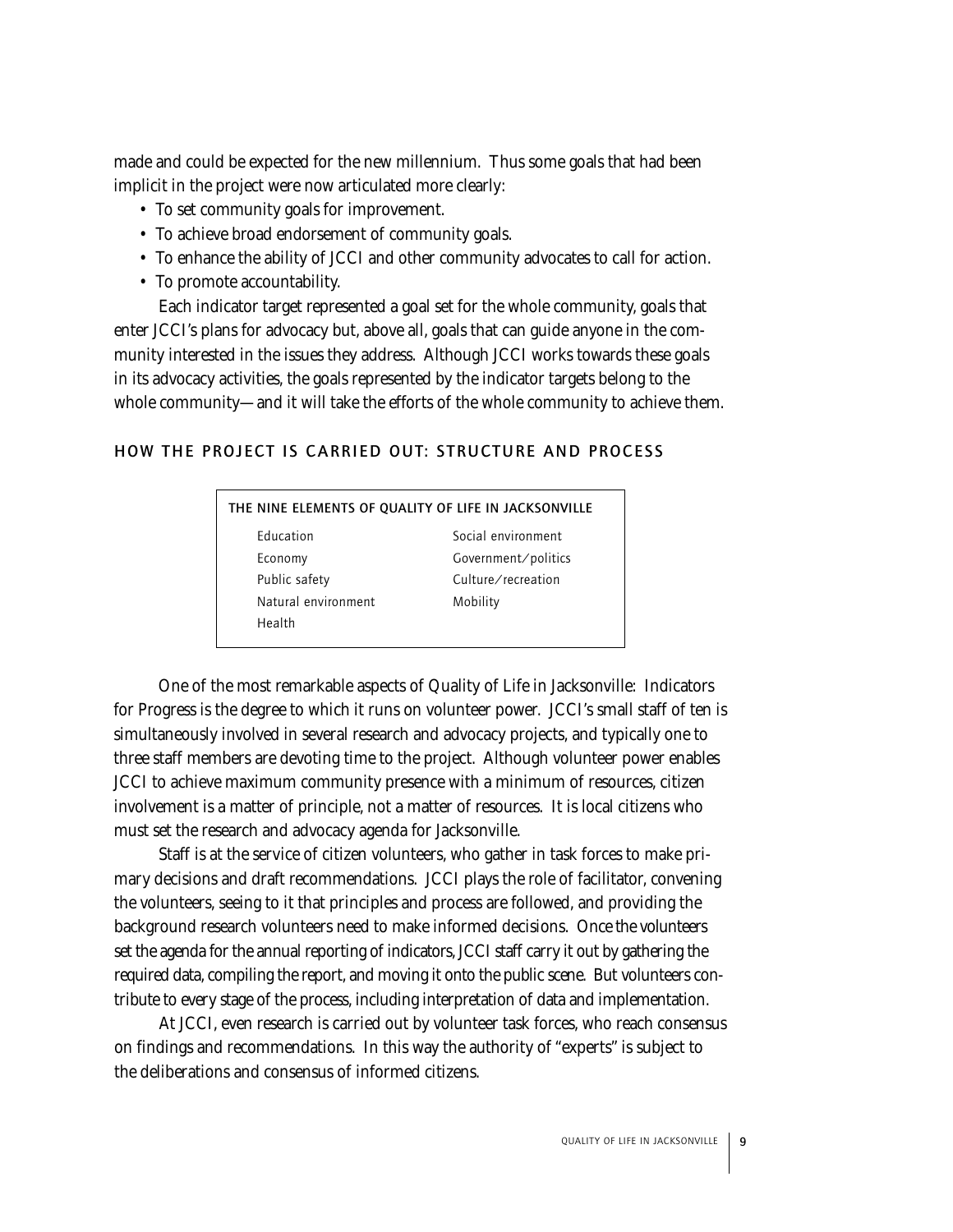# Developing the indicators

Developing the indicators was a multi-step process involving JCCI staff and over 100 community volunteers. Since this was the first experiment of its kind, participants were to some degree developing the process as it went along.

# The steps:

- 1. JCCI advertised widely in the local media and appealed to the membership of institutional partners such as the Chamber of Commerce for volunteers to select and develop, with facilitation and research support from JCCI, the indicators that would define quality of life for Jacksonville.
- 2. Under the leadership of a project chairman and a steering committee selected from among themselves, participants agreed on an operational definition of quality of life as "a feeling of well-being, fulfillment, or satisfaction resulting from factors in the external environment," and agreed on nine indicator areas to represent that definition: education, economy, public safety, natural environment, health, social environment, government/politics, culture/recreation, and mobility.
- 3. The volunteers arrayed themselves in nine "task forces" based on the nine indicator areas (see above figure), each chaired by a steering committee member.
- 4. The steering committee, with the help of JCCI research, developed criteria to enable the volunteers to select indicators that would accurately measure important aspects of the quality of life; present valid, consistent, and understandable data; and reflect changes in local public-policy actions over time.

# CRITERIA FOR SELECTION OF QUALITY OF LIFE INDICATORS

Validity | Does the indicator measure a factor or issue which is directly related to the quality of life? If the indicator moves, would a diverse group of people agree on how the movement affects the quality of life—positively or negatively? Availability and timeliness | Is the indicator readily available on an annual basis? Stability and reliability | Can we be confident that the statistic will be compiled using a systematic and fair method and that the same method will be used each year? Understandability | Is the indicator simple enough to be interpreted by the general user and the public? Responsiveness | Does the indicator respond quickly and noticeably to real changes? Policy relevance | Does the indicator have relevance for policy decisions? Is it possible to do anything about it? Representativeness | Do the indicators as a group cover important dimensions of the element?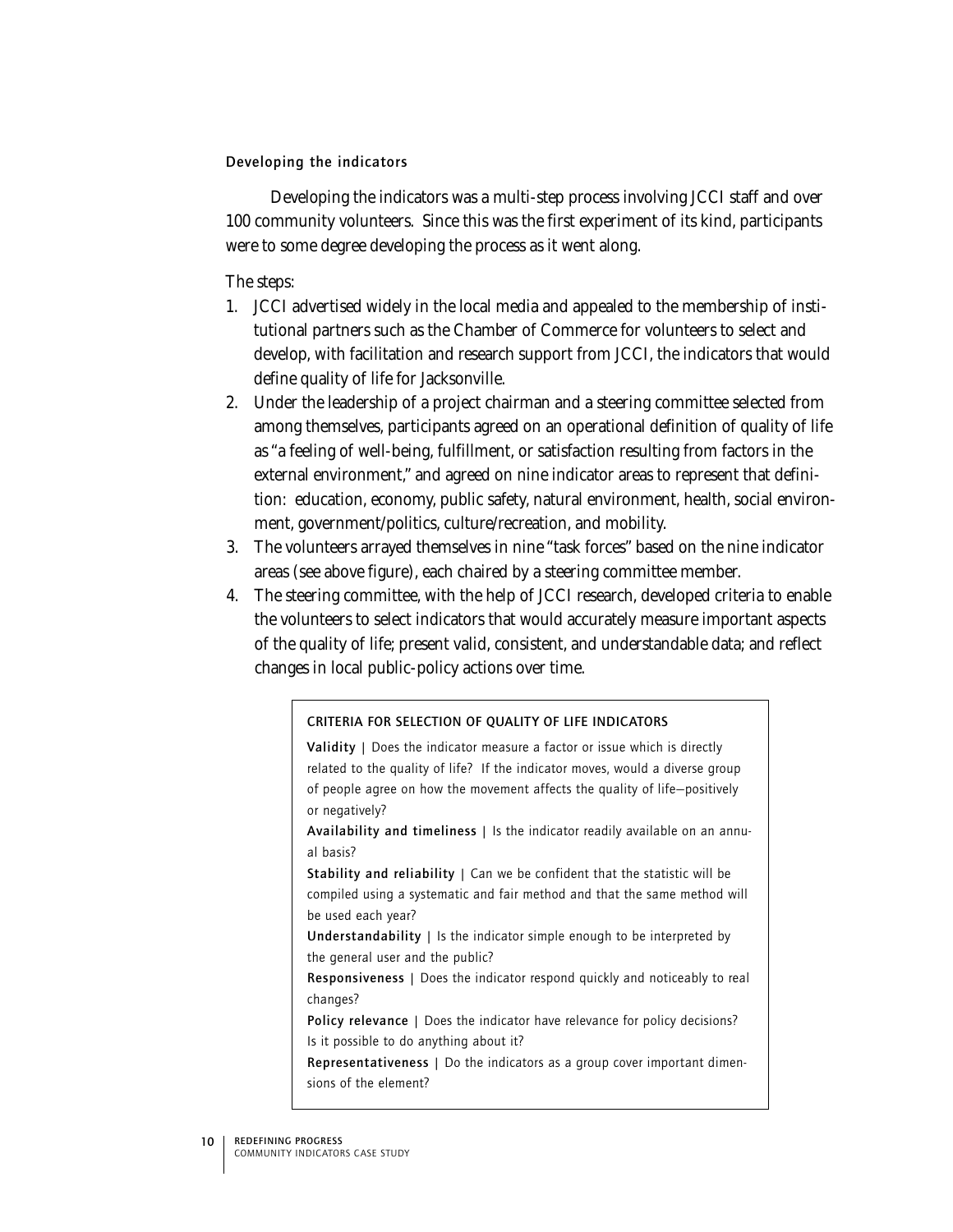The steering committee also asked the volunteers to consider the following factors in selecting indicators:

- Is the indicator leading, coincident, or lagging relative to the occurrence of a problem? Leading indicators are more valuable, since they allow a proactive, rather than a reactive response.
- Is it preferable to state the indicator as a rate or relative to population, rather than as an aggregate figure?
- If money is involved, it is preferable to state it in terms of constant dollars, eliminating the effect of inflation?

5. Using the above criteria plus background research provided by JCCI staff and some of the volunteers, the task forces selected up to ten indicators within each of the nine indicator areas. The result was a total of 74 indicators.



Maintaining the core task of the project

Publishing an annual report and executive summary fulfills the intent of providing a longitudinal, trend-line motion picture of life in Jacksonville. This entails collecting and compiling data and reviewing and revising the indicators annually. In addition to the annual review, periodic major reviews overhaul the entire project. The annual review is an integral part of maintaining a living project capable of correcting errors, improving data, and responding to change.

The project publishes two versions of the annual report. One is the reference document, entitled *Quality of Life in Jacksonville: Indicators for Progress,* first published in 1985. This document contains detailed information about each indicator, as well as the methodology used in the project. It is designed for use by researchers, planners, and decisionmakers. The other document is a shorter, more accessible version of the report entitled *Quality of Life in Jacksonville: Indicators for Progress; Executive Summary.* This document is designed for the general public and for use as an advocacy tool.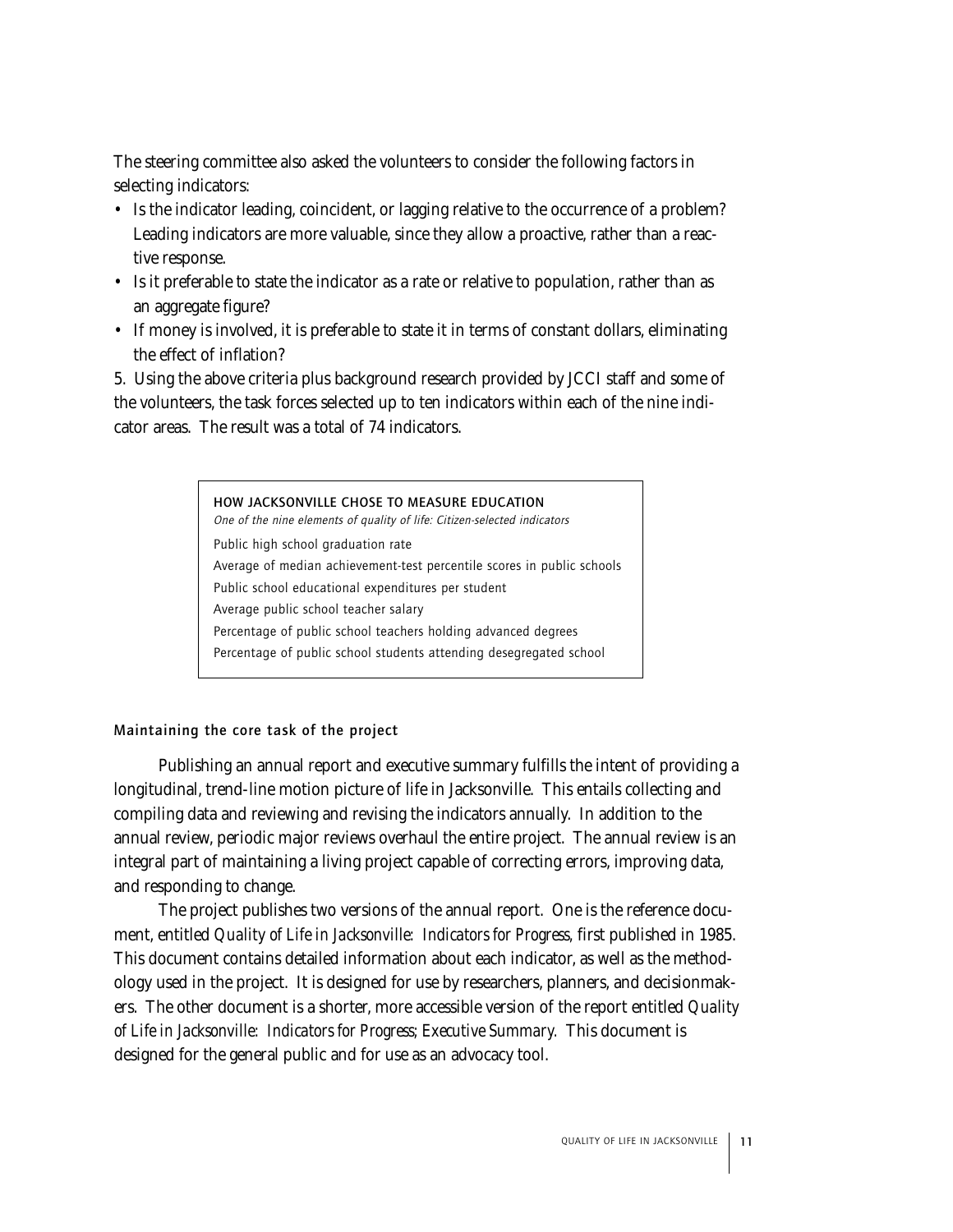#### 1991: Major revision includes the setting of targets

The setting of targets mentioned earlier (see Goals) was part of a major revision that took place in 1991. That summer and fall, JCCI invited approximately 140 volunteers to participate in the review of the project, reconvening the original nine task forces (with some new and some old members). Although the project had been reviewed each year, the 1991 review instituted major changes by

- eliminating, revising, and adding several indicators in response to issues such as questionable validity, unavailable data, and the need for greater clarity (see Issues).
- setting indicator priorities, including the identification of one "top-priority" indicator within each of the nine quality of life categories.
- establishing targets for the year 2000.

How the targets were set | JCCI received special funding for the targets process in the form of a HUD Community Development Block Grant. The grant funded JCCI's facilitation of the task-force process, as well as background research on existing standards and guidelines at the federal, state, and local level. The research consisted of compiling information about authoritative goals or standards already set by others (e.g., in legislation, human services, planning, or law enforcement); gathering comparative data where available; and projecting indicator trend lines according to different possible scenarios. The research was then presented to the volunteer task forces to guide them in selecting targets for the year 2000.

For any particular indicator, the quality of life might be improving or declining. But compared to what? At what level on the indicator graph would the quality of life be acceptable? JCCI staff impressed upon the volunteers that in setting targets they would have to make judgments rather than seek objective perfection. The staff directed the volunteer task forces to make two kinds judgments about targets: the "pie-in-the-sky" or ideal target, and the target based on judgment about what was realistically possible. The task forces then considered all the reference points: the ideal target, the realistic target, the targets or standards others had set, and the projected outcomes for each of these three types of targets. Using that information to inform the deliberation and consensus process, they came up with final targets. (Note that the target is arrived at not by the application of mathematical formulas, but by consensus.)

These judgments have been incorporated into the annual update documents through the assignment of "gold stars" for positively moving indicators and "red flags" for those moving negatively or remaining far from their targets. These have become a feature of the media and publicity aspect of the project, and have appeared in a number of local newspaper stories.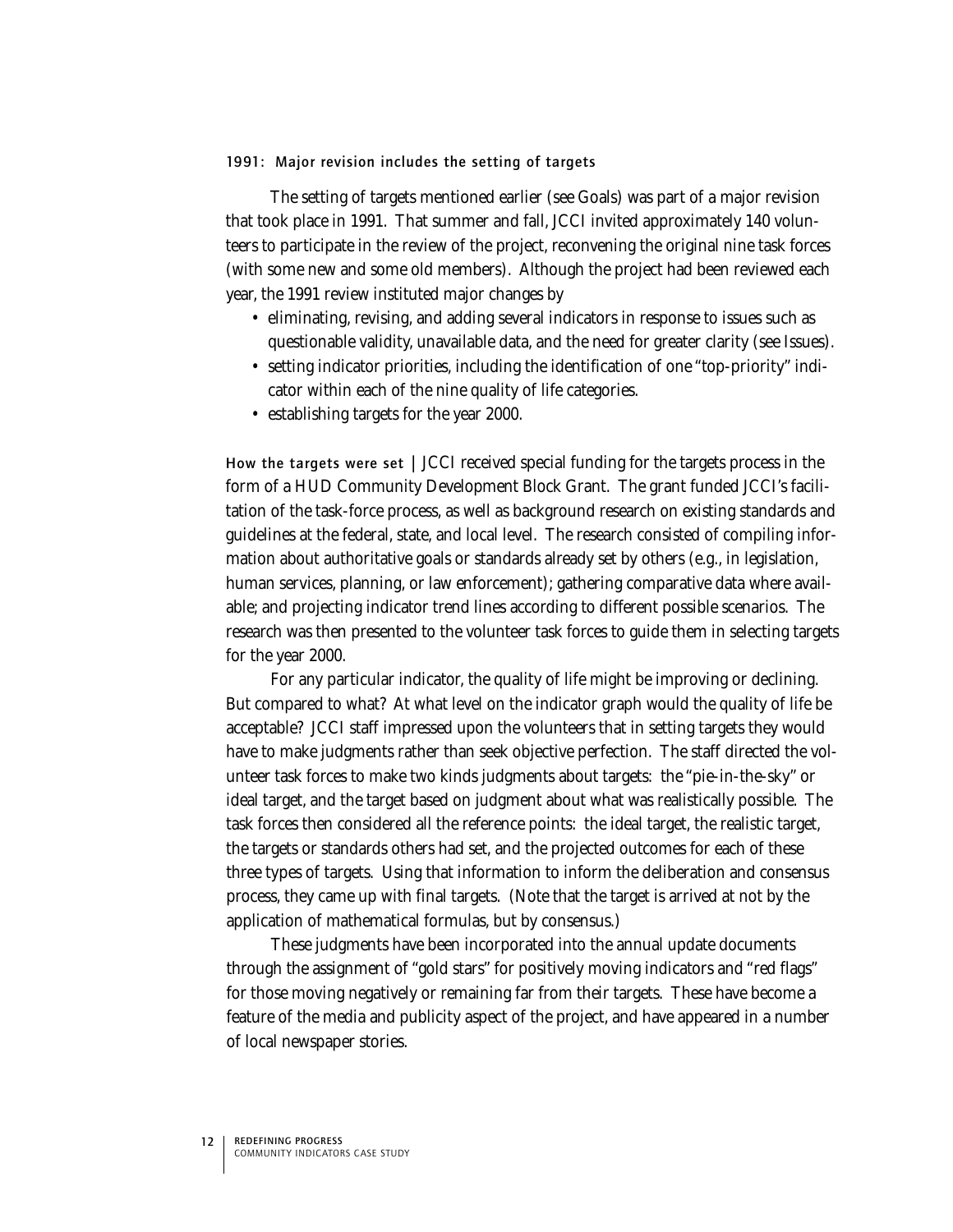#### 1998: A second major revision

In the summer of 1998, JCCI began a major new effort to review and overhaul its approach to indicators by convening a new Indicators Steering Committee consisting of 25 thinkers and leaders with a variety of experience in public policy and the use of data. To help inform the steering committee's efforts, JCCI also created a high-powered advisory committee whose members include the mayor, the sheriff, the president of the United Way, a member of the city Environmental Protection Board, the chairman of the Jacksonville Economic Development Commission (a city government agency), the manager of Jacksonville's publicly owned utility, the superintendent of schools, a hospital administrator, an insurance executive, the president of the city council, the chairman of the Chamber of Commerce, and the chief administrative officer of the city.

By the end of 1998, this committee had developed a vision statement and a longterm work plan for JCCI's work on indicators. Both reflect the committee's emphasis on moving indicators into action.

THE 1998 JCCI VISION STATEMENT:

"By 2002 JCCI's indicators reports will be the premier source of local summarylevel information on the quality of life in Jacksonville. Each annual update will be the community's report card containing vital, valid, and relevant information that is actively used to inform the community, guide decisionmakers, ensure public accountability, and promote a continuously improving quality of life for all citizens." (see Goals)

The work plan involves three coordinated work groups:

- 1. The vision work group will integrate the many vision statements that have been produced by organizations, people, and institutions working for quality of life in Jacksonville into a new statement of community vision. This statement will guide JCCI's indicators work and will be validated annually through surveys.
- 2. The indicators work group will review and revise the whole set of indicators. In the process, it will also integrate concepts of sustainability into the selection and description of indicators, thereby establishing linkages among indicators and exploring the potential long-term impacts of short-term trends. It will broaden the geographic scope of the indicator reporting to include both neighborhood information and regional information. This will enable users of indicators data to understand issues of distributional equity and the metropolitan context of Jacksonville/Duval County. Finally, the group will also set new targets for the year 2005.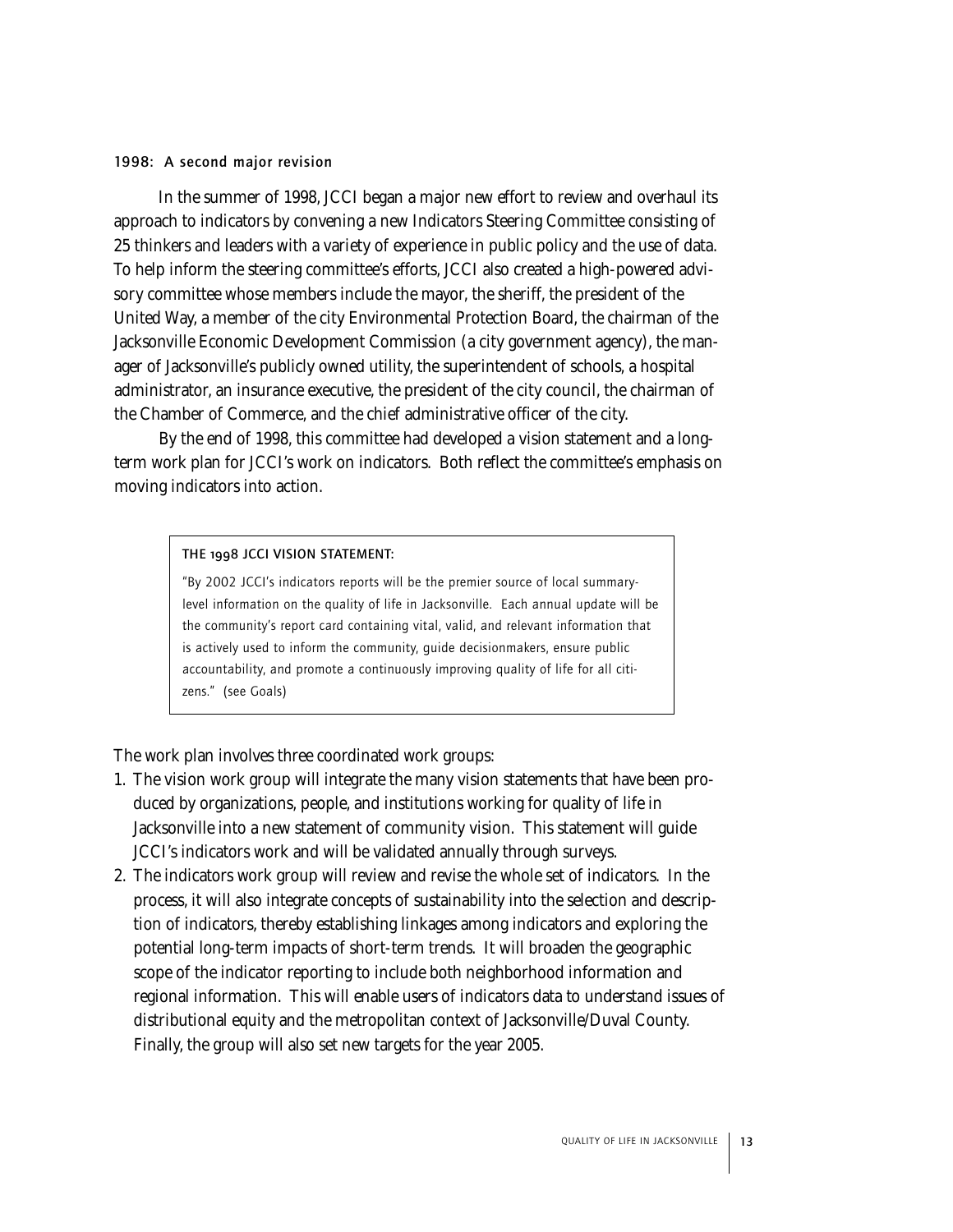3. The advocacy and marketing work group will strive to get indicators on the desk and in the planning mindset of every CEO and public official. The group will also seek to make information-sharing a two-way street. JCCI's goal is not only to get indicators reports on the right desks, but also to increase cooperation among key local institutions, both public and private, to collect and report data needed for quality of life indicators. The group is currently considering the possibility of identifying and rewarding "responsible organizations," that is, of holding specific organizations responsible for actually changing trend lines by publicly recognizing and rewarding positive trend movements.

# ISSUES AND CHALLENGES

#### Defining quality of life

At the outset of the project, participants had to distinguish between the overlapping ideas of community quality of life and individual quality of life. They resolved to confine themselves to external factors whose impacts were measurable from a community perspective.

# Data issues

Balancing the requirements of good data with the goals and values of the project is a recurring issue in annual reviews. Conflicts arise between the criteria for good data and the desires and values of the community. The limitations of available data, and the limitations of data in general, mean that the project can't always answer questions about the things the community wants to know most. The most common data issues are:

Availability  $\vert$  In the first document, produced in November of 1985, the group attempted to report data from 1970 through 1985, but found that such a record did not exist for most indicators.

How the issue has been dealt with. In the first update in 1986, the group decided to report indicators as far back as data was available for all the indicators, which meant that all indicators are reported back to 1983.

Consistency | Because of changes in the methodology of collecting some of the data that the indicators were based on, the Jacksonville project faced inconsistency in their data sets over time.

*How the issue has been dealt with.* Some indicators have been redefined and recalculated. For example, a measure of the incidence of child abuse and neglect had to be redefined several times as the Florida State Legislature repeatedly altered how child abuse cases are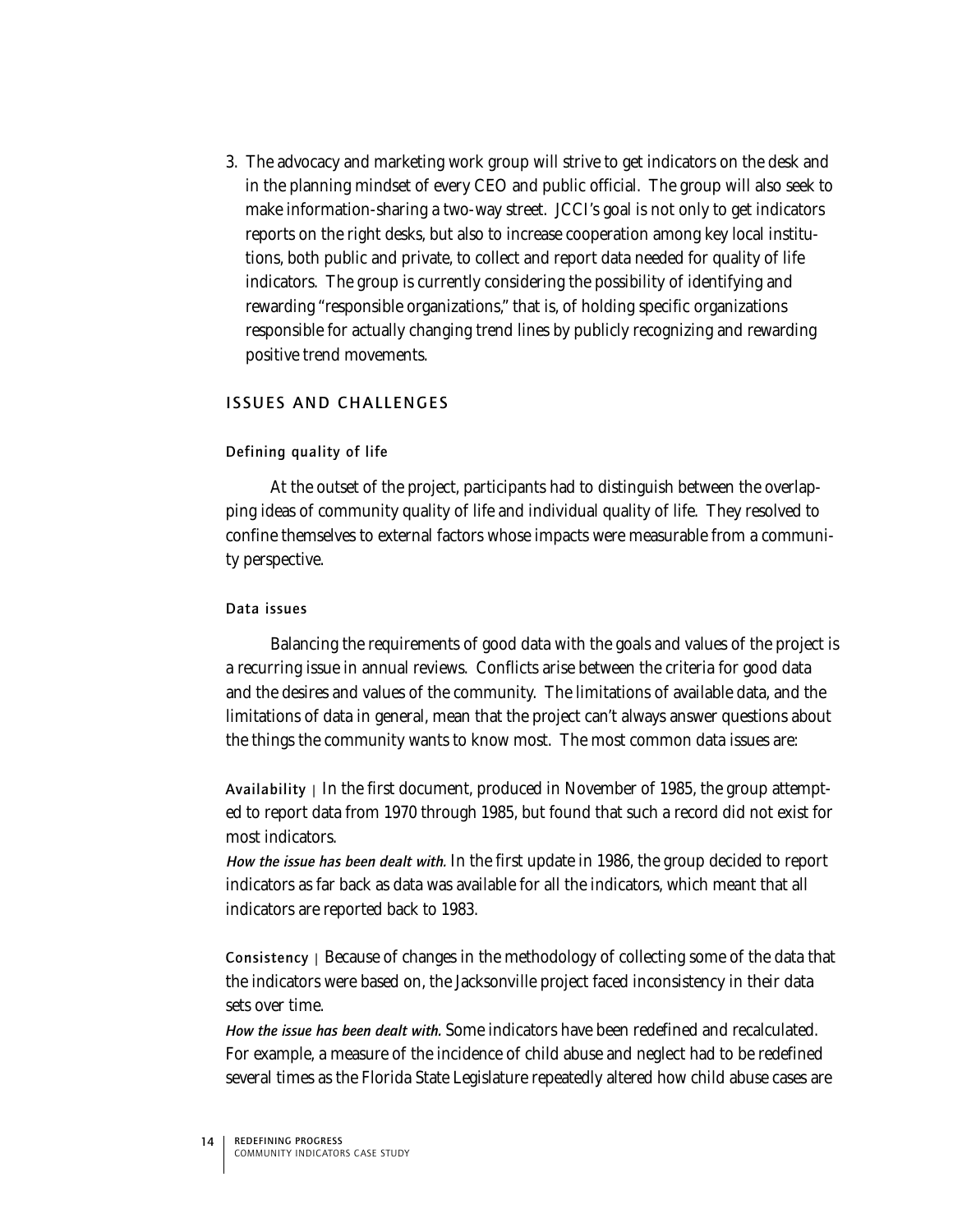defined and reported. The indicator was revised most recently in 1998, with consistent data available back only to 1992. Some indicators, to the regret of participants, have been dropped. For instance, an indicator of private philanthropy had to be dropped when the local United Way changed its methods of fundraising and reporting the results. An indicator of youth physical fitness had to be dropped when the local public schools discontinued administering the President's Physical Fitness Test to all students in certain grades.

Uncertainty of interpretation | Questions have been raised about the accuracy and clarity of survey data in measuring certain aspects of the quality of life. For instance, if the number answering "yes" to the question about whether race relations are a problem in Jacksonville increases, has the quality of life increased or decreased? Most have chosen the latter interpretation. However, according to an alternative interpretation, recognition of the problem is the first step toward finding a solution, so an increase could be construed as positive.

*How the issue has been dealt with.* JCCI's volunteer committee members have grappled with this issue each year, but have not yet crafted alternative questions that more clearly measure this aspect of the quality of life.

# Comparability with other communities

Early on the Chamber of Commerce had an interest in comparing Jacksonville's quality of life with that in other cities. Responding to the Chamber's request, JCCI staff spent a year collecting comparative data that could be published with the trend-line data for the Jacksonville indicators.

*How the issue has been dealt with.* In the end, this effort was abandoned, for three reasons. First, comparable data were found to be available for very few of the indicators. Second, the search for these data led to an understanding of the unique qualities of Jacksonville and the realization that any comparison would inevitably be of apples and oranges. Third, both JCCI and the Chamber came to recognize the value of the project's implicit, initial premise—that the most important comparison was of Jacksonville with itself, over time.

# Unsolved problems with targeting

Difficulties have been experienced with some of the ten-year targets. With only two years to go to the target year, volunteers have come to believe that a number of targets were set either "unrealistically" low (and have been met already) or high (and have no chance of being met despite some progress).

*How the issue has been dealt with.* These perceptions have led to the suggestion that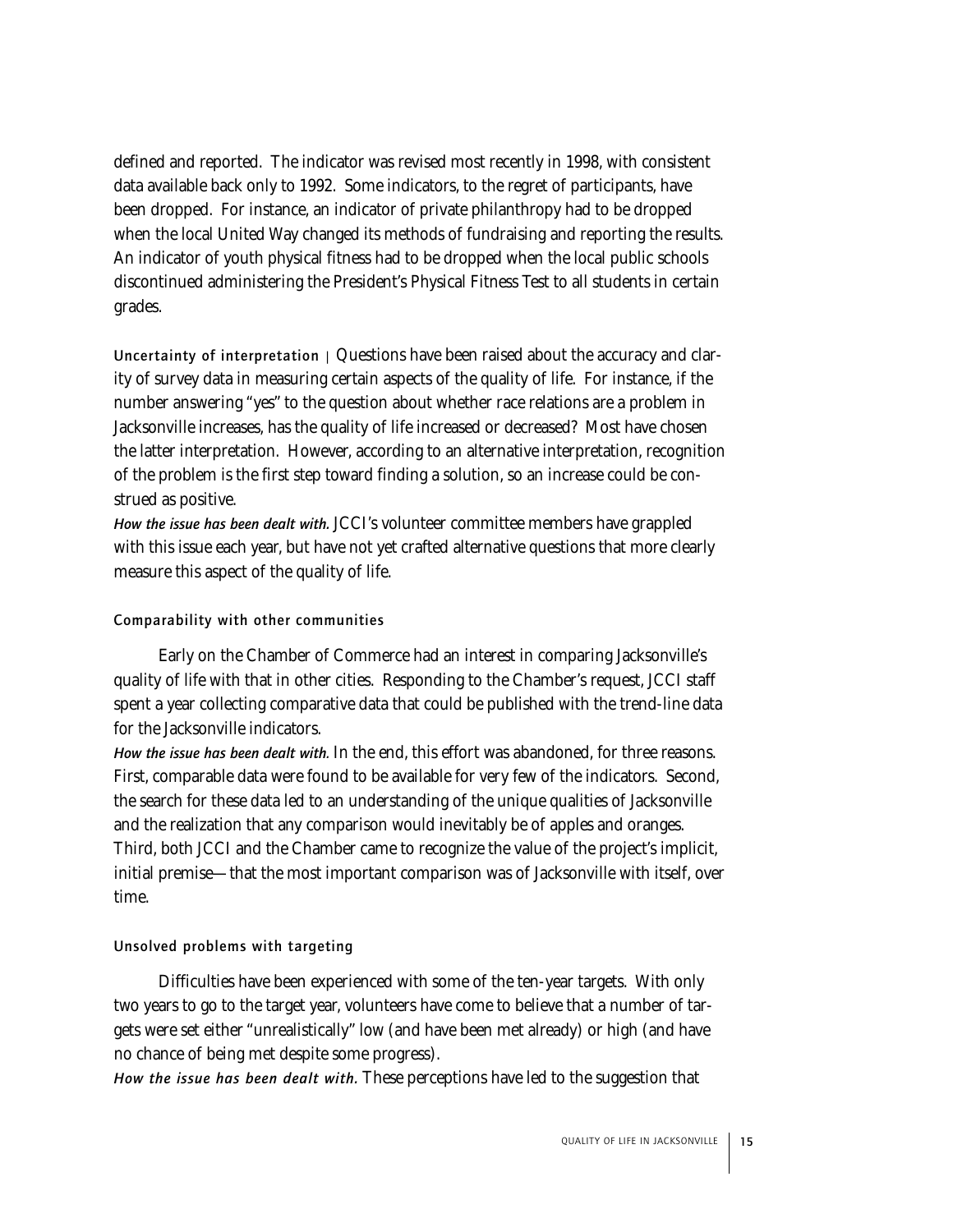setting shorter-term targets would be more meaningful for the next time period. A decision has been made to set new targets for 2005, only five years into the future rather than ten.

#### Participation: achieving diversity and broad representation

*How the issue has been dealt with.* JCCI has partially relied on the high degree of diversity among participants in its other programs. In addition, staff give frequent presentations to community groups, many targeted for diversity. Nevertheless, young families, people with low income, and minorities still have relatively low participation rates.

# MOVING INDICATORS INTO ACTION

At JCCI, there are three basic routes for moving indicators into contexts where they can be used to promote positive community change: (1) publication and distribution; (2) outreach and media; and (3) selection for the intensive, citizen-based Community Studies process, which entails further research, recommendations, and handoff to a volunteer Implementation Task Force for issue advocacy.

#### Publication and distribution

JCCI publishes several hundred reference documents and several thousand executive summaries. The reports are then distributed free of charge to libraries, public officials and agencies, and planning organizations.

# Outreach and media

Press conferences | Each annual update is released at a press conference that is now cohosted by the mayor of Jacksonville and the incoming chairman of the Chamber of Commerce. Press coverage and use of indicators was initially confined to one-time news reports related this event, though it has become much more frequent and more issueoriented. The press conferences have helped local press become familiar with JCCI and thus contributed to their tendency to seek reference material from the indicators project.

Providing press with materials and graphics that shape issue coverage  $\mid$  As the indicator trend lines and targets provided more information each year, and as the press became familiar with the presence of indicators on the local scene, the media have increasingly come to JCCI for reference material and graphics relating to ongoing "hot button" public issues such as education, teen pregnancy, or racial relations (see Outcomes for examples).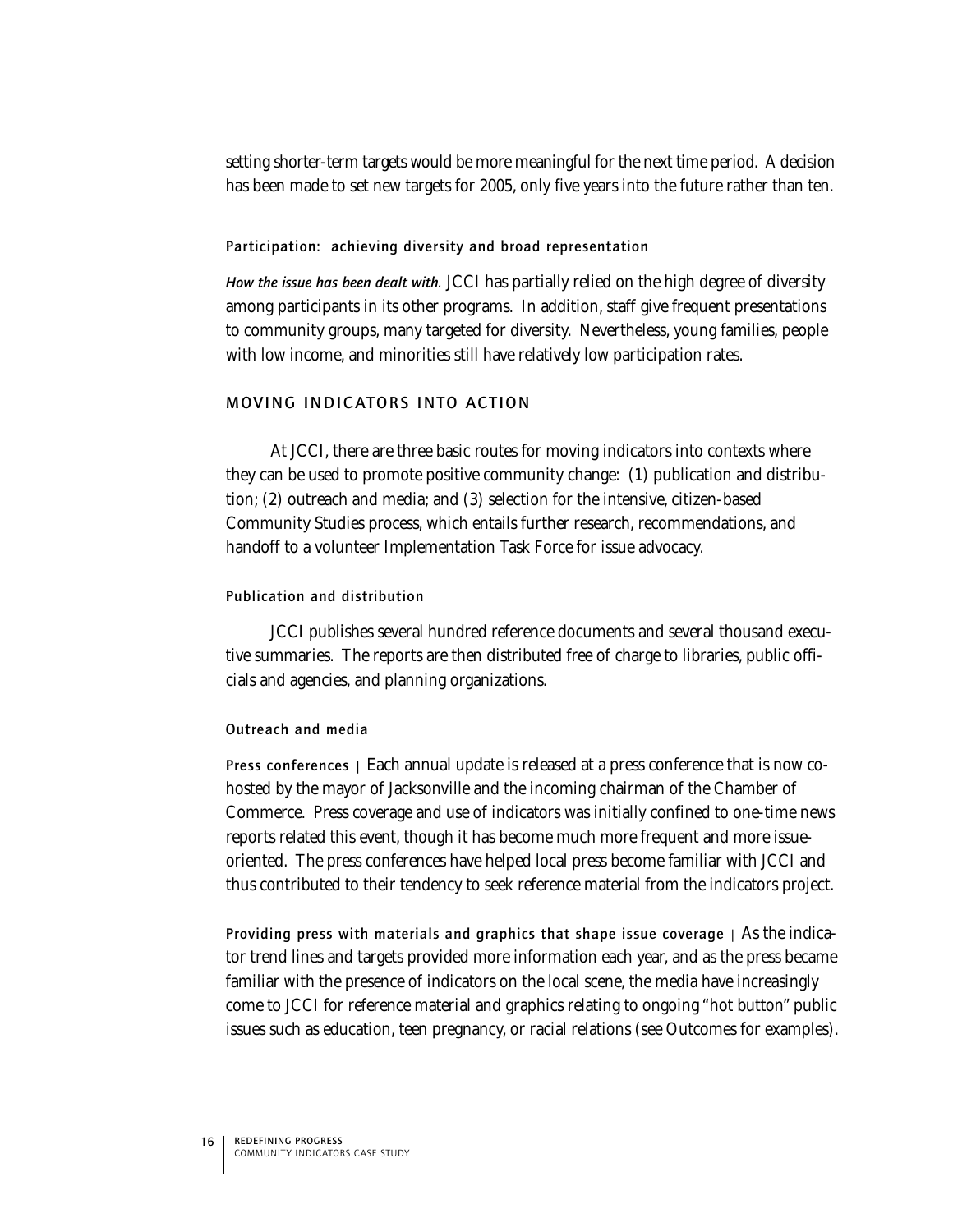Presentations | JCCI has a speakers' bureau, which gives some 150 presentations a year to local groups. Each year the Chamber of Commerce gives presentations on Jacksonville's quality of life indicators to the membership of its six Area Councils, as well as to its Board of Governors. Presentations have helped institutionalize indicators within the community.

#### Research to action: Community Studies and Implementation Task Forces

Jacksonville's Community Studies process, which combines in-depth study with recommendation and advocacy, provides a model with great potential for moving indicators into action. Community Studies predate QLJIP by a decade and are, technically speaking, separate processes. But in practice the two initiatives often inform one another (see Policy Outcomes).

JCCI uses the indicators as a guide for selecting major issues for their Community Studies. Conducted by the volunteer task forces who provide so much power to JCCI, these studies produce reports that delve deeply into all the factors involved in issues such as teen pregnancy, transportation access, the quality of education, and the effects of business incentives. Community Studies reports conclude with recommendations for action. The recommendations are then used by volunteer Implementation Task Forces as the basis of two-year educational and advocacy campaigns (in practice the campaigns often last longer than two years).

# Action through other local entities

Other entities in the Jacksonville area also use indicators information as a basis for action. They may adopt an issue as a priority or theme based on indicator trends, or they may use indicator information as a general guide on an issue already of importance to them. JCCI's partners in its indicators work are particularly responsive to the information contained in the annual indicators updates. These partners include the city of Jacksonville, the Jacksonville Chamber of Commerce, and United Way of Northeast Florida. Individual volunteers sometimes play the role of catalyst, through some combination of involvement with the indicators and the Community Studies process, stirring up a public activity that would not have occurred without their advocacy (see the example of sign permits below).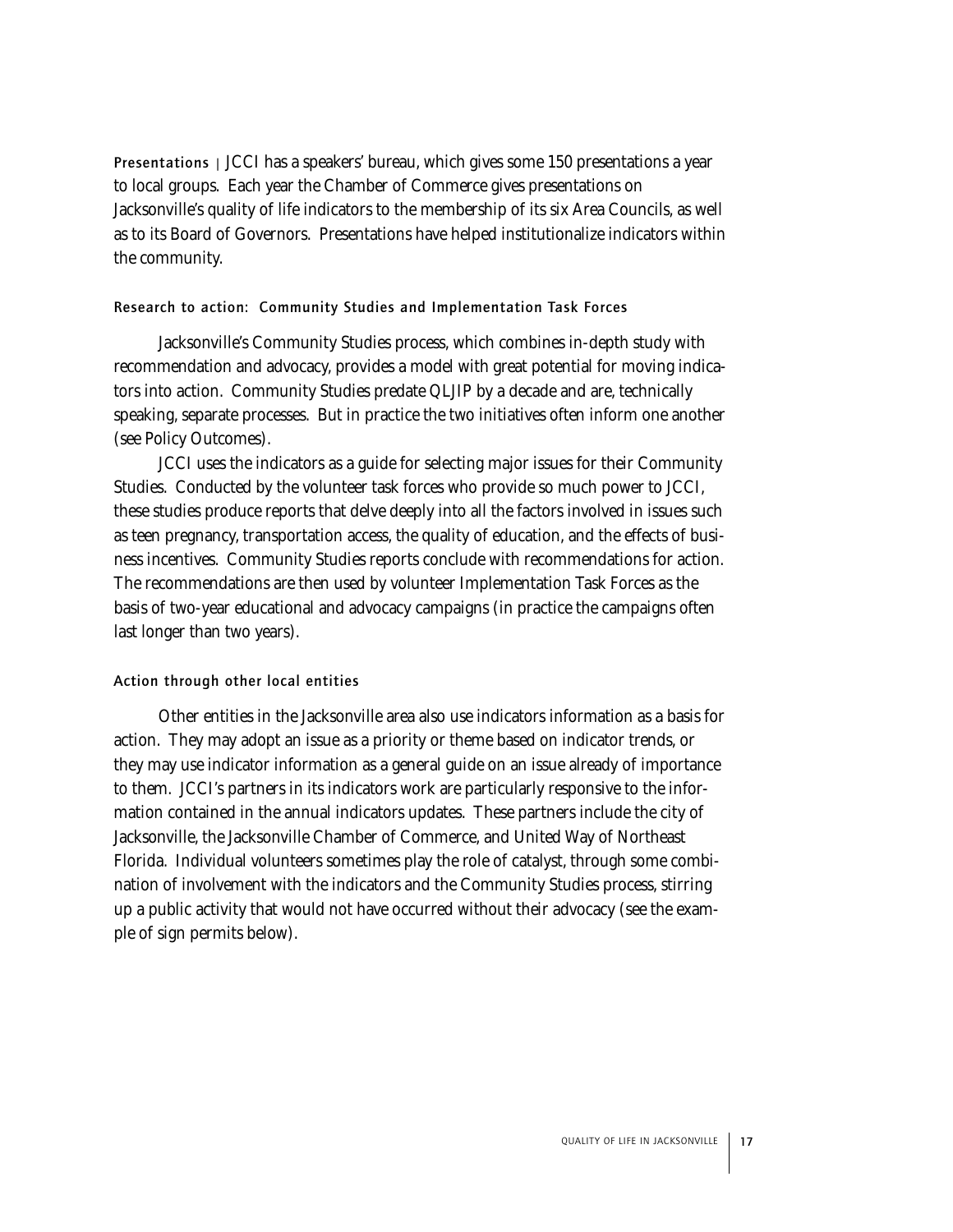# POLITICAL OUTCOMES

#### Community-building

Jacksonville's emphasis on consensus decisionmaking among volunteers brings diverse interests to the table to forge and commit to a clearly articulated and measurable agenda for the community. And when large institutions like the city of Jacksonville, the Chamber of Commerce, and the United Way help support that agenda, real communitybuilding can result.

Community-building is made of many elements. In Jacksonville, most of these can be described as outgrowths of public credibility—or to put it more simply, trust. On the basis of this trust, JCCI can provide information, bring people together, and encourage them to use indicators in decisionmaking.

The QLJIP project is part of years of patient work that have established JCCI's reputation as an honest broker of information legitimately representing the interests of the whole community. Information and agendas produced by a strong, communitybased organization with broad, long-standing credibility—as opposed to those produced by an institution such as a university or government, whose interest may be perceived as self-serving or out of touch—will generate their own credibility and community buy-in. The QLJIP project is one way that JCCI has positioned itself as a broad-based convener of interests providing neutral territory where citizens can work on potentially divisive issues such as racial relations, teen pregnancy, and the environment.

#### The project as a resource

Another outgrowth of public credibility is the project's status as a resource for those seeking relevant, reliable information. When the seeker of information is the media, the potential for political outcome is great.

The Florida *Times-Union* (the major daily newspaper in the area) frequently—at least weekly in the past year—quotes JCCI spokespeople and uses or mentions JCCI data, graphics, reports, and information in their coverage of local issues such as racial relations, teen pregnancy, water quality, and school reform. It also lists and covers JCCI publication releases and events, such as high-profile conferences and forums involving major figures on the local scene (for example, the mayor, the city council, government agencies, prominent business people). The *Times-Union* has referred to JCCI as "the well-respected community think tank." 2

<sup>2.</sup> Dec. 15, 1996, p. A-1, in a story on the current state of education reform that included quotes from JCCI's 1993 education study, from the JCCI executive director, and from a volunteer who participated in the 1993 study.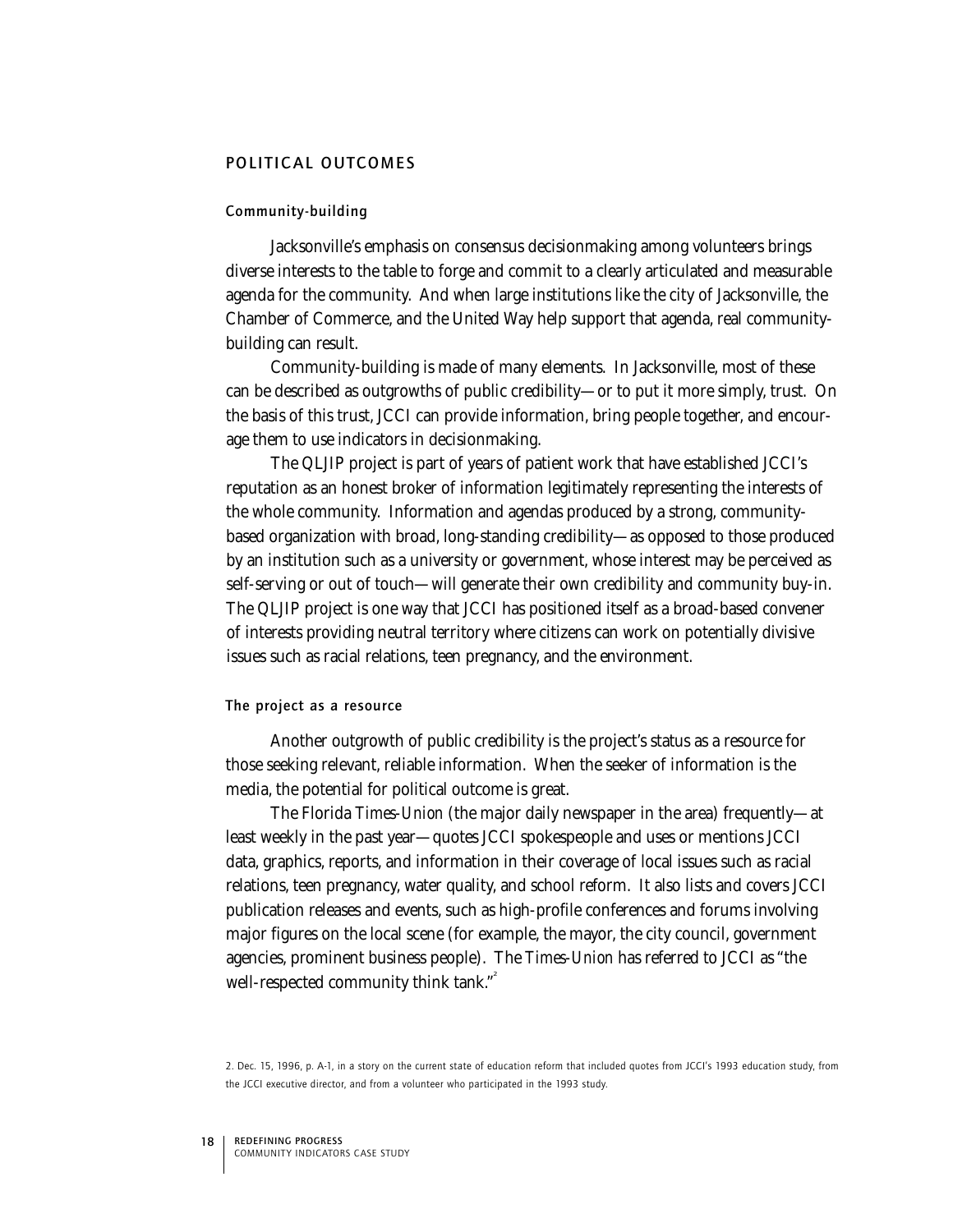The *Jacksonville Business Journal* also carries several in-depth articles a year covering or making extensive reference to JCCI studies—such as those on solid waste, water quality, and business incentives—and has reported QLJIP's economic indicators. The local public television station has used the nine quality of life elements as a guide for defining the content of local public-affairs programming.

# Teaching indicators

JCCI promotes and teaches indicators as a method and recognizes they can be used for many purposes besides QLJIP's community agenda. What JCCI teaches is the principles behind QLJIP: using indicators developed with community input as a tool for combining analysis of issues with advocacy around solutions. JCCI has conducted additional indicators work with city government, human-service funders, and others.

# POLICY OUTCOMES

Policy outcomes have come in the form of the integration of quality of life indicators into institutional agendas in the public and nonprofit sectors and the movement of quality of life indicators into the Community Studies process. The quality of life indicators typically play a background role in the Community Studies; they help suggest the agenda (as one among several factors), continue to monitor the situation, and help shape press coverage as the advocates work. The integration of indicators into these processes has been a gradual, evolutionary process.

# Institutional agendas

Indicators are being used to guide planning, decisionmaking, and resource allocation in the public and nonprofit sectors (the city of Jacksonville, the United Way, and the Chamber of Commerce). The city of Jacksonville consults the QLJIP indicators in their performance-budgeting process. For example, it refers to indicators such as "tons per capita of solid waste" and "public park acreage per capita" to help evaluate and plan public service delivery.

In 1994, the United Way of Northeast Florida funded JCCI to develop another, separate indicators project that tracks human-services indicators. That project, called the Community Agenda, has published annual reports since 1995. The United Way and other funders use these indicators to guide funding allocations. Many local human-service agencies use them, along with the quality of life indicators, to guide strategic planning and resource development. JCCI and the United Way have now agreed to a plan in which the two projects will be amalgamated within three years.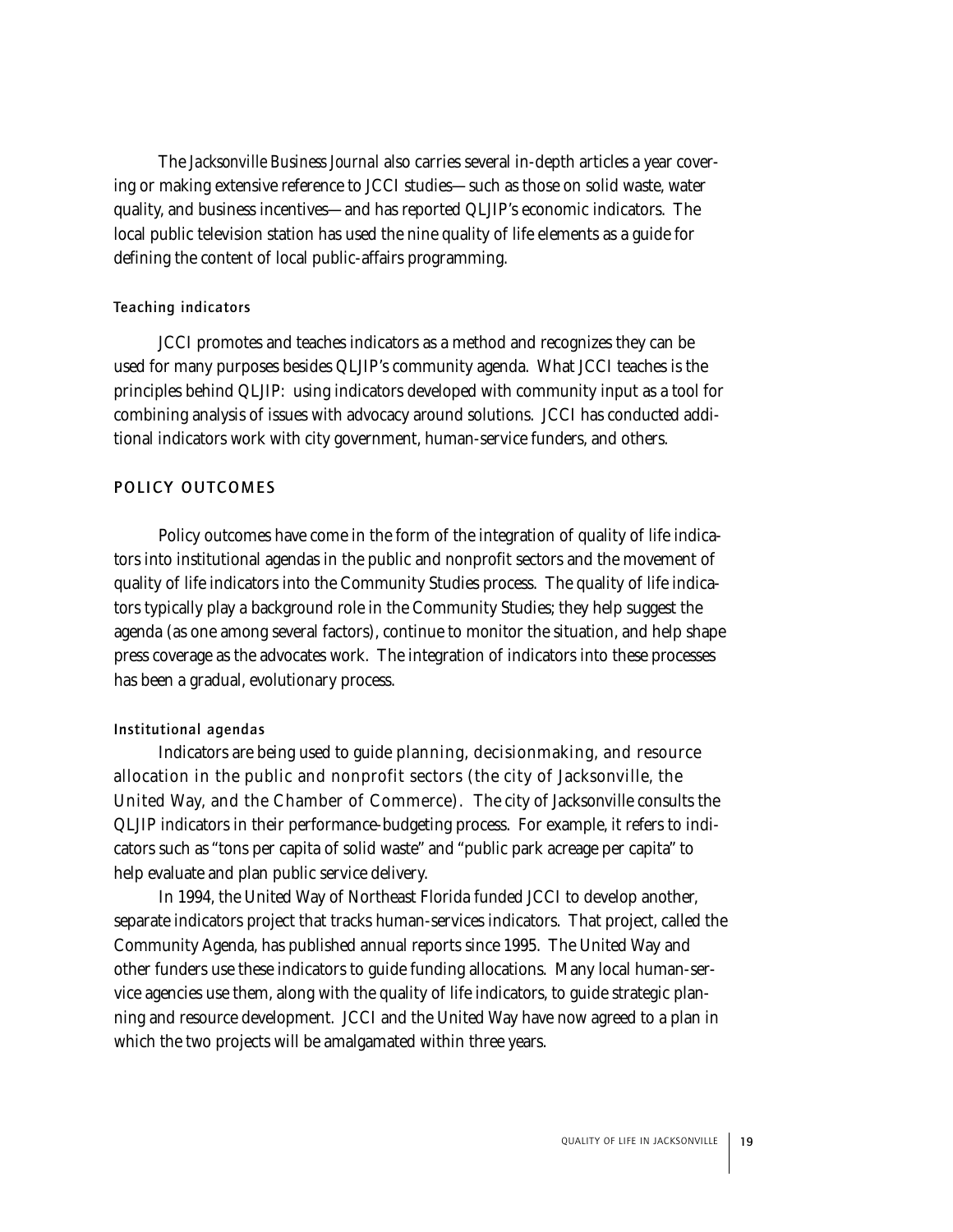Over the years, the Jacksonville Chamber of Commerce has actively responded to several specific indicators in its annual work plan. Examples include establishing a stewardship group to improve water quality in the St. Johns River, promoting dialogue around race relations, and facilitating public education reform. In the case of local water quality, for instance, the Chamber attracted a government grant to support an intensive public-information and awareness campaign designed to involve citizens in cleaning up the waters of the St. Johns River. Although the results are not scientifically measurable, the grant seems to have had the desired effect on public knowledge and attitudes about the river. To aid the realization of this new consensus, the Chamber helped establish a new private, nonprofit organization called Stewards of the St. John River, which sponsors a weekend river cleanup effort that has become a major annual event in the community. It is also carrying on the public-information and awareness activities begun under the original grant.

#### Community Studies: Education, Teen Pregnancy, and Billboards

Education  $\mid$  In 1991 the task forces who developed targets for the indicators had selected education as a "most important" element and the public high school graduation rate as the top-priority indicator for community action during the 1990s. The continued negative trending of the education indicators in the face of the high priority the community had assigned to education soon led JCCI to conduct a Community Study on improving the quality of public education. Released in 1993 and followed up by three years of advocacy, *Public Education: The Cost of Quality* quickly became an important catalyst for the major public education reform process that is still underway in Jacksonville.

The study has received considerable coverage in the local media and was still being mentioned as a reference point at the end of 1998. Many local citizens and organizations have participated in this reform movement, so tracking cause-and-effect outcomes would be difficult. No question remains, however, that JCCI's recommendations and activities have strongly influenced the content of the movement.

Early in 1997, the Duval County School Board created the New Century Commission on educational reform and began the process of seeking a new superintendent. The commission met throughout 1997, with many opportunities for public input. The commission issued a massive report, which included 155 detailed recommendations to the School Board and community. The appointment of the commission and its subsequent efforts reflected in detail the 1993 JCCI recommendation that the School Board convene a communitywide process to determine a vision for local public education, along with specific goals and objectives and a strong system of accountability.

The story is far from over. As of the end of 1998, a new superintendent was in place, and work was getting started on the New Century Commission's recommenda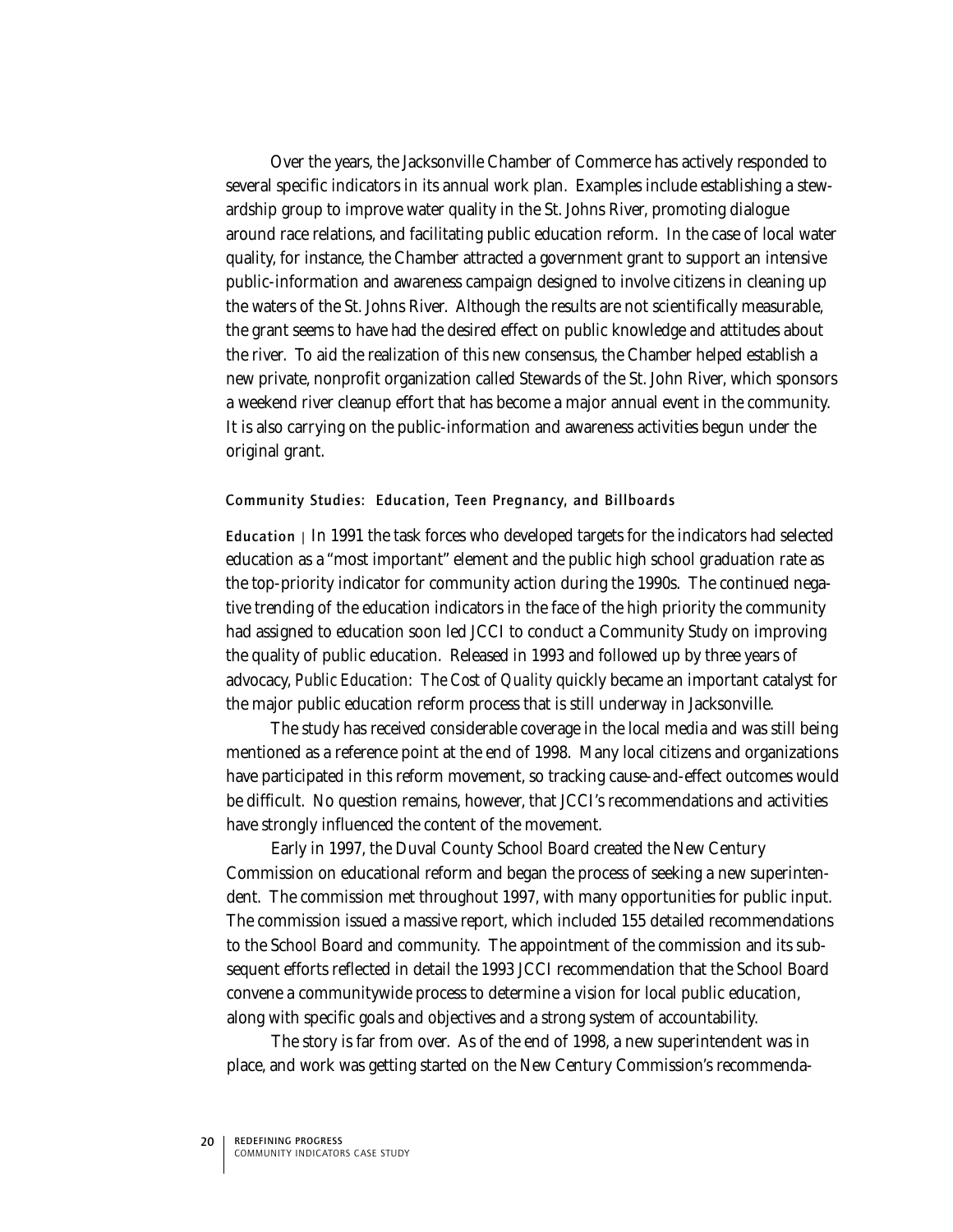tions. Tangible outcomes will not become evident for years. When they do appear, the QLJIP indicators will be tracking them.

Teen pregnancy | Among the quality of life indicators of the social environment, JCCI monitors "resident live births to females under 18 per 1,000 live births," i.e., teen pregnancy. In 1995, JCCI released a Community Study on teen pregnancy called *Teenage Single Parents and Their Families* that had considerable results. The Implementation Task Force can point to successfully completed recommendations, including state legislation making it a felony for a man 21 or older to impregnate a girl 15 or under, and passage of a new Duval County Public Schools health curriculum that teaches the responsibilities of parenting and family life, refusal skills, and sex education.

Sign permits (billboards) | An earlier JCCI Community Study entitled *Visual Pollution, 1985* inspired the indicator development volunteers to adopt "the number of sign permits issued" as a quality of life indicator, including it in the Natural Environment element, which includes aesthetic as well as physical indicators.

JCCI lobbied the Jacksonville City Council to reduce the number of commercial signs—both on-site signs and billboards. Members of the city council approved an ordinance eliminating mobile signs and regulating on-site signs. However, they would not pass legislation limiting billboards.

In the spring of 1987, a group of Community Study veterans and other local activists, led by one of the Community Study task force members who had made a personal commitment to the issue (and who also happened to be a prominent local attorney), formed an advocacy group called Citizens Against the Proliferation of Signs (Capsigns). Capsigns organized a referendum to amend the city charter, greatly reducing the number of billboards along local streets and highways. The referendum passed. In 1988, the number of sign permits temporarily skyrocketed from the 2,000 range to the 4,300 range as companies raced to get their signs permitted before the five-year enforcement grace period ended.

In the last decade there have been some difficulties with the accuracy of the sign permit indicator, including inconsistencies in enforcement and the confusion caused when the city began issuing permits for taking signs down as well as putting them up. But the attention it attracted to the issue has nonetheless lead to successful action against the proliferation of billboards.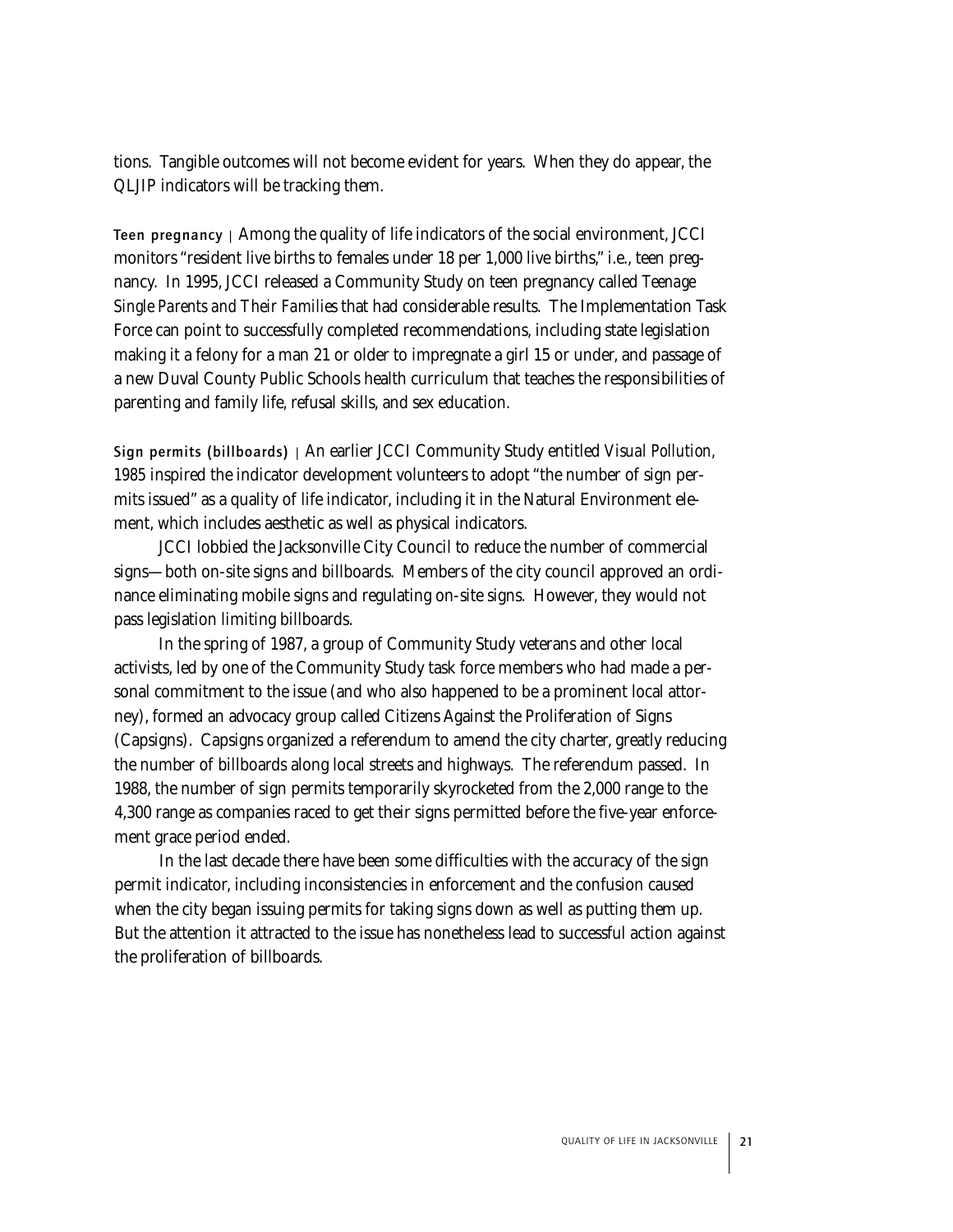# III. QUALITY OF LIFE IN THE TRUCKEE MEADOWS (QLTM)

#### THE LOCALE: TRUCKEE MEADOWS REGION, NEVADA

The regional planning area known as the Truckee Meadows is composed of the cities of Reno and Sparks as well as the southern part of Washoe County in Nevada. Washoe County covers 6,552 square miles, but this community of approximately 300,000 is spread on the valley floor covering about one third of that area. Surrounded by mountains but part of the arid West, the Truckee Meadows is a high desert. Nevada is the fastest growing state in the country, and while the majority of growth occurs in the southern part of the state, growth has been averaging 3 percent per year in the Truckee Meadows. Approximately 20 percent of the population consists of nonwhites, and is mostly Hispanic. The poverty rate in 1990 was 9.4 percent of the population.

Nevada's freeport laws (tax exemptions for goods shipped through or warehoused in the state), abundant transportation options and warehousing capacity make the Truckee Meadows a major gateway to California and the Pacific Rim. Gaming and tourism are the backbone of the economy, but the region is also strong in trade, construction, and manufacturing. The Sierra Nevadas and Lake Tahoe offer an abundance of recreational opportunities. Low taxes and limited government are part of Nevada's conservative, rugged individualism and live-and-let-live philosophy.

#### INTRODUCTION TO THE TRUCKEE MEADOWS PROJECT

Truckee Meadows is a younger project than Jacksonville, and somewhat different in institutional character. Unlike Quality of Life in Jacksonville: Indicators for Progress (QLJIP), Quality of Life in the Truckee Meadows (QLTM) began as part of a government program aimed at regional planning. Indicators were one of the policy mandates of the local government's 1991 Regional Plan required by state law, and the project thus began under the auspices of the Truckee Meadows Regional Planning Agency (TMRPA). The Truckee Meadows' indicators are more firmly institutionalized in the government planning process than Jacksonville's, although TMRPA built in the processes for public input, credibility, and support early on to ensure that the indicators guiding the Regional Plan truly address citizens' conception of their own well-being.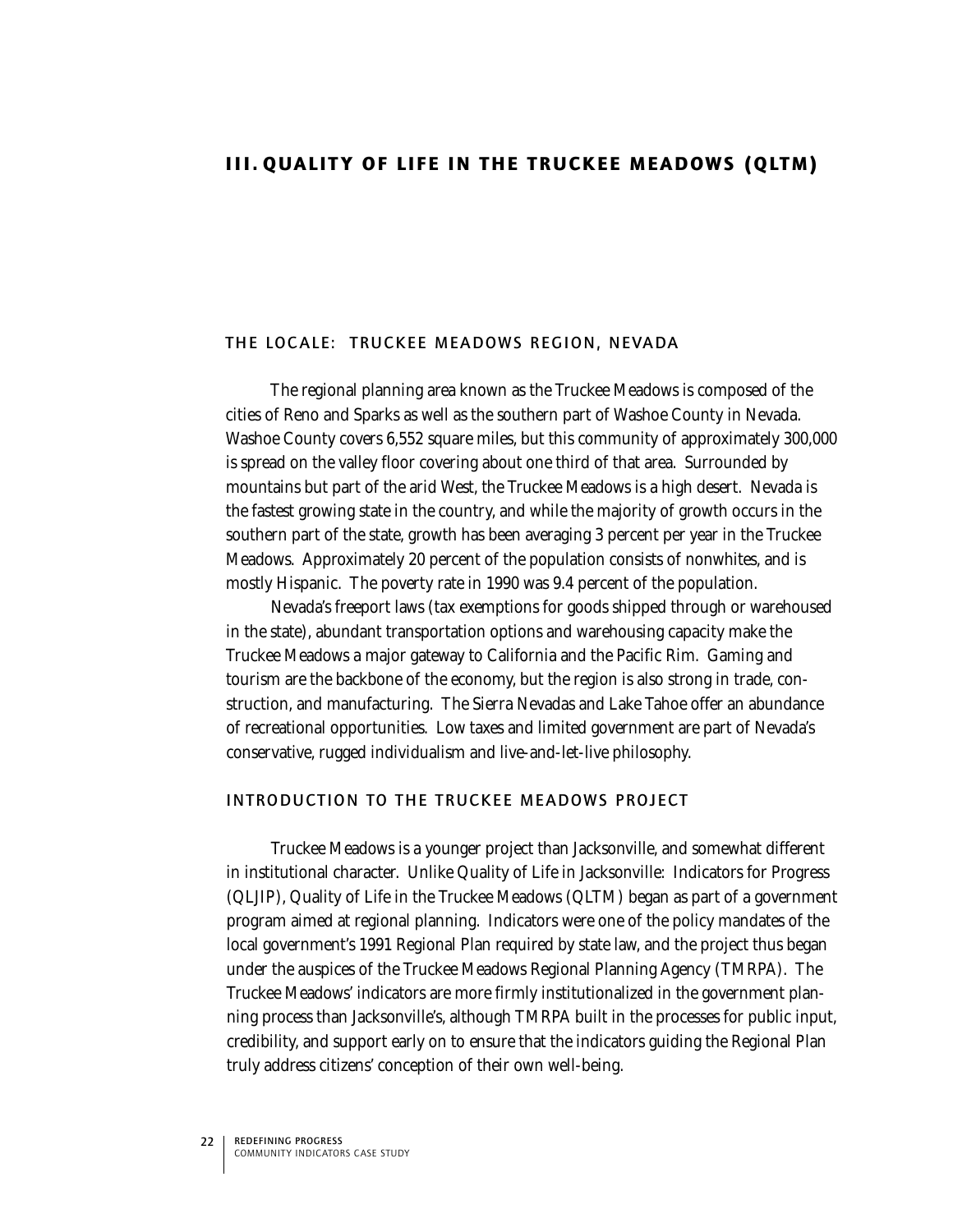The QLTM project also differs from QLJIP in that it doesn't have a single organizational base. Though developed and initially maintained by TMRPA, the project is now is carried out by a partnership between TMRPA and Truckee Meadows Tomorrow (TMT), a private, nonprofit "association of associations" founded by the Economic Development Authority of Western Nevada (EDAWN) to create and promote public consensus on the concept of quality of life in order to assist in economic development efforts.

Quality of Life in the Truckee Meadows has been largely geared toward providing information that helps the government realize the goals set in the Regional Plan. One of the main mechanisms through which it works is the Regional Planning Agency's process for approving or rejecting significant projects in land development. When these are proposed to the Planning Agency, agency staff are required to assess the project according to its probable impact on the quality of life indicators. Recently, however, the project has made great strides towards improving the community through paths other than government planning.

The recent "Adopt-an-Indicator" program, for example, has begun to extend responsibility for community well-being far beyond the limits of government. Adoptan-Indicator invites individuals, organizations, businesses, and institutions to take responsibility for an indicator or indicators of their choice, suggests some means of doing so, and encourages discovery of others. Another major path into the community was opened in 1996, when Washoe Medical Center, an early founder and supporter of QLTM, gave a \$500,000 grant to TMT to make grants to collaborative projects which improve community performance on the quality of life indicators.

# **PARTICIPANTS**

| QUALITY OF LIFE IN THE TRUCKEE MEADOWS                                            |
|-----------------------------------------------------------------------------------|
| <b>Organizational Base</b>                                                        |
| Truckee Meadows Tomorrow (TMT)                                                    |
| Truckee Meadows Regional Planning Agency and its Governing Board (TMRPA; RPGB)    |
| <b>Major Institutional Partners</b>                                               |
| Truckee Meadows Regional Government                                               |
| Truckee Meadows Regional Planning Agency and its Governing Board (TMRPA and RPGB) |
| function as both base and partner to the project)                                 |
| Washoe Health System                                                              |
| Economic Development Authority of Western Nevada (EDAWN)                          |
| <b>Community Input</b>                                                            |
| Quality of Life Task Force, 100 citizen volunteers                                |
| 3000 citizen volunteers and survey respondents                                    |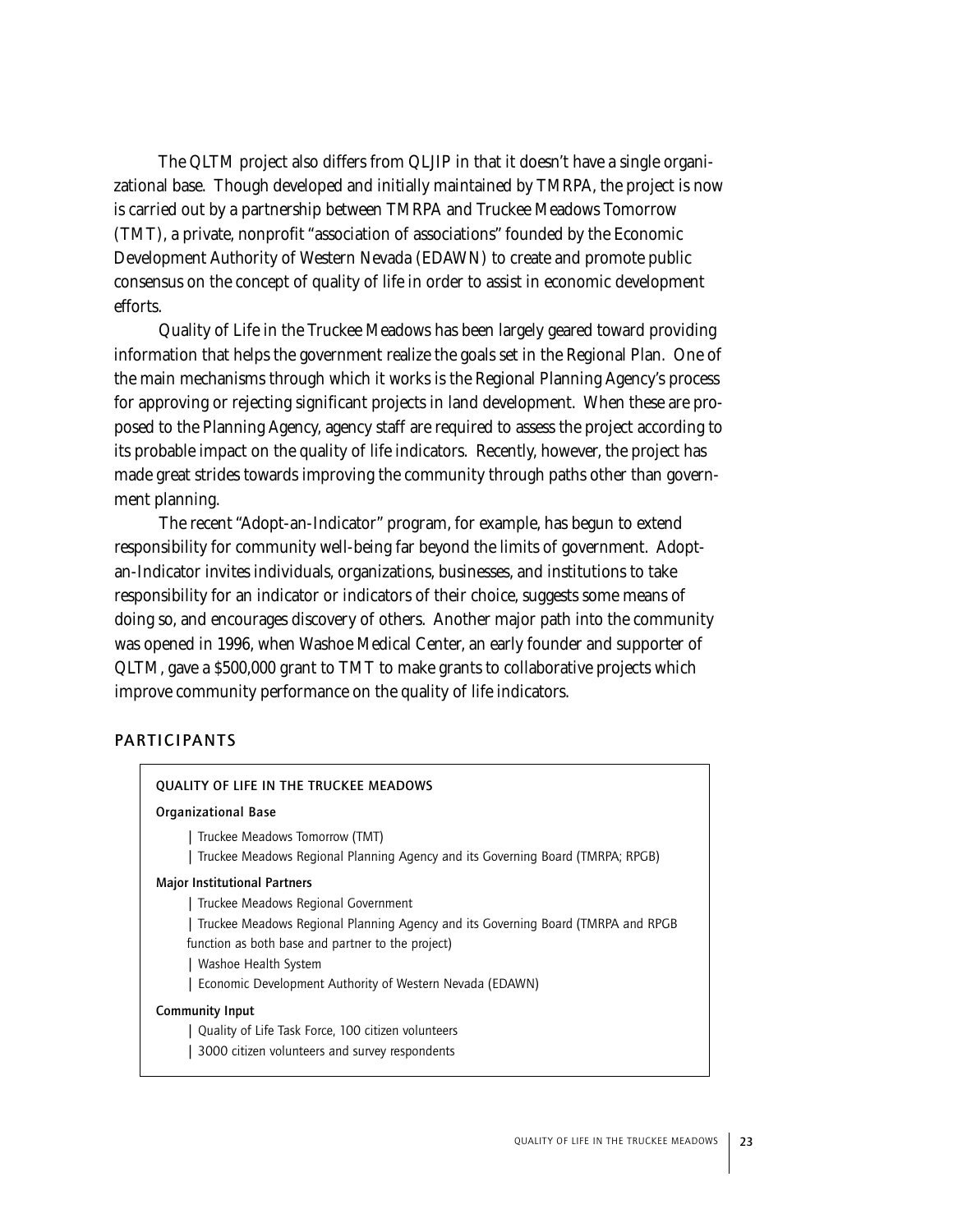# Coming together for quality of life: planning consolidation and growth controversy

Many informal approaches to regional planning had been used in the Truckee Meadows with varying degrees of success. In 1989, in response to concerns over infrastructure duplication, the Nevada State Legislature passed a law creating regional planning for Reno, Sparks, and the southern portion of Washoe County. The legislation required that a regional land-use plan be developed by the three local governments within 18 months and charged the newly formed Truckee Meadows Regional Planning Agency with "preparing a regional plan for the physical development and orderly management of the growth of the region for the next 20 years."

During the late '80s a great deal of the discussion of regional planning in the Reno area centered on questions of growth. Although many people were benefiting from the burst in growth the area was experiencing, conflict was beginning to erupt at the neighborhood level around a number of land development projects. For instance, the residents of a historic neighborhood successfully organized against the Plumas Street expansion plan, which would have expanded and cut down the trees along a street running through their neighborhood. Approval of high-visibility projects, such as the MGM hotel-casino added to some residents' concerns over limited resources such as water and housing. Much of the debate pitted "growth proponents"—those who felt the need for wider streets—against "no growth" advocates—those who wanted to preserve the historic neighborhood. How should growth occur? Where should it occur?

As the new planning region was being created, Citizens Alert, a grassroots group originally formed to fight the siting of nuclear waste dumps in the area, was circulating a petition for a ballot measure limiting population growth to 3 percent a year in the unincorporated county. Although the proposal never made it to the ballot, it attracted significant political attention and support. As the Truckee Meadows Regional Plan was being developed through a process of citizen input, Citizens Alert lobbied for incorporation of its proposed growth limits. But the many individuals, groups, and interests who strongly felt that growth was good for the region were lobbying, too.

#### Indicators and the Regional Plan

The consultant to the planning process, who was familiar with efforts like the one in Jacksonville, offered the concept of quality of life indicators as a way of mediating the growth conflict: Regional Planning would define and monitor quality of life. The Planning Commission accepted the idea, and named indicators the "number one major policy initiative" in the first Regional Plan. After all, the community had no clear picture of just what it was that was being compromised by growth, or how much it was being compromised. And if the indicators showed that quality of life could be maintained in the face of population growth, growth in that form would no longer be an issue. The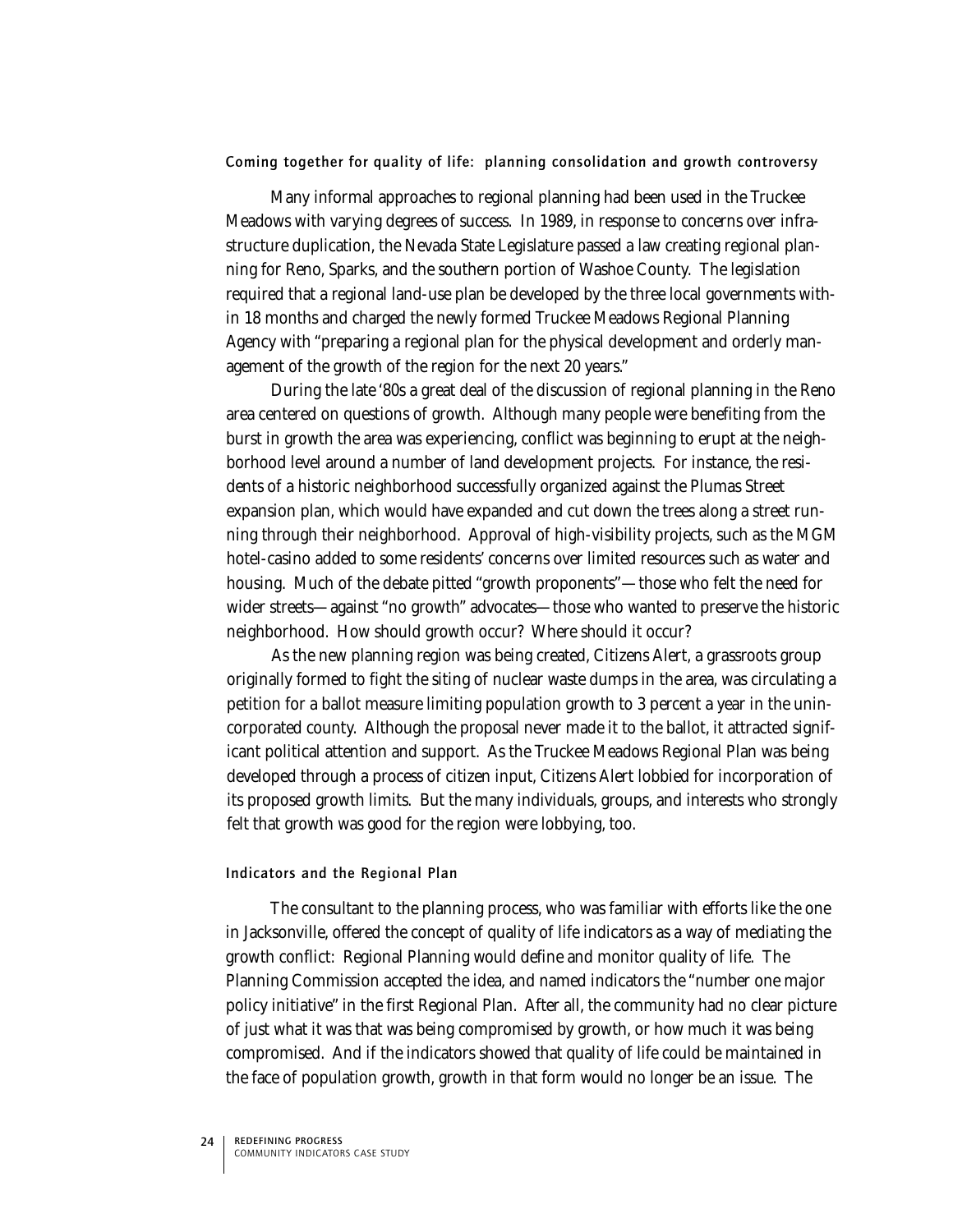Commission initially committed to a Regional Plan specifying that if quality of life could not be maintained, population projections would be adjusted downward, thus limiting the projected expansion of infrastructure (roads, sewers, etc.) that development depends on. The pro- and anti-growth lobbies expressed, if not complete satisfaction, at least willingness to take a wait-and-see attitude.

In developing subsequent versions of the Regional Plan, the Planning Commission reasoned that, rather than mandating at the outset strict numerical limits on population growth projections, the Plan would entail watching the indicators to see if critical aspects of quality of life were changing, and if so, whether for better or for worse. If the region were unable to maintain its desired quality of life as measured and defined by indicators, the annual and five-year reviews of the Regional Plan would include consideration of stricter policies or programs (if not by limiting population projections than by imposing limiting conditions on development projects) to address those areas where the region had fallen short.

As part of the first major Regional Plan revision, the Planning Commission dropped the idea of limiting growth, despite the fact that the concept of growth limits had been a critical element of the original compromise. In taking it upon itself to adopt indicators without growth limits, the Commission has in effect carved out a third, middle alternative in the growth debate: neither no-growth nor pro-growth, but quality growth.

# THE STRUCTURE OF THE TRUCKEE MEADOWS REGIONAL PLANNING AGENCY (TMRPA)

- The Regional Planning Governing Board hears appeals, focuses on policy, and is the final regional planning authority. Four city council members from Reno, three council members from Sparks, and three commissioners from Washoe County compose the Board.
- The Regional Planning Commission makes the more technical land-use decisions and recommendations. The Commission is composed of three commissioners from each of the local planning commissions (Reno, Sparks, Washoe County).
- TMRPA has five professional staff members and interns.

# Institutional partnership

As in Jacksonville, questions about the link between quality of life and economic development have been very much on the minds of the institutional founders, partners, and supporters of the project. And as in Jacksonville, representatives of business and government who shared a commitment to residents' prosperity were responding to years of hearing major companies cite quality of life as a reason why they relocate to the Meadows.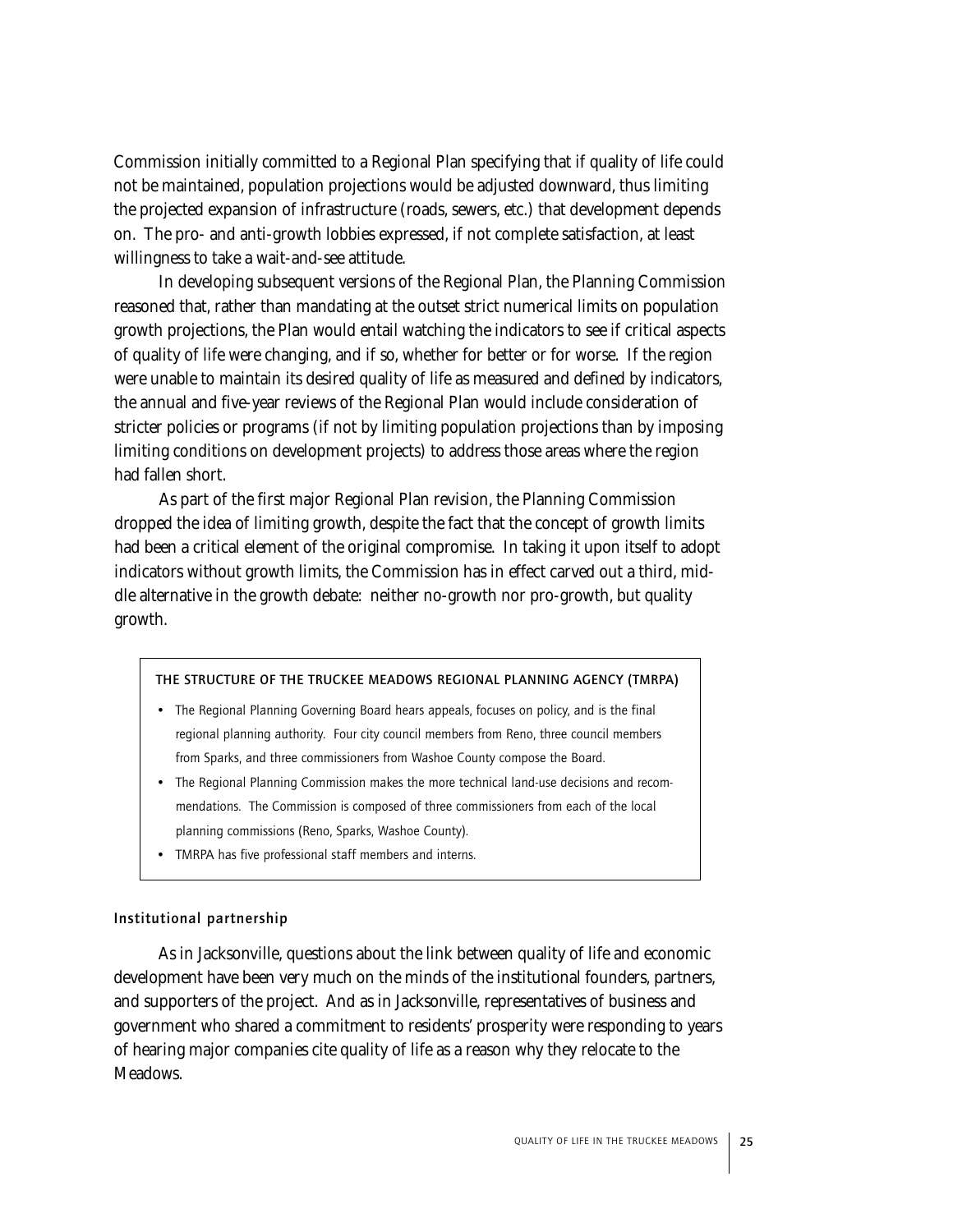About the time that the Regional Planning Governing Board was beginning the indicators development process, the Economic Development Authority of Western Nevada (EDAWN) created Truckee Meadows Tomorrow (TMT), a community-based, private, nonprofit organization whose mission was to create and promote public consensus on the concept of quality of life to assist in economic development efforts. TMT was designed as an "association of associations." Individuals belong to TMT as representatives of their diverse membership groups. Members include the leaders from a broad spectrum of associations representing ethnic groups, retirees, human service and education providers, environmentalists, arts and libraries supporters, law enforcement, and business (including the gaming industry, a prominent presence on the local scene).

EDAWN is a private nonprofit somewhat comparable to the Chamber of Commerce (with whom it often works) in its interests and constituency. In creating TMT, it played a similar role to that played by the Chamber of Commerce in Jacksonville. As a community-based organization whose quality of life goals developed out of business recognition of the link between economic vitality and community quality of life, TMT has some decided parallels with JCCI.

#### The Quality of Life Task Force

In 1992, the Truckee Meadows Regional Planning Agency began the indicators process by appointing the volunteer Quality of Life Task Force, representing a broad spectrum of community leaders, to develop the indicators. TMT began to work with the Quality of Life Task Force at the end of 1992, forming the partnership between TMT and TMRPA that continues to carry the project. The indicators project has been a volunteerdriven, public/private partnership virtually from the beginning. In 1993, TMRPA hired a staff person to coordinate the process, representing their first financial investment in the quality of life process. TMT, as a membership organization, had a small budget used to pay for administrative support throughout the year. In addition, Washoe Health System, a regional health care provider, offered substantial in-kind contributions in the form of space and staff support to enable the project to get started.

In 1994, the institutional structure of the project shifted: Truckee Meadows Tomorrow combined with the Quality of Life Task Force under the TMT umbrella. TMT then signed a contract (Memorandum of Understanding) with the Regional Planning Governing Board to continue to provide public input into the quality of life process. In 1996, TMT agreed to pay part of the costs (staff and overhead) associated with the quality of life program, using part of a grant received from the Washoe Health System. Little changed at the planning level at that time, but TMT expanded its activities considerably, particularly in the area of public outreach and education.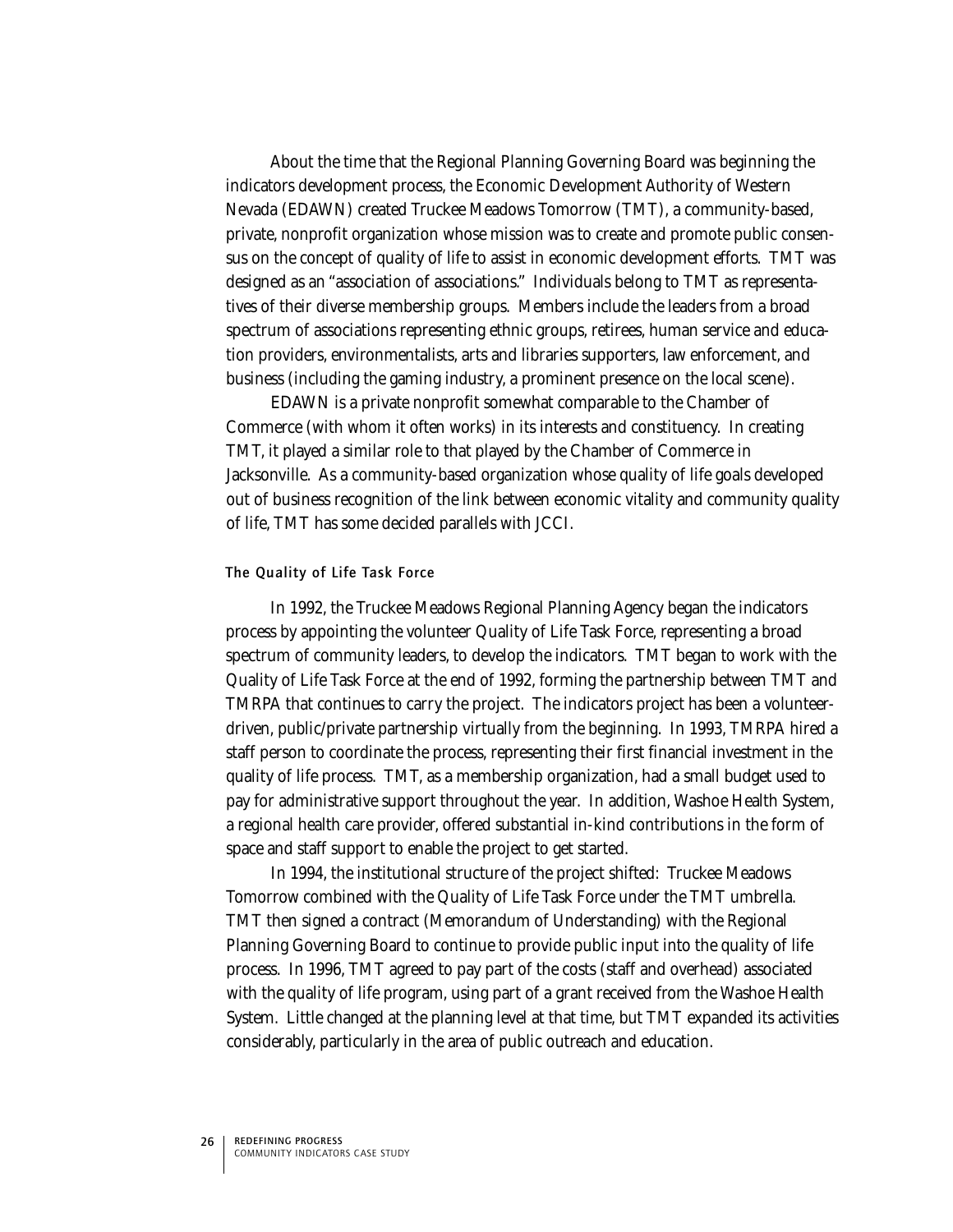As in Jacksonville, the Truckee Meadows indicators process involved a core group of about 100 people, including the twenty members of the Quality of Life Task Force, the thirty or so association representatives comprising TMT, and volunteer and advisory work groups in the different indicator areas. But hundreds of other citizens contributed at various phases (see below), amounting to over 3,000.

# GOALS AND PURPOSES

As in Jacksonville, goals evolved. And as in Jacksonville, integration of the multiple goals of participants was an important driving factor. But the goal of planning integration was more specific than in Jacksonville, both because the project responded to a specific need to combine and rationalize the government planning of three local governments and because the initial goals of individual participants were not always well-integrated. Thus, a major challenge was integrating the goals of government planning with wider community goals (see Challenges, below). The goals were as follows:

- To define and measure quality of life in the Truckee Meadows based on residents' values in order to determine if community quality of life is changing for better or worse. "By the end of 1992, the Quality of Life Task Force and Truckee Meadows Tomorrow joined forces to work toward a common goal: to determine what residents of the Truckee Meadows value about where they live and how they live, and to develop a way to measure progress or improvements in these areas" (from *Tomorrow Begins Today; Washoe Health System 1994-95 Community Report*).
- To aid the Truckee Meadows Regional Planning agency in its mandate for "preparing a regional plan for the physical development and orderly management of the growth of the region for the next 20 years."
- To achieve a regional government that would have high levels of citizen participation, anticipate and solve regional issues and problems through coordination, and pursue a regional vision (from a Regional Planning Governing Board retreat). Rationalizing and coordinating the government planning of the three local governments combined into TMRPA was a major priority. The Regional Planning Governing Board, although it had representatives from all three local governments, had not coalesced into a body that worked together at the regional level; elected officials were still representing their local jurisdictions.
- To help integrate citizen participation into regional growth management planning.
- To get quality of life indicators adopted in specific ways as part of the Regional Plan. This goal may sound surprising given what would appear to be the government institutionalization of indicators at the outset. But despite the general mandate for indicators, the government has been slow to actually adopt them in some aspects of the planning process. There was a Regional Plan mandate to do indicators, but no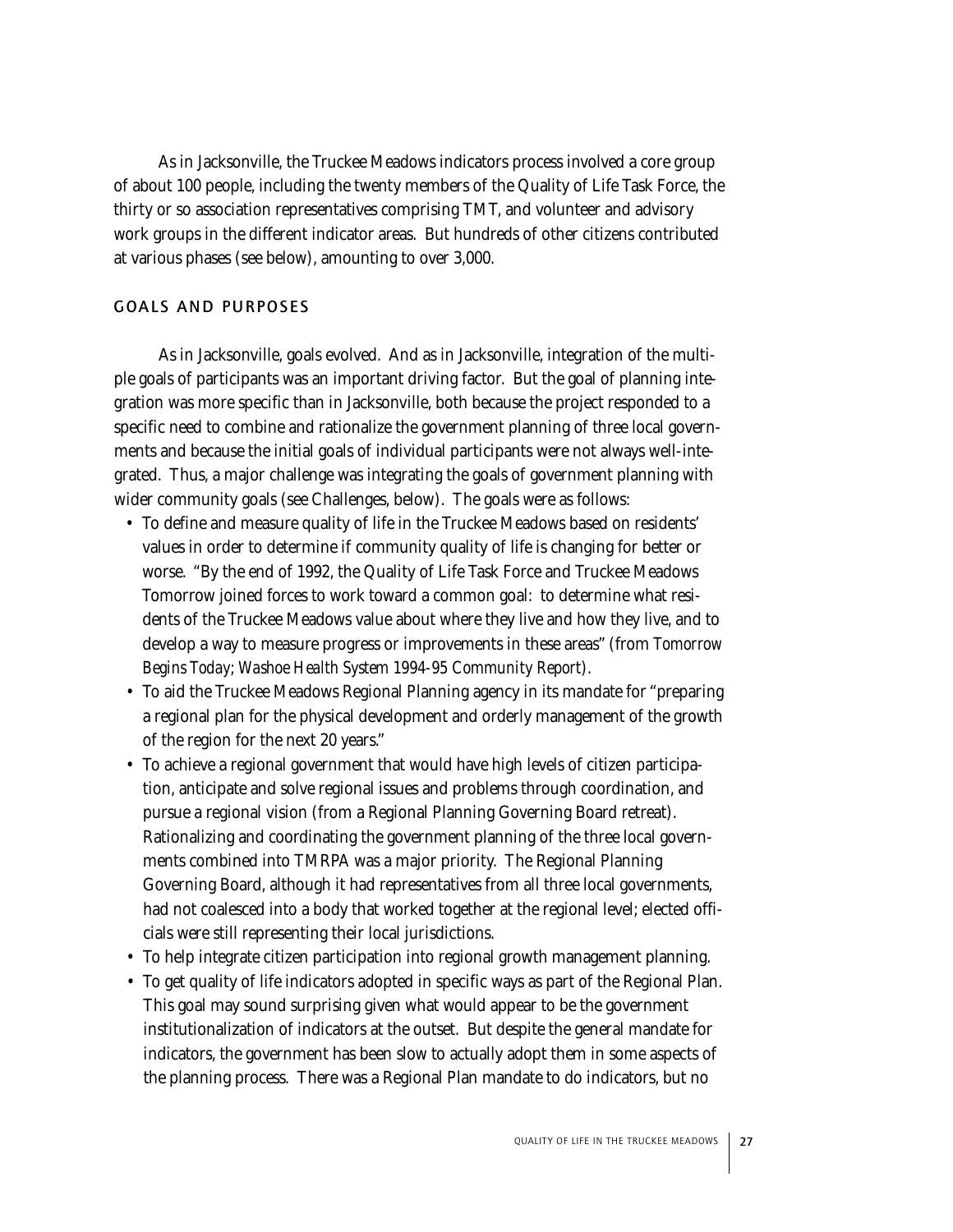requirements or specifications for actually putting them in the Regional Plan. The goal of the project therefore soon became improving the integration of indicators into the planning process.

• To improve quality of life in the Truckee Meadows community. This general goal had been one of TMT's from the beginning, but within the project itself, this goal has not always been clearly articulated in relationship to the government goals. Although those government goals were a powerful initiating force, the QLTM project has had more rapid and dramatic successes in its nongovernmental partnerships (with the Washoe Health System, for example), although the integration of indicators into government planning is gradually catching up.

# HOW THE PROJECT IS CARRIED OUT: STRUCTURE AND PROCESS

| THE TEN ELEMENTS OF QUALITY OF LIFE IN THE TRUCKEE MEADOWS |                     |  |
|------------------------------------------------------------|---------------------|--|
| Arts                                                       | Public safety       |  |
| <b>Education</b>                                           | Land use            |  |
| Economy                                                    | Housing             |  |
| Environment                                                | Transportation      |  |
| Health and human services                                  | Government/politics |  |

#### Developing the indicators

In 1992, the TMRPA took the first step of the indicators process by appointing the broad-based Quality of Life Task Force (see participants above). The Task Force had twenty members from diverse backgrounds: citizens' advisory boards, the arts, gaming (a major stakeholder in Nevada), planning, education, libraries, health care, tourism, seniors, environmental groups, the Hispanic community, the media, human services, and government. The Task Force met for over six months and became frustrated by a perceived lack of direction.

At this point, TMT began to work with the Task Force. At the first combined meeting in 1993, volunteers circulated a copy of Jacksonville, Florida's indicators report, which served as the starting point for the discussion. The two groups then appointed a steering committee consisting of members of the Quality of Life Task Force, TMT, and the Regional Planning Governing Board to design the work program for developing the indicators. While the Truckee Meadows used the Jacksonville model as a reference point, the Truckee Meadows steering committee designed the process to meet its own needs. But they followed the basic principle of getting broad community input in order to generate broad political support.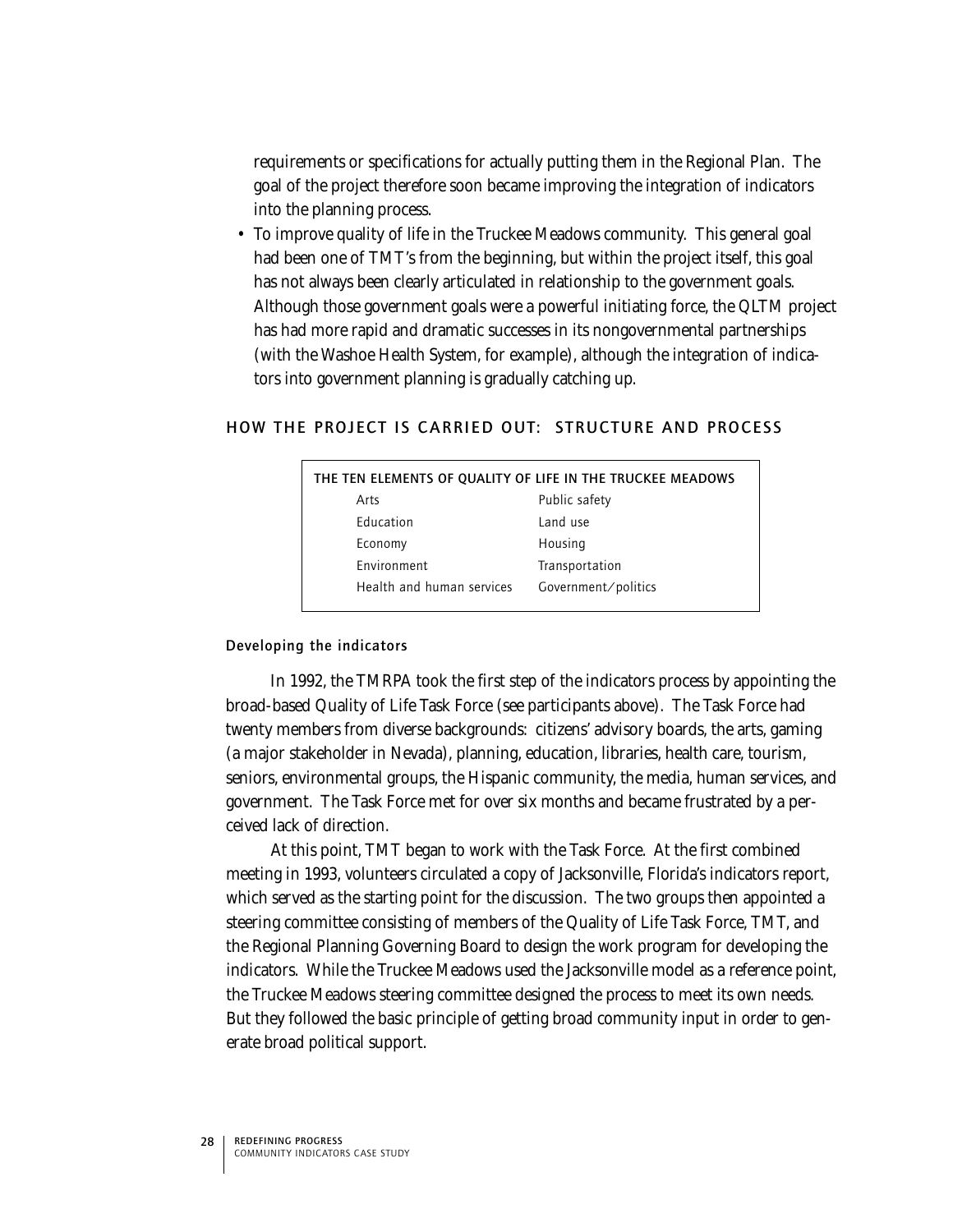The Steering Committee designed a four-phase process:

Phase I: Brainstorming

- 1. Jacksonville's *Quality Indicators for Progress Annual Report* was distributed to all present.
- 2. The group agreed to criteria for indicators similar to Jacksonville's.
- 3. The group established work groups according to indicator areas.
- 4. Each work group brainstormed indicators, resulting in a list of over 300 indicators to choose from.
- 5. Each work group met separately to narrow the list to 10 to 15 indicators for each area, resulting in the initial list of 300 being whittled down to 100 indicators.

Phase 2: Public participation

- 1. The group developed a process that would give people the opportunity to vote on and rank indicators using play "quality of life dollars."
- 2. The Quality of Life Task Force/TMT advertised for volunteers to act as facilitators in the public participation process.
- 3. The volunteers then took the show on the road to broaden the base of community participation to include dozens of community groups such as the disabled, gay and lesbian groups, minority and ethnic groups, veterans, students, and faith organizations. Volunteers made over 100 quality of life dollars presentations, raising awareness of quality of life issues and educating the community about indicators in the process. (Groups ranged in size from 4 to 400, with the average size being 20.) At each presentation, audience members ranked the indicators, using play money, according to their importance for measuring community quality of life. Over 2,000 people participated in this stage of the project and their rankings were compiled to narrow the list of indicators down to about 80.

# THE QUALITY OF LIFE DOLLARS GAME

- The audience picks an indicator area of their interest and receives a second one to pair with it. For example, a group might pick the economic area and be assigned the environmental area. The groups have the option of adding indicator areas if they feel critical issues are being missed; these (such as the community appearance indicator) are then offered to subsequent groups.
- Each person receives a dollar for every indicator in the given area. If there are 10 economic indicators, each person gets ten dollars.
- The indicators are written on index cards.
- Participants then divide their dollars among indicators to represent their ranking. For example, they could put all their dollars on one indicator or one dollar each on ten indicators.
- The amounts are tallied for each indicator to produce a weighted priority for each one.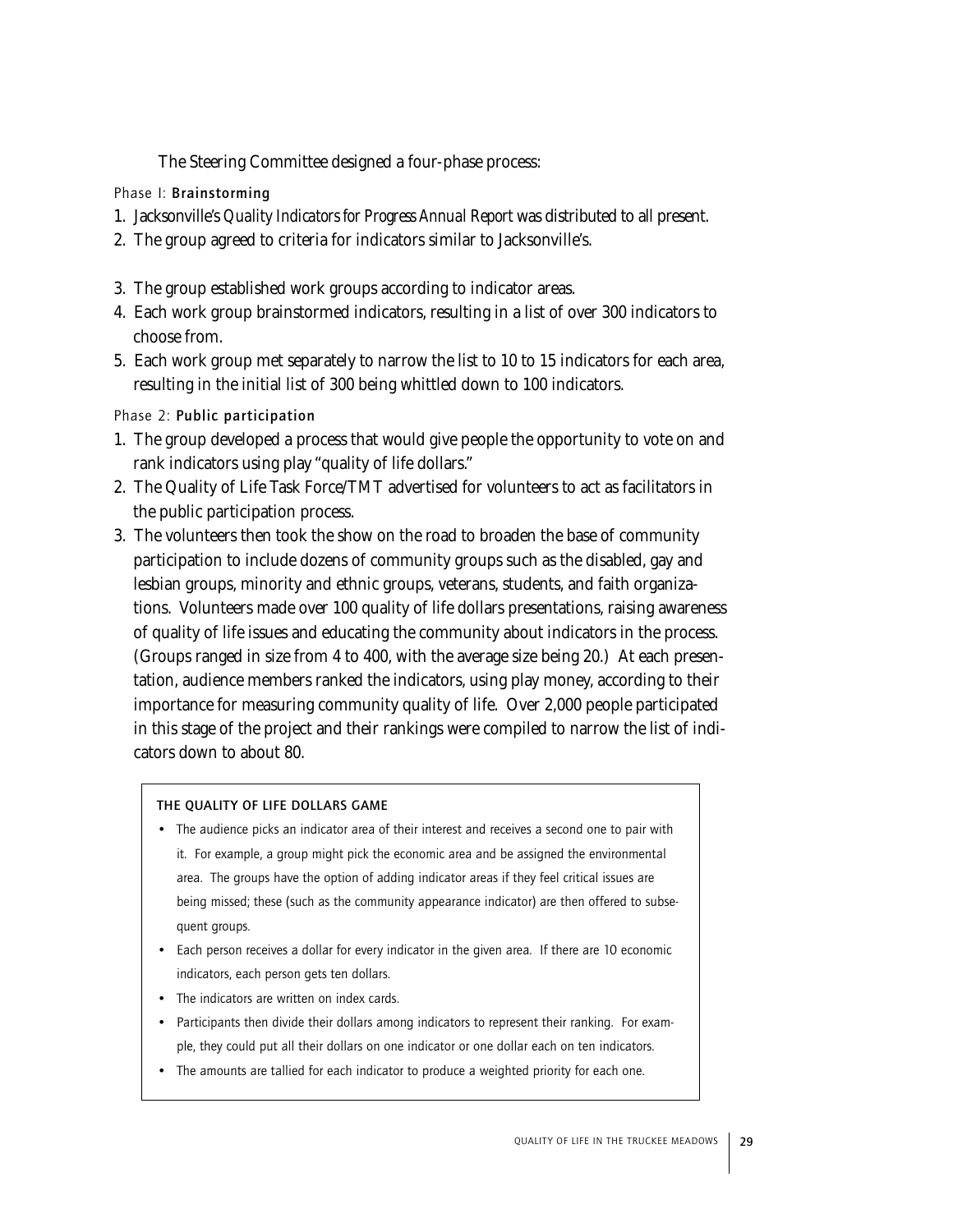#### Phase 3: Communitywide testing

1. The next step was a mail and telephone survey of a demographically valid,

- random sample of 500 residents in the community using the indicators chosen in the dollars game. The steering committee worked with the newspapers to run these surveys as full-page ads in the two local newspapers, generating another 500 responses. The response from the papers generally tracked with the random sample, giving the steering committee a great deal of ammunition to support their recommendations.
- 2. The survey results were used to select the final 45 indicators in the following categories: arts and culture (ethnic expression, historic preservation, and the fine arts), economy, education (including life-long learning), environment, natural resources, parks and recreation, health, human services, government and politics, land use, housing and transportation, libraries and information systems, and public safety.

#### Phase 4: Recommendation

In the final phase, the steering committee worked with the community to ensure that the indicators would be adopted as an official part of the regional plan (see Implementation below). The Steering Committee approved a proposed amendment to the Regional Plan and worked together to present and lobby for the amendment before the Regional Planning Commission and Governing Board. TMT and Task Force members brought their memberships to key community meetings in support of the indicators. Volunteers continued to give presentations to community groups educating them about the importance of defining, monitoring, and advocating for community well-being. The indicators were finally officially adopted as part of the Regional Plan in August of 1994.

By the end of the development process, over 3,000 people had participated and the quality of life indicators had a level of community support (see Issues and Challenges below).

#### Maintaining the core task

Most of the work of gathering the data and compiling the annual report is carried out at the offices of TMRPA by a management analyst, an intern, and community volunteers. TMT organizes promotional events, press releases, and implementation programs such as Adopt-an-Indicator. They also disburse and administer community grants funded by a \$750,000 grant from the Washoe Health System (\$500,000 for grants and the rest for administration and publicity). In general, TMRPA carries out the technical work, while TMT does public outreach, promotion, and implementation. Volunteers help coordinate events, edit publications, and give presentations. TMT members serve on volunteer committees for grants allocations, events, government relations, and promotion of the Adopt-an-Indicator program.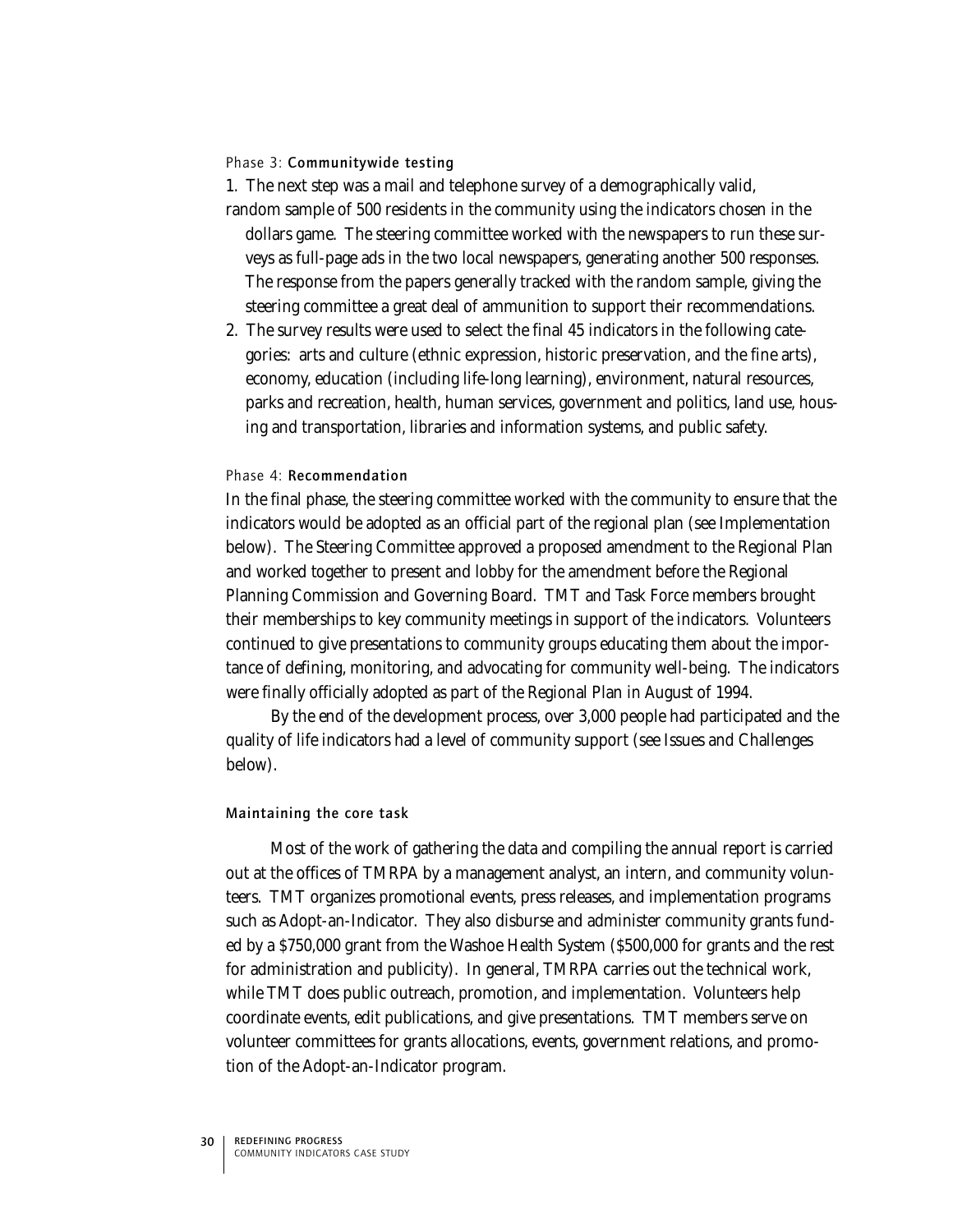The project publishes three products: *Quality of Life in the Truckee Meadows; Technical Policy Report: A Reference Document* (the complete annual report prepared at TMRPA); *Quality of Life in the Truckee Meadows; A Report to the Community* (the userfriendly summary of the report prepared by TMT, which highlights organizations working to improve quality of life in the region); and *101 Ways to Improve Quality of Life* (a one-time document to help people see the connection between indicators and action, prepared by TMT).

The Regional Government remains responsible for staffing and funding the annual report of the region's performance on the indicators. For three of the last four years, this has included paying for an additional survey on the perceptual indicators. (The perceptual indicators are those indicators among the 45 chosen to define quality of life that have to do with people's perceptions, feelings, and opinions.) In the 1997-98 budget year, the Governing Board voted to conduct the survey every other year, ostensibly to pick up longer-term trends and save money, but perhaps also as an expression of the business community's resistance to perceptual indicators (see Issues and Challenges below).

Maintaining the project also includes the annual and five-year reviews. The annual review is carried out by TMRPA staff through a series of reports in conjunction with the review of the Regional Plan. The five-year review, coming up in 2001, is carried out in public hearings before the Planning Commission and Government Board, and consists of a complete overhaul of the indicators similar to that in Jacksonville. TMT will also reexamine the indicators to ensure that they track whether or not the region is achieving its vision. This ties in with the original expectation that TMT would revisit the indicators every five years or so to ensure a consistent, valid set, much as Jacksonville has periodically revisited their indicator set.

#### ISSUES AND CHALLENGES

#### Defining quality of life

The project had to develop a definition and framework for quality of life that would fit with the disparate views and perspectives held by the Regional Planning Governing Board, the Quality of Life Task Force, and Truckee Meadows Tomorrow. It also had to define quality of life in a way that was meaningful to the community. *How the issue has been dealt with.* A steering committee of representatives from Regional Planning, the Governing Board, the Task Force, and TMT designed the process. Continuous communication among the groups through presentations and meeting attendance is a priority.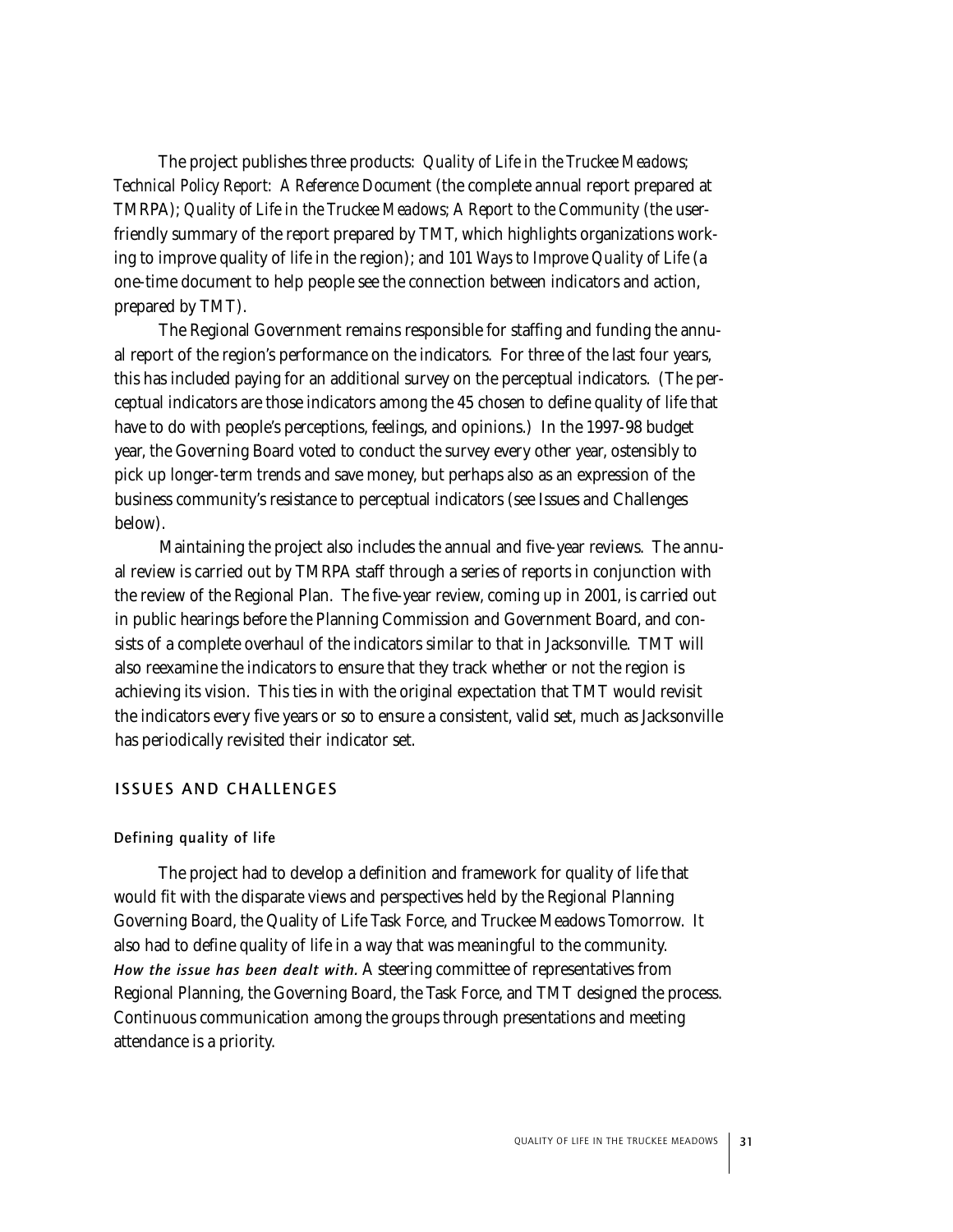The charge of the Regional Plan was to develop "quantifiable measures addressing critical aspects of quality of life." Most citizens, when asked, respond that quality of life is very personal: family and friends, jobs, and daily lives.

It is worth noting the categories which were not included, primarily because the volunteers felt they would be impossible to quantify, such as the value of spirituality or faith. The project does not include measures of how people feel about their families, their professional prospects, or their ability to be self-sufficient; it does not include measures of the strength of informal support networks such as relatives and friends. These things may ultimately be the most important trends facing our communities. For example, a recent survey of American women by *Ladies Home Journal* noted that 66 percent of respondents say they're lonely. The magazine concluded "this may be one of the greatest—and least noted—changes in women's lives. Women now say they have no sense of community or belonging."

Volunteers agreed to define quality of life more broadly—not just in planning terms. And whenever quality of life was presented, it was always framed as "quality of life in the community—the things the people who live here can agree are important for the community as a whole and that they want to protect for future generations."

#### Choosing a model

Although there were many other indicators projects in the country by 1993, volunteers and staff on the Truckee Meadows project were only aware of Jacksonville's. *How the issue has been dealt with.* The steering committee designed the project to meet its own ends. In retrospect, this made the process much stronger than it would have been had the committee simply followed the steps another community used. While it is important to learn from others, it is equally important to challenge all decisions and assumptions to make sure they will meet the criteria and work in the community using them. It cannot be emphasized enough that these processes must be unique.

#### Participation

Although the Task Force volunteers were from a variety of backgrounds, they really represented the "usual suspects" in community processes: the same church, business, human services, and community volunteers who consistently show up for community affairs.

*How the issue has been dealt with.* The project strategy is to expand the level of community and institutional support in small measure each year through a variety of programs and outreach efforts.

The goal was to reach far beyond the group that could always be counted on (and thus also ignored) and therefore to generate a larger political base for the indicators.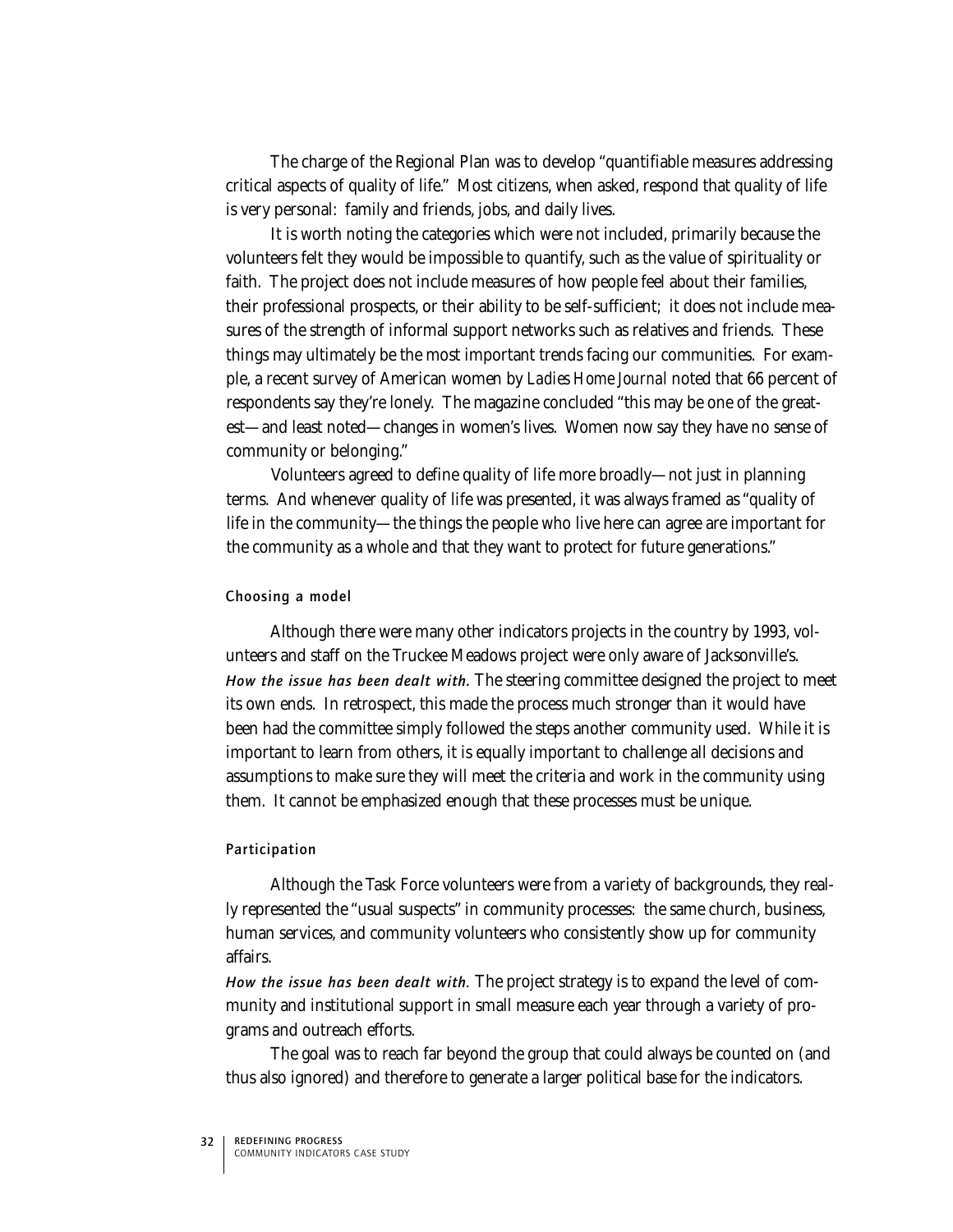Again, the concern was with how to reconcile the diversity of goals to be achieved through indicators. This issue was addressed by the phases of the process in which volunteers went out into the community to have groups rank the indicators and narrow the list the core group had selected down to 100, and then using a mail and telephone survey to select the final 45 indicators (see Structure and Process above).

# Community support and understanding

Many indicators projects wrestle with the need for community support and understanding. Some volunteers complain that the typical citizen doesn't understand or know about the indicators, but many other volunteers counter that widespread knowledge is not necessary. Lack of understanding of and support for perceptual indicators, particularly among some members of the business community, is a recurring theme, as when for the 1997-98 budget year, the Governing Board voted to conduct the perceptual survey every other year.

*How the issue has been dealt with.* Presentations to community groups aim to increase community understanding. The Adopt-an-Indicator program and the publication *101 Ways to Improve Quality of Life* also address this issue. The project strategy is the same as that for achieving participation: gradual expansion of awareness through a variety of programs and outreach efforts.

The business community has stressed from the beginning that perceptual, "touchy-feely" concerns have no place in the development process. Any opposition they have to the use of the indicators in land-use decisions begins with this objection. There is a very strong sentiment in the Truckee Meadows community, as in most, that numbers are objective representations of "quality of life." However, numbers are merely abstract symbols used to count things. Every indicator is a very limited glimpse at a much more complex reality. Volunteers are alternately very invested in and very skeptical of different statistics. Part of this process involves the continual education of the volunteers, and also the public, about what numbers can and cannot do or represent.

To address business concerns about "feelings" influencing the development process, reports typically pair perceptual indicators with "hard" indicators. For example, "feeling of safety" is reported with the crime index; community appearance is reported with the air quality and litter indexes.

# The role of government vs. the role of the public

Clearly, organizational goals for the indicators will dictate how much public involvement is needed. If the indicators are designed to change individual behavior, a large number of individual citizens must understand them. The political process, however, unfolds in a narrower segment of the community. A select number of people can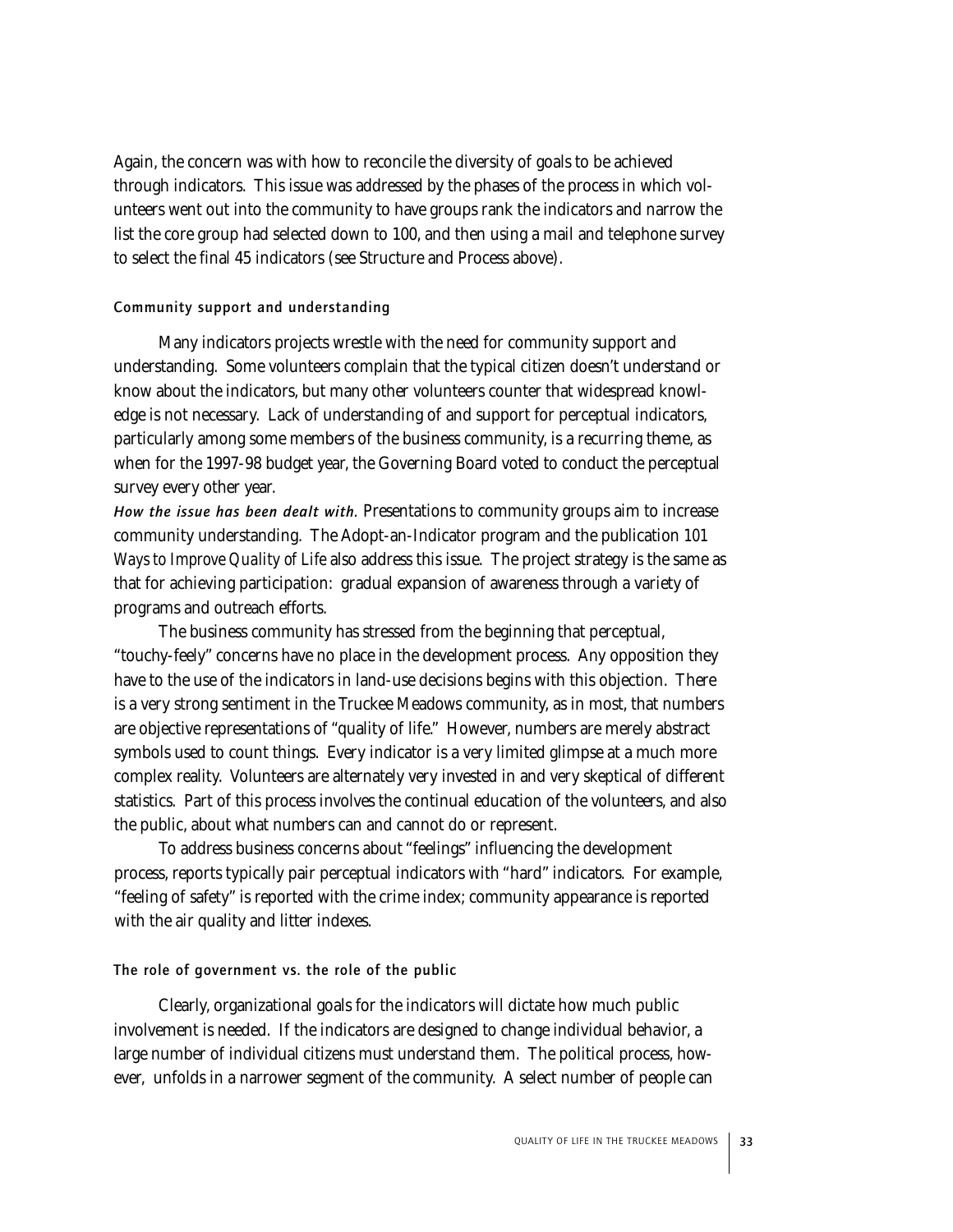influence policy and programming for both nonprofits and businesses. *How the issue has been dealt with.* Unlike Jacksonville, the process in the Truckee Meadows was originally designed to influence government policy to preserve quality of life. Political support was a means to that end, yet in many ways, the public has been quicker to respond than the government.

The advantages and disadvantages of being structurally linked to government

Government processes tend to take longer than private projects due to the necessity of meeting notice requirements and other regulations. As a result, it took almost a year to select the indicators and another nine months to get the indicators adopted into the Regional Plan.

*How the issue has been dealt with.* Building on the project's credibility by reaching out to the community in other ways (the Washoe Health grants, the Adopt-an-Indicator Program) has increased effectiveness. Meanwhile, the indicators were at last adopted in the Regional Plan in 1994 and became part of the annual reporting and planning cycle, thus ensuring their regular role in the decisionmaking process. For example, the Planning Commission now prepares memos on every significant development proposal, detailing the probable impact of the project on high-priority quality of life indicators (see Outcomes).

But the project must continuously work with the fact that local planning departments are already overworked and are not receptive to providing additional information as a part of the development process. However, negotiations continue over the most effective way to use the indicators as a part of the planning process.

# MOVING INDICATORS INTO ACTION

In the last several years, Truckee Meadows Tomorrow has used indicators to deliver the message that every individual, every organization, and every business has something to contribute to the region's quality of life. TMT plans to continue to expand the impact and political support the indicators have had.

- In 1997 and '98, TMT produced its first "community report," a user-friendly summary of the indicators process that featured organizations working to improve the quality of life in the region. This report is a powerful tool for economic development efforts for the same reason found in Jacksonville: companies looking to relocate already know how well the community is performing in these areas; it is impressive when a community can outline plans to address weak areas rather than try to minimize the flaws.
- Together with the Regional Governing Board, TMT hosted "Accentuate the Positive,"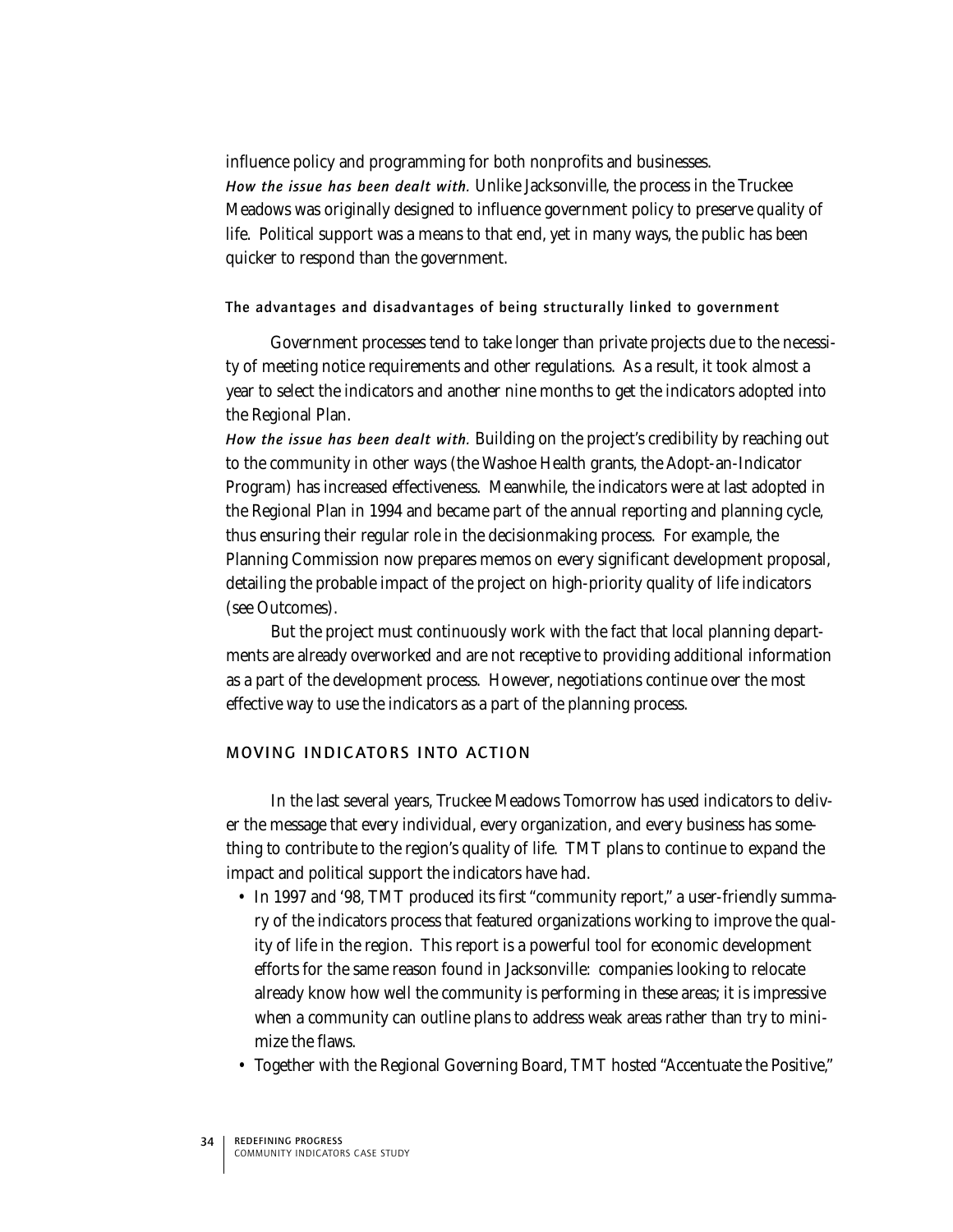a lunch in October of 1997, at which over 80 individuals, organizations, government entities, and businesses were given "Silver Star" awards to recognize their contributions to the community's quality of life (Nevada is the "Silver State"). Over 1,000 people attended the event, which focused on the positive work being done in the community. The goals of the event included increased public awareness of the indicators as well as focusing community energy toward addressing the remaining "red flag" indicators. This event finally brought the newspaper to the table; as an underwriter they provided not only a financial contribution to the event, but also well over \$10,000 worth of in-kind coverage. All of the local television stations co-sponsored the event and provided coverage as well.

- Drawing on Jacksonville's "Community Improvement Studies," TMT intends to create a similar process, using the studies based on its indicators report as vehicle, to expand its involvement in quality of life improvement initiatives and to broaden its purpose beyond the regional planning process.
- In its annual report and executive summary, TMT promotes groups whose activities it judges to be linked with improvements. Since receiving the grant from the Washoe Medical System, TMT has also been able to disburse grants to such groups (see Outcomes).

#### POLITICAL OUTCOMES

#### Political support and legislation

The indicator process functioned as a vehicle for generating the political support necessary to ensure that selected indicators would represent the diverse views of the community and ultimately be officially adopted into the Regional Plan. Truckee Meadows Tomorrow and Truckee Meadows Regional Planning Agency gathered input from over 3000 residents in the region, enabling them to stand behind the indicator set that was officially adopted into the Regional Plan in 1994.

As a result of the quality of life process and reporting in Reno, several Las Vegas legislators introduced a bill requiring Las Vegas and other cities throughout the state to establish similar quality of life indicators projects to promote growth management. Bills requiring indicators per se were not adopted in 1997; however, a committee was created to conduct a two-year study on growth management and quality of life issues in southern Nevada. The study committee will make recommendations for improvements to regional planning efforts in the 1999 legislature.

#### Community visioning

In the past year, a great deal of enthusiasm has formed around the notion that the region must develop a community vision to guide it into the future. The Economic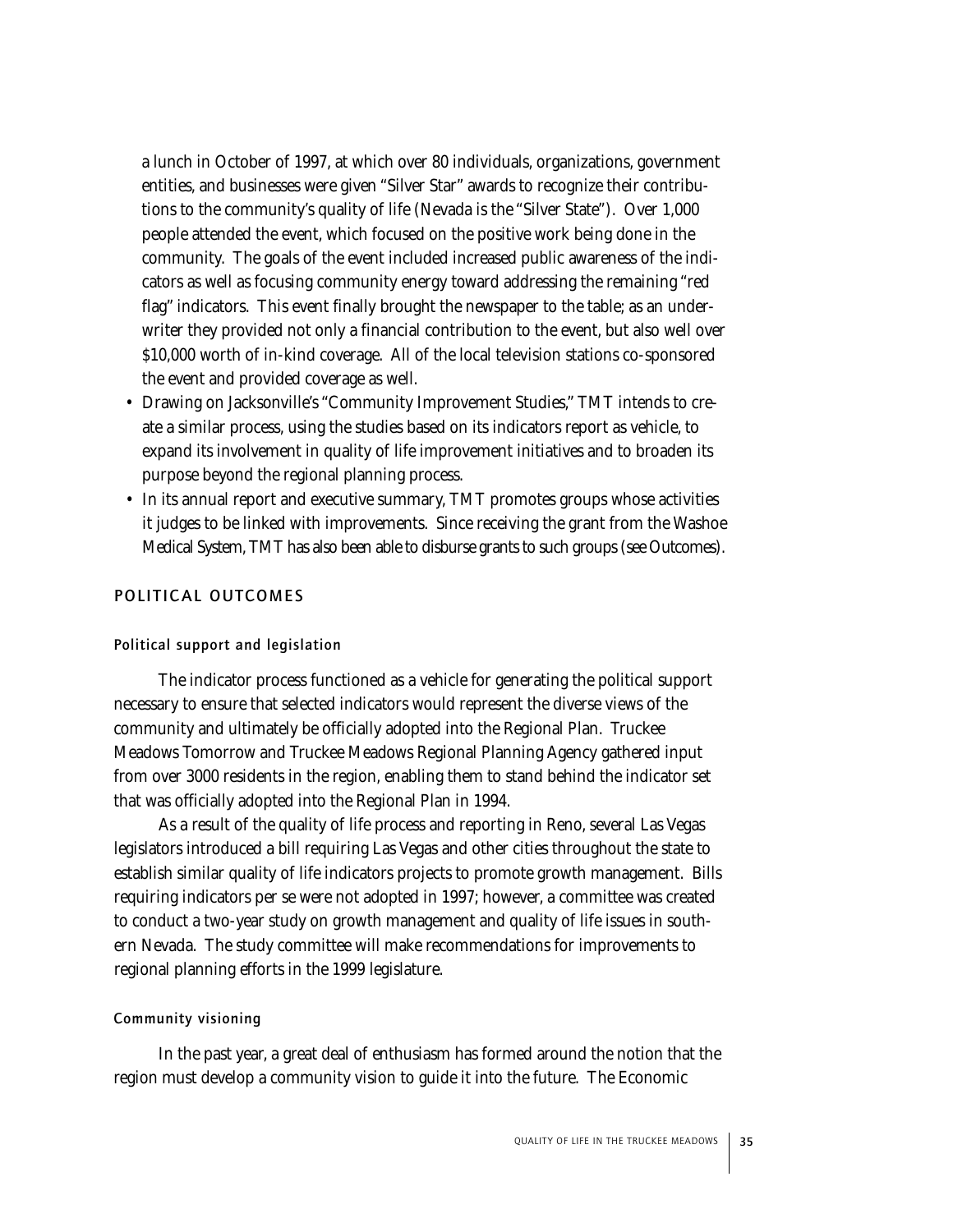Development Authority is developing a vision for attracting new business. The Convention Authority is pursuing a vision to sustain the tourism industry. A grassroots coalition of citizen activists is developing a vision for managed growth. The Human Services Association is updating the community's social services vision. And the Regional Governing Board wants to develop a new regional land-use vision.

The annual indicators report will provide a common information base for the visioning processes underway, and TMT will be a catalyzing organization to bring these visions together. Once a new vision, or set of visions, is developed in the community, TMT plans to reexamine the indicators to ensure that they track whether or not the region is achieving its vision.

# POLICY OUTCOMES

#### The Regional Plan

Truckee Meadows Tomorrow has been successful in using the quality of life indicators to introduce more stringent policies in the Regional Plan. When the Regional Plan was undergoing its first major revision (1995-96) as required by law, TMT worked to incorporate many policies which addressed quality of life issues. For example, TMT recommended adding policies which supported an integrated system of parks, trails, and open spaces. The Regional Plan sections on schools, libraries, and community centers was strengthened. And several new sections were added to the plan: public health and human services, tourism, community appearance, and government leadership.

In 1994, the quality of life indicators were officially adopted as a part of the Regional Plan. This was the beginning of the policy whereby the Planning Commission must prepare memos on every significant development proposal, detailing the probable impact of the project on quality of life indicators. Memos have dealt with proposals such as bicycle paths, new casino complexes, and affordable housing.

#### Improving quality of life through the adoption of indicators

Like Jacksonville, TMT finds that many businesses and nonprofits use the annual indicator reports for their strategic planning, environmental scans, grant writing, and grant making processes. TMT is also working to improve the community's performance on the quality of life indicators directly. This aspect of the work has evolved a great deal over the years while the policy-level work continues at a slow pace. TMT has developed an Adopt-an-Indicator program as a way to acknowledge that improving quality of life is the responsibility of the entire community. Corporations, nonprofit organizations, and individuals have already adopted indicators and are taking action to improve local quality of life. The Washoe Health System, working in partnership with TMT, has adopted all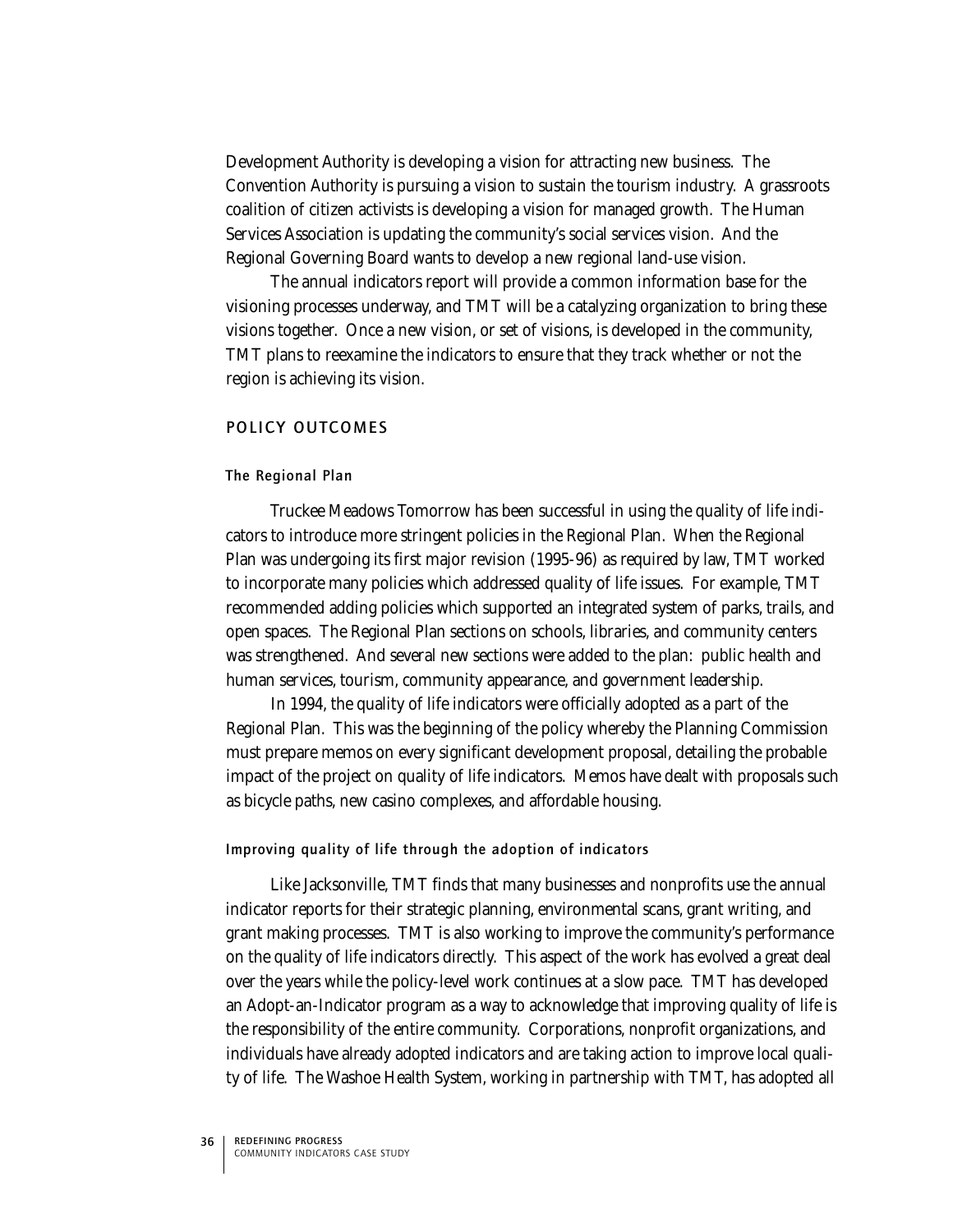of the quality of life indicators related to health care. Other organizations that have adopted indicators include four local television stations (who put out PSAs), the Truckee River Yacht Club (who do river cleanups and seek delineation of a River Corridor), and Join Together (who combat substance abuse).

Washoe Health System has created award-winning advertising and public relations campaigns urging people to wear their seatbelts, stop smoking, and avoid drugs. These campaigns feature billboards and radio spots to drive home these critical messages. Washoe Health System also uses the indicators to monitor the performance of many of their initiatives, including immunizations, prenatal care, breast cancer screenings, and the cost of health care. Over a dozen businesses and organizations have adopted indicators, and TMT continues to look for new partners in this endeavor.

In 1996, Washoe Medical Center gave TMT a \$750,000 gift to create a grants program for the Quality of Life Indicators. From that grant, \$250,000 is available over five years to offset administrative costs of the program in cooperation with the Regional Government. Of the \$500,000 remaining, \$100,000 is available in each of the next five years to give grants to collaborative projects that would demonstrably improve performance on quality of life indicators. To date, fourteen grants have been given to address the drop-out rate, the crime rate, water quality, and arts education, among other indicators.

# 1997 TRUCKEE MEADOWS TOMORROW GRANTS (FUNDED BY THE WASHOE MEDICAL SYSTEM)

- 1. The Affordable Housing Resource Council received \$11,000 for a program to provide training in bond financing for Council members and developers to help bring down housing costs through the use of tax-exempt bonds. This project was designed to impact the quality of life indicator "number of households below the median income spending 30 percent or more of their income on housing." Over 260 affordable units were built using tax-exempt financing in 1998, with at least another 400 on line for 1999.
- 2. The Reno Police Department received \$25,000 for a camp where teens undergo intense physical and mental conditioning to teach self-confidence, discipline, and education. The project was designed to impact the indicators "school dropout rate," "parental involvement in schools," and "crime index." Seventy-five percent of the mentors following the students reported positive changes in student behavior.
- 3. The Community Chest–Pinon Service Project received \$30,000 for a program to promote community-building efforts by creating a youth voice and mediation services program. The project was designed to impact "school drop out rate" and "feeling of safety in the community." Students in an at-risk high school program who participated in this training designed and implemented a community service project in which high school students visit a nearby day care center and read to children once a week.
- 4. The Young Masters Chess Club received \$21,440 for a program to start chess clubs in eight elementary schools. The project was designed to impact "Comprehensive Test of Basic Skills scores." Teachers report improvements in achievement among students who participated.

(Each grant recipient is working in collaboration with several other organizations.)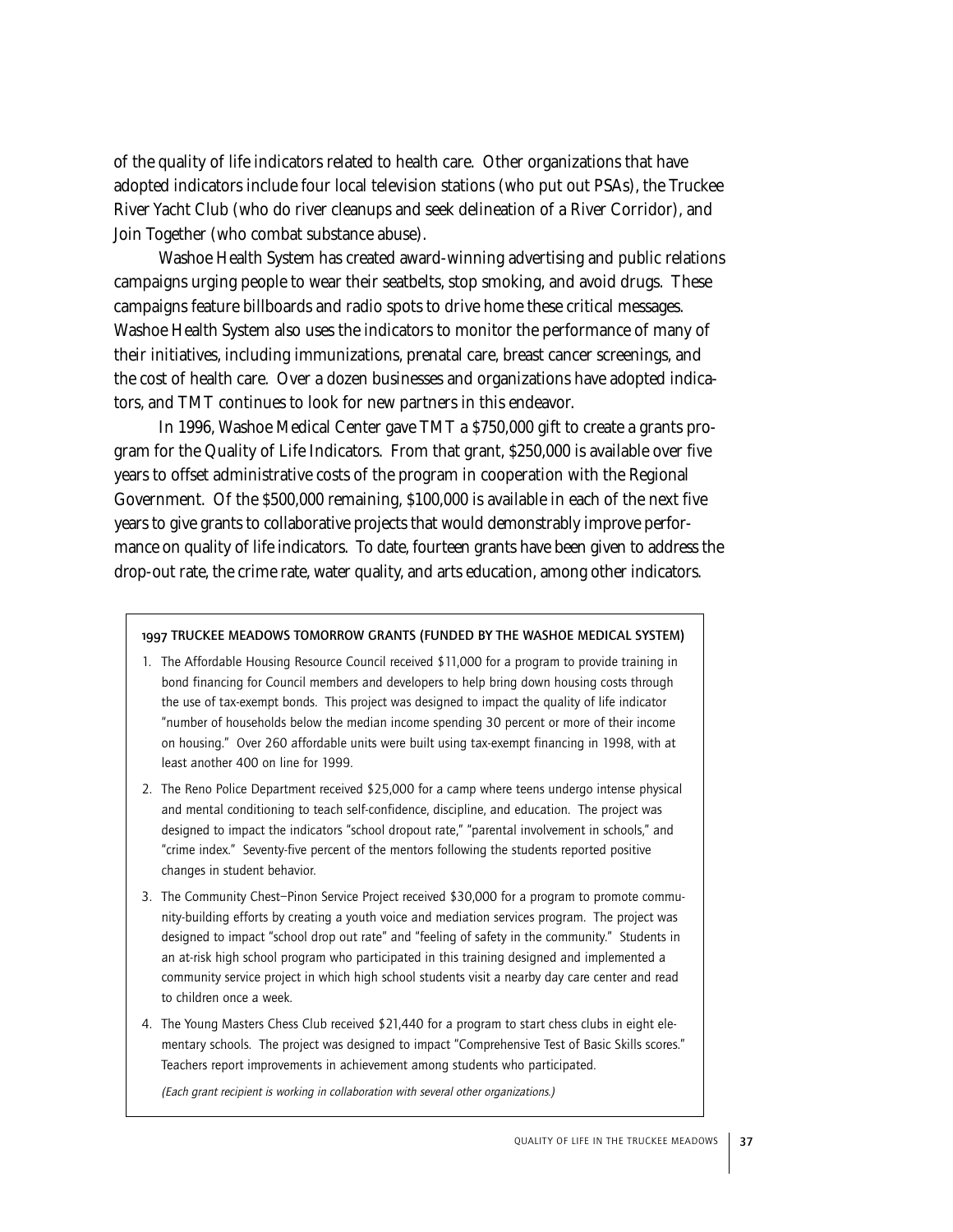# SUCCESSES

Both Jacksonville and Truckee have created a set of meaningful indicators that communicate what residents value most about their community and monitor progress toward achieving those goals. The majority of our nation's communities continue to be defined and evaluated in terms of average income, the number of new jobs created, and new housing starts, but these measurements say little about how these changing economic, social, and environmental trends are impacting the landscape, faces, and values within a community. Both Truckee and Jacksonville have shown how it is possible to broaden the way a community measures quality of life to reflect social, environmental, and economic concerns.

Expressing quality of life issues in quantitative terms adds richness to decisionmaking by giving issues often dismissed as "soft" (quality of life) the kind of priority and legitimacy too often granted only to issues typically considered "hard" (e.g., economics), and helps reveal the connections between them. The promise of economic benefits may prove to be a strong selling point even for indicators projects with other goals.

Jacksonville pioneered the quality of life model, developed the criteria for viable data, and established links between indicators, research, and advocacy. For Jacksonville, having a strong, long-standing, community-based sponsoring organization has enabled the project to evolve in accordance with the community's needs and readiness. Out of that base came Jacksonville's commitment to community-based, consensus decisionmaking and research, its power to inspire volunteers and its ability to foster trust. Jacksonville's Community Studies provide a model for moving indicators into action: further research followed by recommendations and targeted advocacy.

The Truckee Meadows is a rare, significant example of how a true partnership between government and nongovernment organizations can lead to creative strategies for motivating action and improving quality of life. The project succeeded in growing beyond its government mandate by reaching out to the community for new institutional partners and community commitments. The Adopt-an-Indicator program and the allocation of Washoe Medical System grants provide further models for moving indicators into action.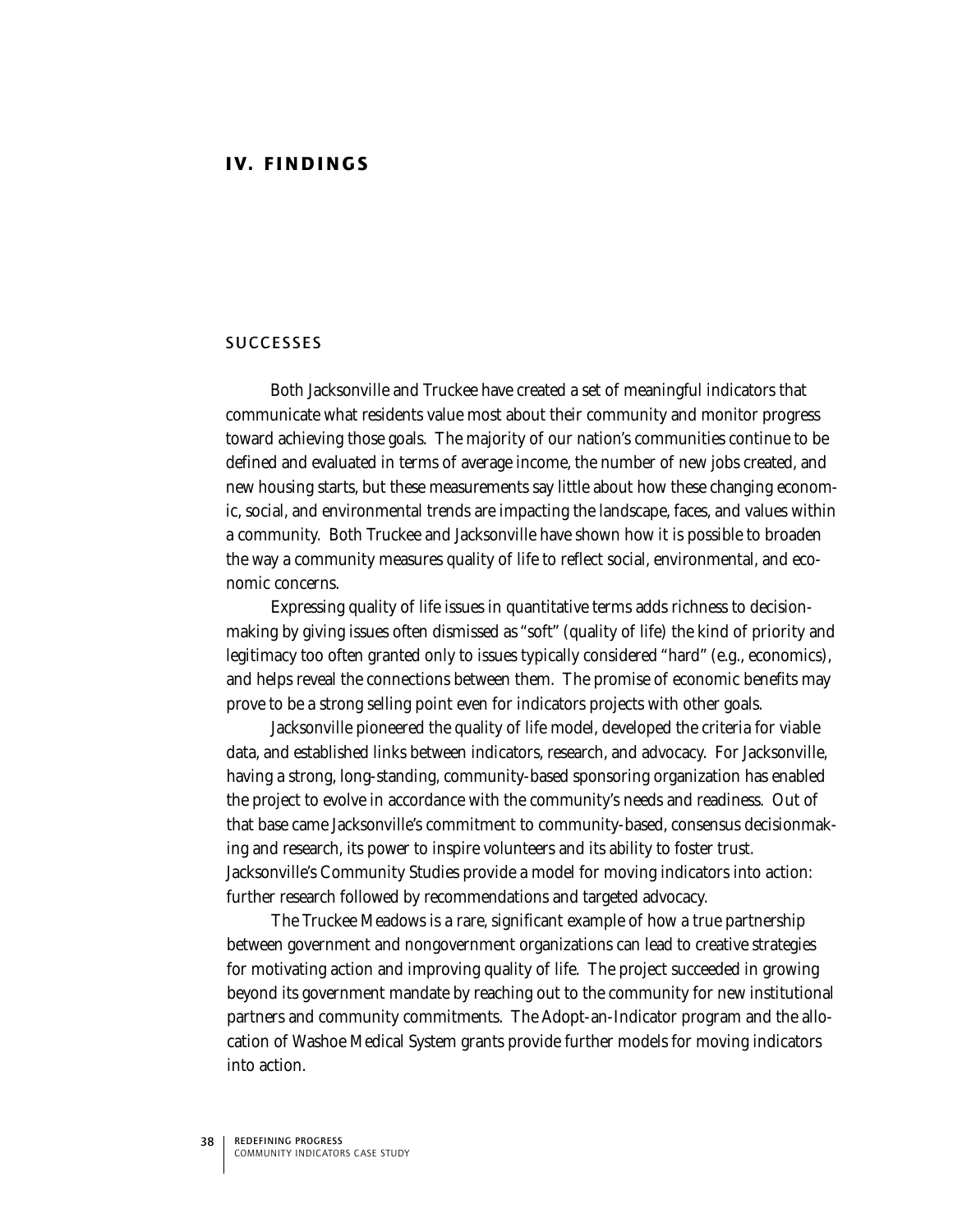The Adopt-an-Indicator program broadens responsibility for change beyond the inner circle of project participants and partners, reaches out to individuals, educates the public, and provides a source of new partnerships and participants. Grants allocation, such as that made possible by the partnership with Washoe Medical, is one of the most promising contexts for indicators. Allocating resources from within a project helps preserve the integrity of the community's goals (grant recipients must demonstrate that their proposal affects a selected indicator or indicators). However, if a project's organizational base is not geared toward grants allocation or has not (yet) secured the resources, strong links with the grants allocation of an institutional partner can also be effective, as in Jacksonville's relationship with the United Way.

Both Jacksonville and the Truckee Meadows have succeeded in developing institutional, organizational, and individual networks. They have helped build community identity, belonging, and commitment; raised awareness about and understanding of the areas they monitor; and served as information resources for media, business, government, and advocacy.

# MEETING CHALLENGES AND CONFRONTING LIMITATIONS

Community indicators are a long-term investment. They are iterative and evolutionary by nature. Their ultimate effects—particularly as regards political outcomes are cumulative, long-term, diffuse, and dependent on the project's constant presence on the community scene over decades of time. Projects must be patient and persistent. Patience should not be confused with passivity. It means maintaining a long-term outlook.

Indicators can put issues on the public agenda, but they don't produce change in and of themselves. Determined citizens produce change—through years of hard political work. Indicators reports themselves are not strategic plans for action. But they can be an effective information resource for such plans, particularly when the indicators process is carried out in such a way as to foster political will.

Increasing the broadness and diversity of participation remains a fundamental challenge, as does integrating the multiple goals of clients with goals of the community, and integrating indicators into institutions, especially government, in an effective way.

The greatest challenge of indicators projects may be in increasing citizen participation, particularly in the area of engaging marginalized populations in the process. These populations often have the most at stake and often do not participate in the discussions. This is one area in which the community indicators movement must create a goal to search for strategies that can more effectively balance representation of the "usual suspects" in community processes with the "unusual suspects" that have an equal stake in the process.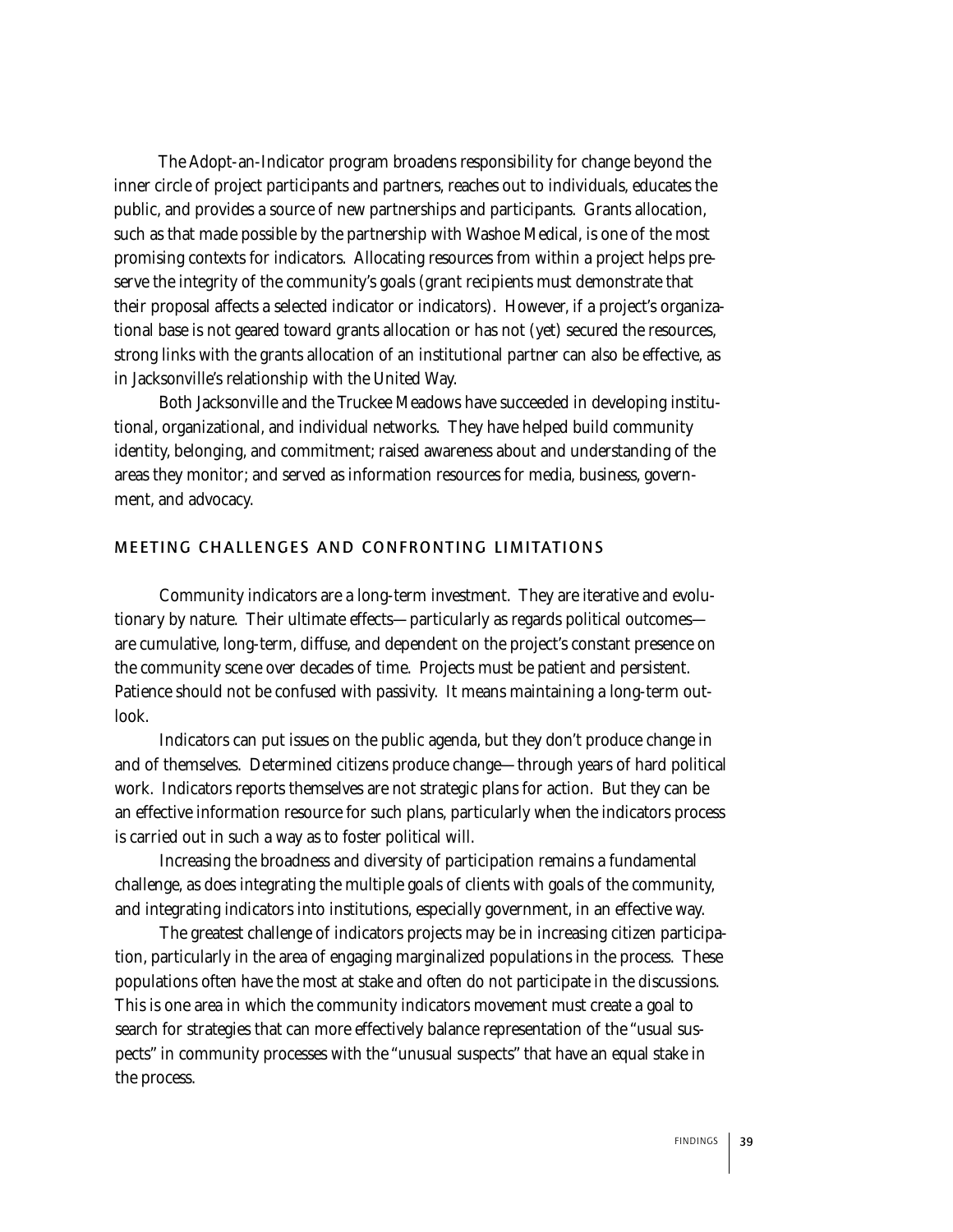As indicators are not an inherently intuitive concept, projects must continuously work to achieve and maintain public and funder awareness and understanding. Perceptual indicators have often proven to be the hardest to grasp, often perceived as "touchy-feely" considerations with no place in the development process. Projects should be prepared to educate participants and the public at all phases of the project.

Projects have learned that information alone is not enough. High-quality information is not a guarantee that an action taken on the basis of it will be successful, nor is the success of an action necessarily due to good information. Information is, in the terms of logic, necessary but not sufficient. Political action is like anything else in life: there are no guarantees, and many efforts may fail before their concerted, tenacious, persistent combination—or some other factor altogether—produces results.

An indicator may contribute to raised awareness about a problem (a political outcome), coalitions being formed (a political outcome), funding being allocated (a policy outcome), or a program or campaign being launched (a policy outcome). It may be incorporated into government planning. But whether and to what degree our efforts succeed, particularly those aimed at intractable problems with multiple causes, such as poverty, is another matter entirely. We share Judith Innes's caution that "in the midst of the ebb and flow of a complex world . . . it is impossible to isolate the 'output' of a policy except in the most trivial sense.  $\ldots$ .

Since indicators cannot in and of themselves effect change, they need to be part of a tool box of community empowerment that includes outreach, research, advocacy, coalition-building, volunteer power, links to resource allocation, and strong institutional relationships with committed members of the government, business, human-services, advocacy, and nonprofit communities. It is our hope that projects use the cases of Jacksonville and the Truckee Meadows to visualize, plan, and create the vital context necessary for effectiveness.

# LESSONS LEARNED

#### Process itself leads to outcomes.

Process is tightly linked to political outcomes, which begin before the first measurement even takes place. The process of indicators development—with its insistence on consensus decisionmaking among volunteers—forces diverse interests to come to the table to forge and commit to a clearly articulated and measurable consensus about what is good for the community.

<sup>3.</sup> Judith Innes, "Indicators for Collective Learning and Action: Rethinking Planning for Complex Systems" [pending], presented at University of Newcastle, Department of Town and Country Planning, 50th Anniversary Conference, 25-27 October, 1996, UK.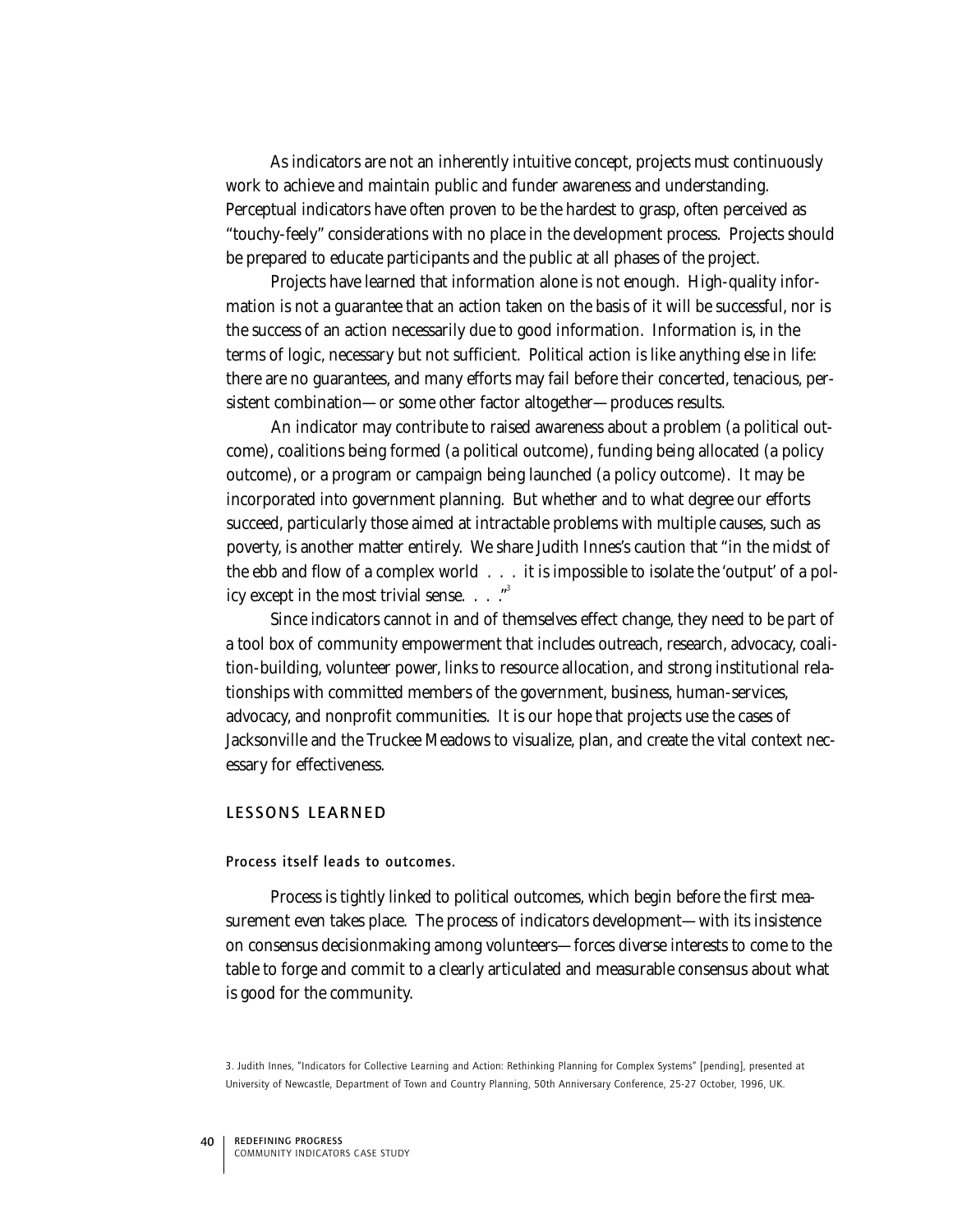Citizen participation is key in both government-driven and community-based projects.

Citizen participation is definitive; that is, it's the difference between community indicators and other kinds of indicators. Citizens can have more leverage with top government officials since officials (especially elected officials) are ultimately accountable to citizens. If top officials see that members of their constituency have participated in a project, the project might receive more attention and support. Additionally, such a process can bridge communication among government departments and nonprofit organizations, allowing a broader approach to an indicator project from within government itself.

The selection of indicators determines what is meant by quality of life, and therefore sets the agenda for change. Hence the importance of community participation in the process of selecting and developing the indicators. When people set the agenda, they are more likely to work for it. Broad public participation determines quality and legitimacy of the information by ensuring that the project represents the community's values as accurately as possible. Participation also matters because participants are the frontline in implementing change.

Although institutional partnership remains a key factor in both process and implementation, much has depended on the leadership of individuals, whether exercised from within organizations or on the part of individual citizens. Sometimes the power of individual citizens can be surprisingly great, as in the case of one Implementation Task Force member, who happened to be a lawyer, who adopted a decrease in sign permits for billboards as his personal issue, lobbying the city council and even going so far as to initiate legal action against them.

Goals must be clearly defined and redefined as the project progresses.

A clearly stated purpose, which may either be community driven, government driven, or both, helps to define the long-term goals of the project and to engage most effectively members of the community in the process of determining community indicators and achieving community goals. Fundamental questions must be addressed to identify the purpose of the overall indicator process. Will the process and the resulting report stimulate community action around a particular issue that impacts quality of life? Will the process influence public policy? How a community answers these questions will influence the role of public participation in the effort and will determine the role of institutional involvement in implementing local and regional strategies aimed at improving quality of life.

In the case of Jacksonville, JCCI viewed the indicator process as a vehicle for stimulating community action on a variety of quality of life issues. Although questions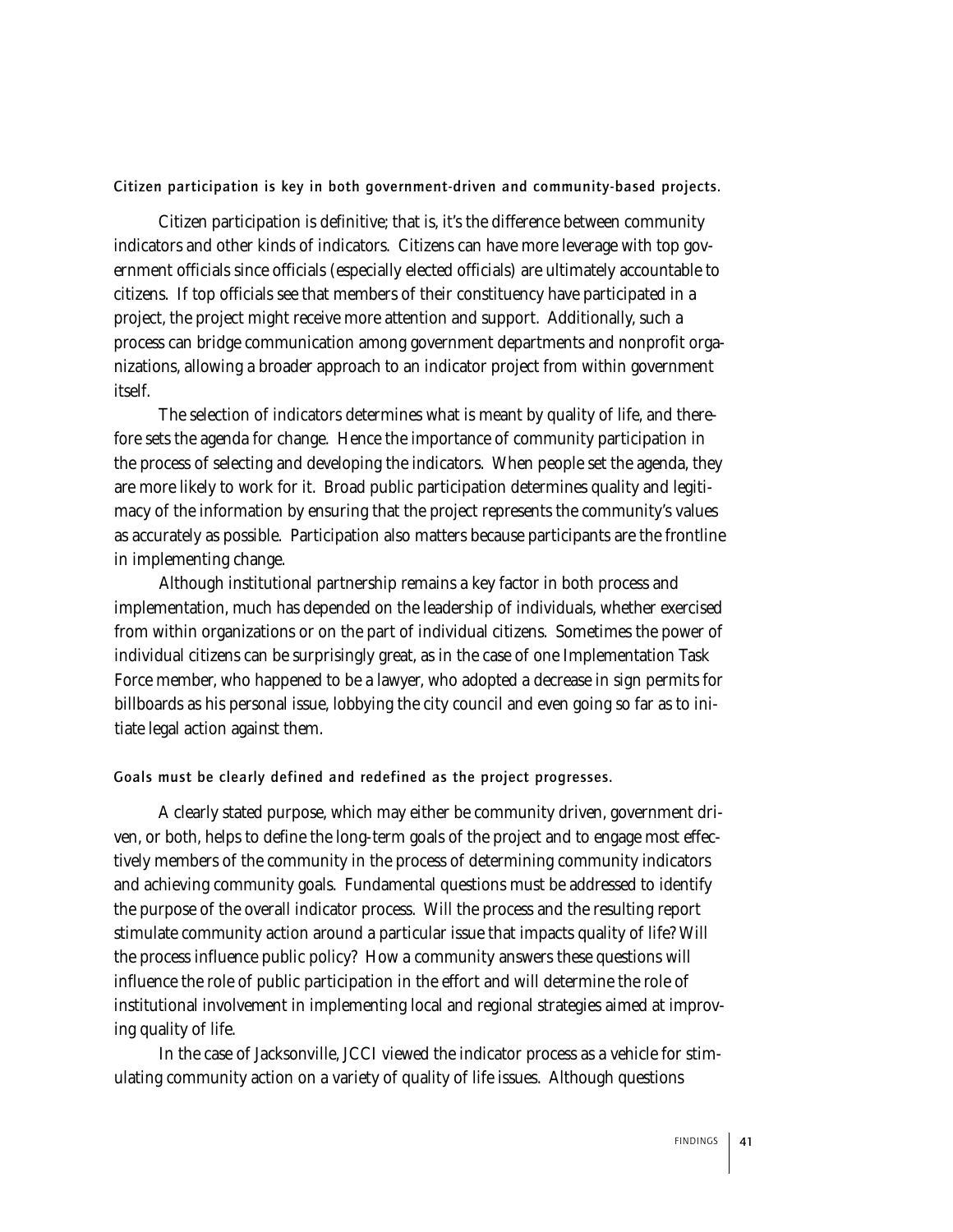about the link between economic vitality and quality of life were on the agenda, they were not expressed in terms of growth as they were in Truckee. Truckee Meadows' goals were framed by the state legislation that created the regional planning agency for the explicit purpose of managing growth.

These organizational settings and institutional purposes can have great influence on goals and purposes. A project hosted or partnered by an environmental or religious organization, for example, might look very different from either Truckee or Jacksonville.

But generally speaking, the indicators process involves diverse participants and clients with multiples goals. Though it can be a challenge, the process of integrating multiple goals of participants has significant benefits. Initial meetings of disparate stakeholders lead to modest expectations that allow the diverse stakeholders to go forward into the process. The shared learning process and interdisciplinary understanding lead to the creation of common-ground agendas and to the gradual and organic growth of goals.

Moving indicators into action requires planning implementation strategies from the outset.

Projects can now benefit from the lessons of early experimenters like Jacksonville and recent innovators like Truckee to plan implementation and advocacy planning from the very beginning. The first step in such planning is continually verifying that indicators meet the Jacksonville criteria (understandability, relevance, accuracy, etc.). These are not simply scientific criteria, although some of them are also that. They are criteria for making information that advocates, decisionmakers, and planners can use. The second step is making sure that potential implementers are in the picture from the outset; this is done through process and participation.

As indicator projects move toward a more active role, they must balance the following considerations:

- commitment to political activism vs. credibility as an honest, nonpartisan broker of information. How a project ultimately balances these greatly depends on what kind of organization is hosting the project, how the project fits into its other activities, and whether or not the project is the organization's first, only, or primary activity. A project hosted by an environmental organization will make different choices than a government-based project.
- the advantages and disadvantages of plugging into given institutional partners and funding sources. It can make a tremendous amount of difference whether these are government, business, foundations, or activist, issue-oriented organizations.
- the need to promote the community vs. the need to constructively engage with its problems.
- working from within the project vs. handing off information to others.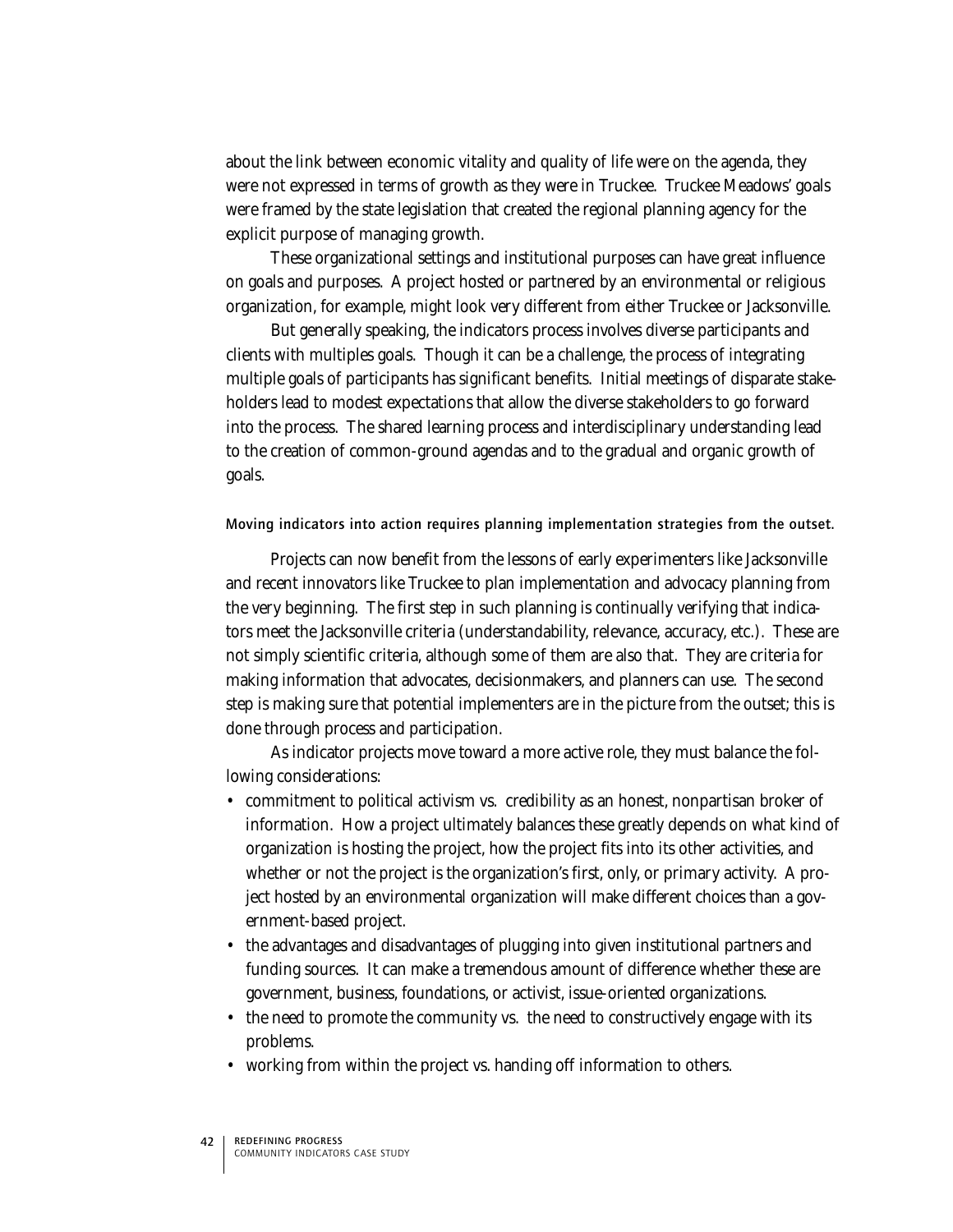Implementation and outcomes can come from within the organization that compiles the report, from its institutional and individual partners and supporters, or from any individual, institution, or organization that has access to the reports and decides to act on the information.

Jacksonville's Community Studies process offers one promising model of action from within the project itself, while the Truckee Meadows' Adopt-an-Indicator offers a promising model for handing information off to others and broadening implementation beyond the frontline of participants. Links to committed institutions and grants allocation are also effective routes to action.



Political outcomes are important, especially public credibility and community selfdetermination.

Community indicators projects are investments in local empowerment. In the short term, political outcomes are sometimes difficult to specify and grasp. In the long term, they may prove to be more powerful than policy outcomes.

The significance of political outcomes can be summed up by the remarks of Mavis Chidzonga, a member of Zimbabwe's parliament on a visit to Jacksonville, who brought home a community indicators kit from JCCI to help her promote government responsiveness to citizens. "At least issues like this are on the platform here; people realize they're there and they realize that it's important. That's a very important first step toward making progress. In Zimbabwe, we're still trying to put many of these issues on the platform." Or as JCCI executive director Lois Chepenik said of the meeting, "She heard about our ability to bring people and government together for consensus building. People want to be empowered, to have some say over their lives, whether they're in Jacksonville or Zimbabwe" (Beau Halton, "City draws international attention," Florida *Times-Union,* 7/9/97, p. B-3).